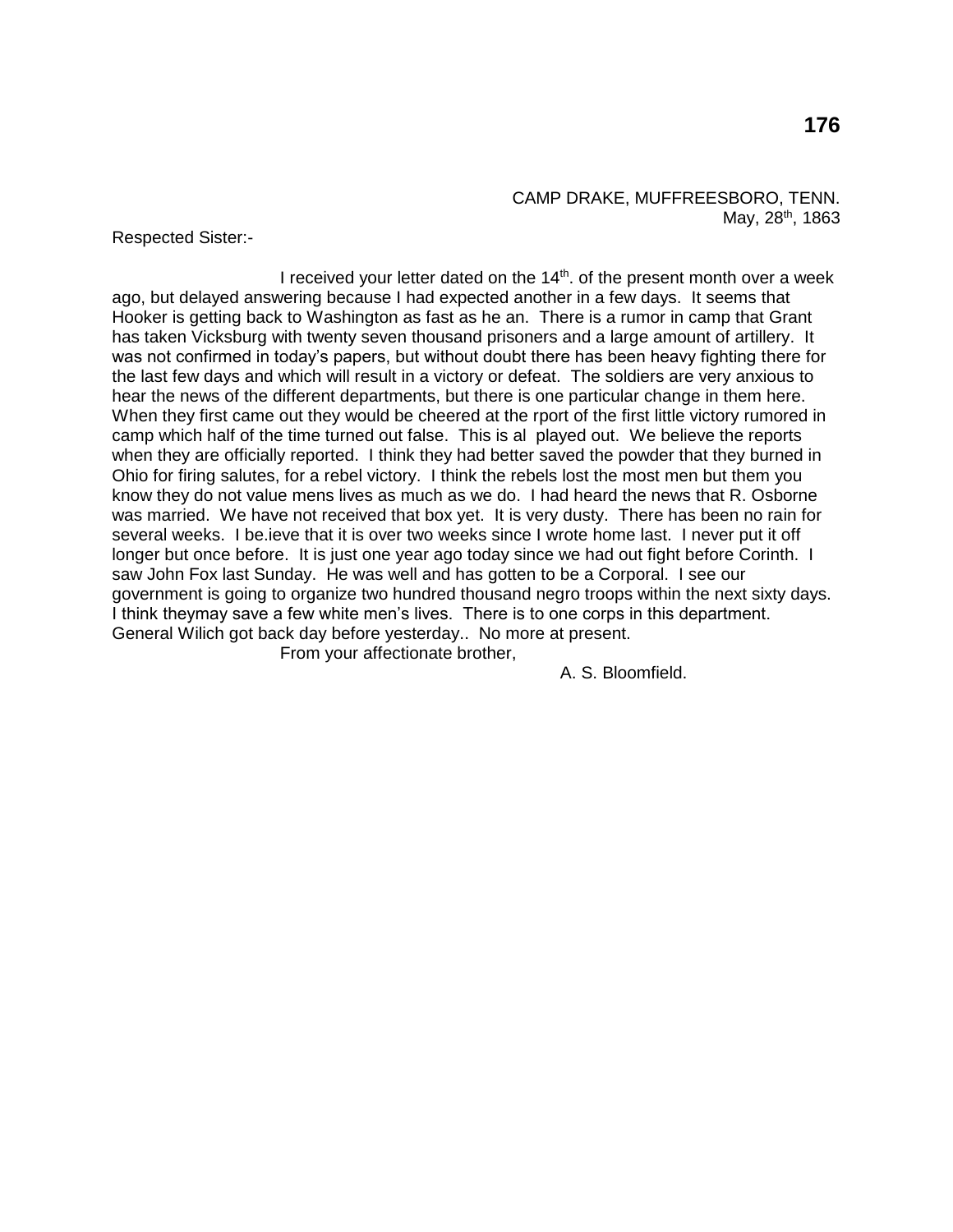## CAMP DAKE, MURFREESBORO, TENN.

June, 1<sup>st</sup>, 1863.

Respected Sister:-

I received your welcome letter that was posted on the  $26<sup>th</sup>$ . The paroled boys have not returned yet. We daily expect to hear of the surrender of Vicksburg. This army may see some active service soon. Day before yesterday there were eight thousand cavalry and mounted infantry with two sections of artillery left this place. We suppose they are going to make a raid into Dixie. Some think they are going to try and destroy the bridge across the Tennessee river at Bridgeport. There are fair prospects of our moving but cannot say in what direction. We may attack the forces at Tallahoma but I cannot think so. This army is not so large as many suppose. I have not received that box yet. did you send it by express or by fright. If by the latter I do not think it will ever reach here. I heard that Cotter was going to speak at Marlboro last Saturday evening. I expect to hear of his drawing the wool over some one's eyes. Do not think that I should feel sorry if he should get eight or ten. I think a soldier well off if he can get into a battery. He tells a mighty smooth tale and never tells any thing on the wrong side. I shall have some thing more to tell you some day about Major, C. S. Cotter of General McCook's staff, but he laboring for a good cause and may God speed him. Our battery is in the best condition now that it ever was. We had several nice showers and things begin to look green again. I have not seen a field this yezr that was being farmed to any kind of a crop, not even an enclosed pasture field. I shall wait and see what tomorrow morning brings forth. Tuesday morning, June, 2<sup>nd</sup>.

All quiet and not so much prospects of moving as I expected. Well I must being this to a close as breakfast is ready. It consists of flitch and coffee. No more at present.

From your brother,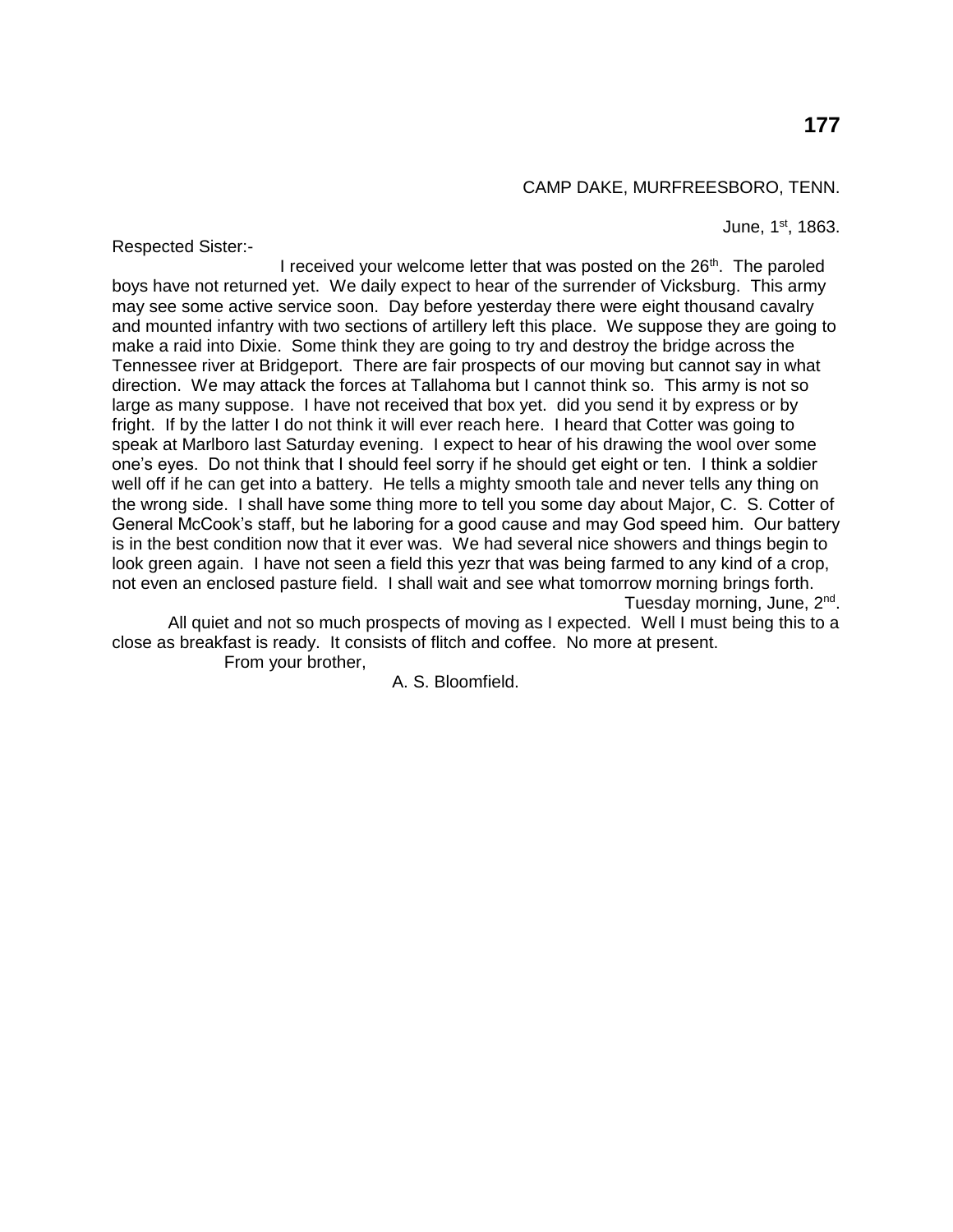# CAMP[ IN NASHVILLE, TENN.

Respected Father:-

June, 12th,1863.

I am in the 5<sup>th</sup>. Michigan Battery yet, with about 35 others of our battery. We are expecting every day to be ordered to join the rest of the battery. From what I can learn out battery is to be fitted out again. The boys that are out to the front have two pieces of ours in working order. There are ten of the boys in another battery. I have not heard any thing about how th wounded are getting along. there are still about thirty of the boys missing. It seems that old Rosy outwinded the rebels at Murfreesboro. If not whipped them. Our loss is estimated at one thousand killed and seven thousand wounded. The rebels loss is heavier. Some say twenty thousand killed, wounded and taken prisoners. I cannot hardly believe it. We took five thousad prisoner or more, and they took several thousand of our men. They got quite quite a number of our boys. Some of them were taken prisoners twice but we4re recaptured by our cavalry the second time. From what I can learn the rebels are in the vicinity of Tallahoma. I hear that our men have taken possession of Shelbyville. There is some rebel cavalry between here and our main army that annoy our supply train very much. Last Saturday they captured some wagons an engine and two cars that were out about ten miles from Nashvie reparing the road. They were burned on the track. The Captain of the company that captured the train lives near where he committee the depradation. General Mitchel has issued an ordere to destroy all of the property of rebels that upheld or aided the guerillas or those who aided in any shape or form in destroying the road. This order embraces five miles on each side of the road. Mitchel sent out one regiment and destroyed a l of the a ove Captain's property. They burned his house and barns, and are hauling his rails into the City for wood. The people of the City are in a suffering condition for fuel. The poorest of green wood is worht \$10.00 a cord. Before the rebellion broke out Nashville must have been a pleasant City, but how different now. There is hardly a yard fence standing, besides there are hundreds of acres of beautiful groves near the City that have all been cut down for wood, and the soldiers have gone so far as to cut down the shade trees along the walks. Besides out men having used twenty of the largest churches, seminaries, medical colleges and so forth for hospitals. The state house, which has only one equal in the Union, is a miserable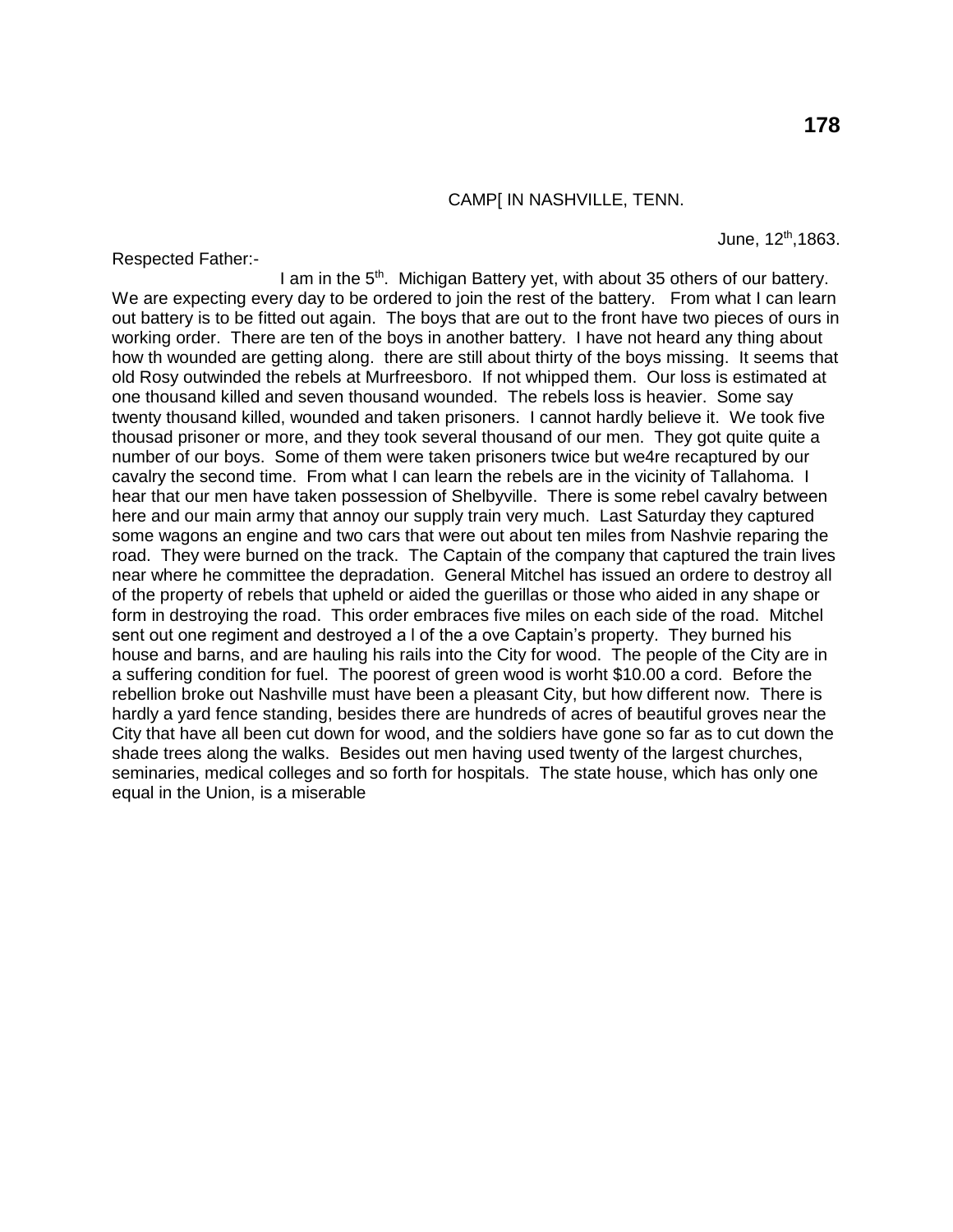dirty place and is sued to keep the rebel prisoners in. The Court house is used for the same purpose. The large ware house and business houses of all kinds are used for army stores. In fact the soldiers run every thing in this city. Between here and Murfreesboro was a prosperous little town by the name of LaVerne that contained about wenty good buildings, one steam saw mill and one steam grist mill. All that marks the place now are the naked chimneys and piles of ashes. In fact there is hardly a house or barn standing between here and Murfreesboro. The latter place would have undoubtedly been burned had it not been full of sick rebel soldiers. The prevailing disease is small pox. I hear that Tyre Springs Hotel is burned to the ground. The yankees are making a serious thing of it now. I have just heard that our men have possession of Tallahoms and that the rebels have fled.If it be so that next thing we hear of them will be at Vicksburg. The last account from there was that our soldeirs had been repulsed. I think they ill make a desperate effort to hold that point. The rebels know of what a vast importance to us that the river should be open. Besides it cuts all communication off between their principal states that they get supplies from. The people of the northern states can talk about war all they please but they know nothing about it without they have been a soldier. Just supposed that the south were whipped and that our men should fight as well as the rebels have. Just think in what condition the north would be with all the sea cost and lake cost in the hands of the enemy. Besides four fifths of the capital and their whole army should run over our states for over two years, would the north carry it. Would they not fight with double energy then. I almost think some times that we will have to annilhiate the whole army before they give up. I xx xxx know that they will not have anything worth fighting for pretty soon if they do not quit. I saw Eestus Spellman. He is in the convalescent barracks. There are plenty of boats running up this far. You may direct my letters direct to the old battery as before. I was to church last Sunday night. No more for the present

From your affectionate son,

## A. S. Bloomfield.

## June,  $14<sup>th</sup>$ .: Camp at Nashville.

I received orders to join our battery and will start in the morning. The rebels attacked the boat as they were coming over the shoals eight miles below the City. They captured one loaded with hay and corn and burned it. It has rained hard all day. R. Roggers is in the hospital. He was taken prisoner an parolled. He will be at home soon. I have sent my watch up home by him because it costs too much to get it repaired here.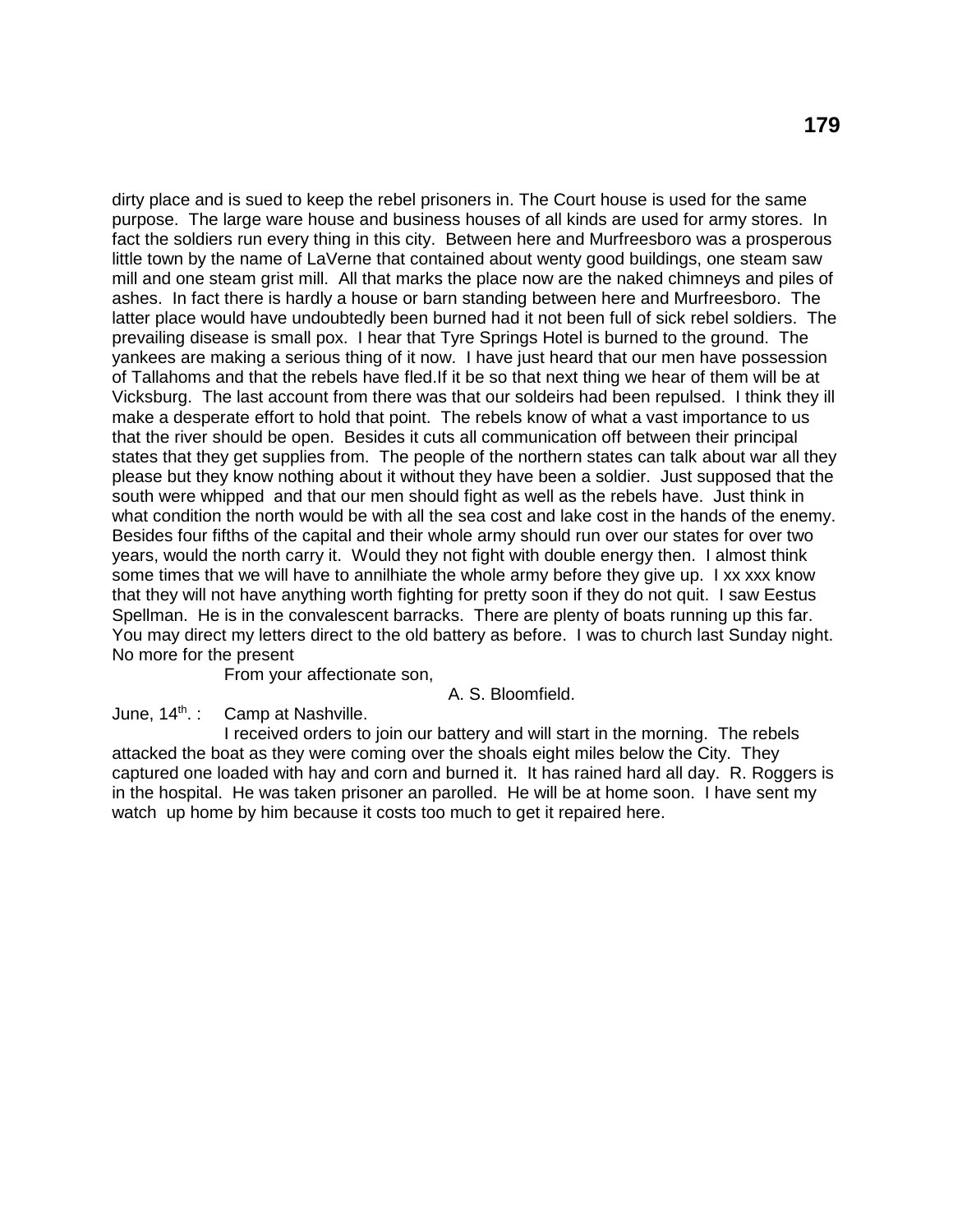You may cut as big a swell with it as you can. I think Roggers will come down to your house and make you a visit. I send the diary home by mail. Take good care of it as I want to copy it if I ever get home. I have it all from the day I left home, unless I have lost a part of it. No more at present,

From your brother,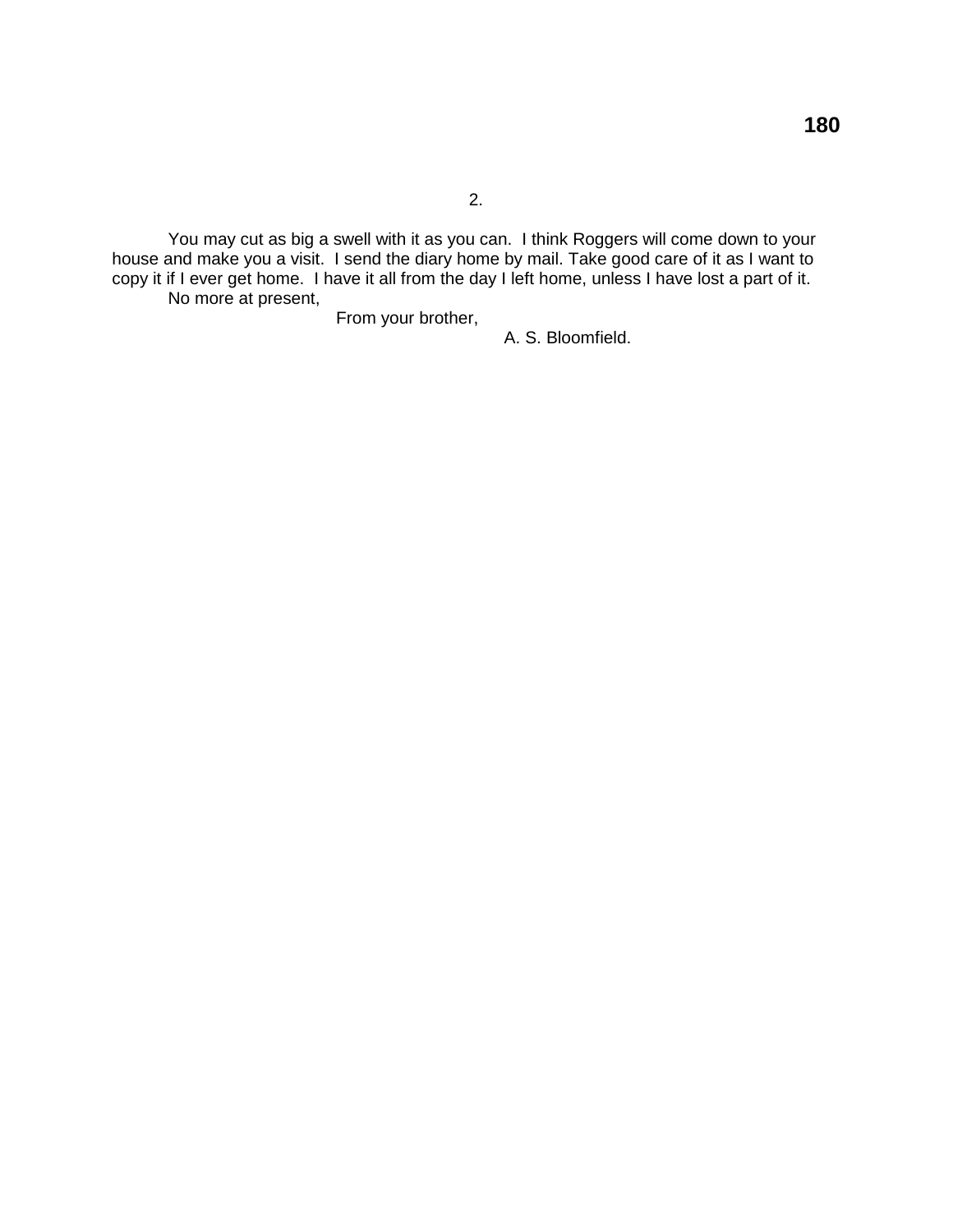# CAMP DRAKE, MURFREESBORO, TENN.

June, 20<sup>th</sup>, 1863.

Uncle:-

Dear Sir:-

Alpheus has requested me to write you a few lines and inform you as to the condition of his health as he is not able to write at the present time. He was taken sick about eight days ago with what we call camp fever. five days after he was taken sick he was taken to the general field hospital where he now is. I was over the see him yesterday. He told me that he felt very comfortable at that time and I think he will get along very well now, so as to e around in a few days. He has nice place to stay and is well taken care of for the army. I think him very lucky in getting to a hospital as soon as he did. Direct as usual.

Yours Respectfully,

L. B. Maxwell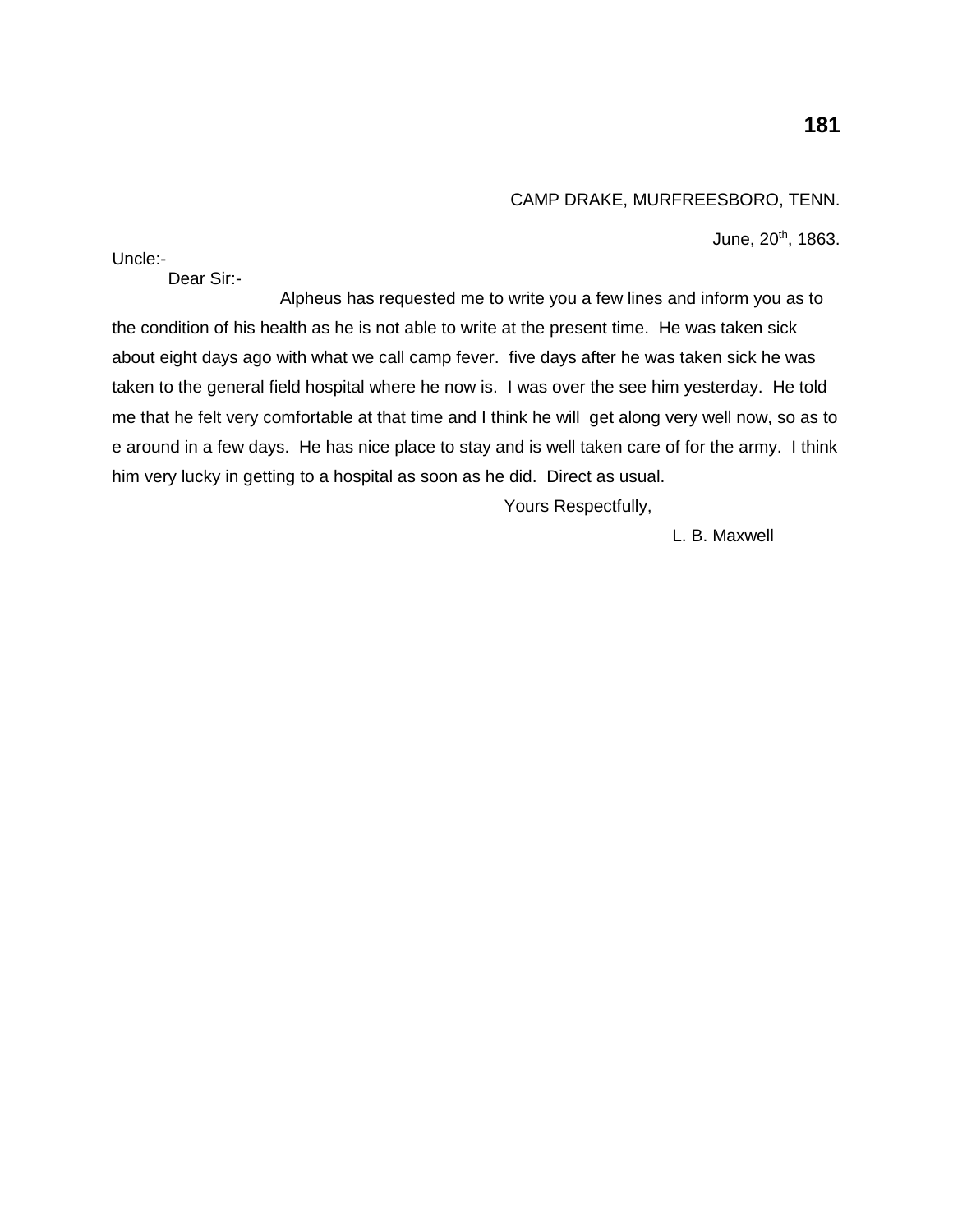# **182**

#### CONVALESCENT CAMP, NASHVILLE, TENN.

June,  $9<sup>th</sup>$ , 1863

Respected Parents:-

I have not heard from home for a month. There has not been any mail come from and going to the north fro over a week owing to the presence of some rebel cavalry in the vicinity of the L. & N. R. R. I thought I would write for the road will be open soon and I know you will e anxious to know where and how I am. I left the hospital yesterday and was sent to the Convalescent camp here. We have to sleep in tents, and are all divided into companies, all those of one xxxxxxx division being put into one company. I like the place better than the hospital. I am gaining strength fast. I can walk a mile easy, and am on guard today for the first time. Am day guard in a house where I can sit down (and that always suits a soldier). Our camp is in a very pleasant and clean place. If nothing happens I will be able to go back to the camp in ten or fifteen days, although I may not get to go back for two moths. I have my discriptive roll and can draw clothing, and will get paid off sure if I stay here in fifteen or twenty days. I hear no news from the front only as I get it out of the papers. Our armies have been having the best f success for the past month,if the papers can be relied upon. I am beginning to think that I shall have a chance for the \$402.00 bounty for reinlisting as a veteran soldier after my three years are up. I should like to have agood long talk with you all in regard to the war. Write me about what you think about things North, South, East and West. There are hundreds of things that I should like to talk with you abot but there is no use of making a long letter as I cannot get room for all. The two greatest blessing I can ask for is good health( and yours) and a speedy and vigorous prosecution of the war.

No more at present, but remain,

Your affectionate Son,

A.S.Bloomfield.

Please write right away and direct to Johnson's Division, Convalescent Camp,

Nashville, Tenn.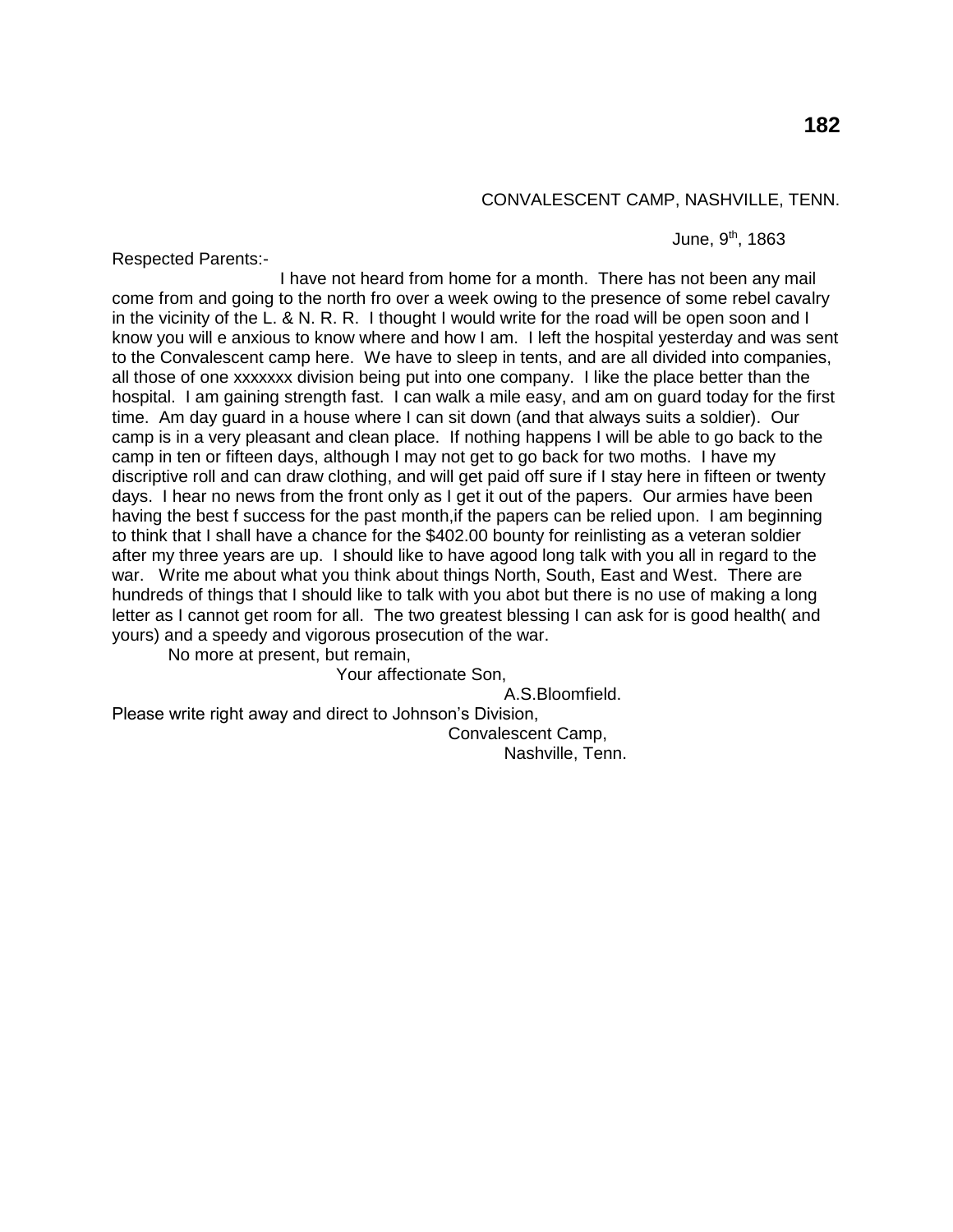## CONVELESCENT CAMP, NASHVILLE, TENN.

Jule, 16<sup>th</sup>, 1863.

Respected Parents:-

I suppose you will look for a letter from me every week and that is why I write every week. I have not heard from home for over one month. I feel as well and hearty as ever I did, all that I lack is flesh and strength. Yesterday I walked three or four miles. Am going to go to the battery as soon as I can get a chance, which may not be for ten or twenty days. I got a letter from the battery that was written last Sunday. They were at Tallahoma again and no prospects for their moving. Since I wrote you before we have had some good news and in fact none that I could call news. Morgan from all accounts is raising some great excitement in Indiana and Ohio. I am in hopes that it will all turn out well in the end. It will let the northern states know something of the cost of war and maybe it will help the cause of recruiting in the northern states. Besides I think it will turn out rather an expensive raid for the southern confedercy. I cannot think that one tenth of his men can ever reach their lines without begin taken prisoners. General Rosecrans and staff arrived in this City on the evening of the 14<sup>th</sup> and it is reported that he and General U..S. Grant, Gen. Bragg and others are ordered to report at Washington. Bragg has left Chattanooga and at present has his head quarters at Atlanta. He does not seem to be very sociable with old rosy. Some are trying to make something out of the great riot in New York City, but I do not think it will amount to much. I think a few thousand soldiers xxx to apply old Abe's blue pills will cure the disease in short order. I think you will be safe in answering this and sending to this camp. No more at present,

From your affectionate son,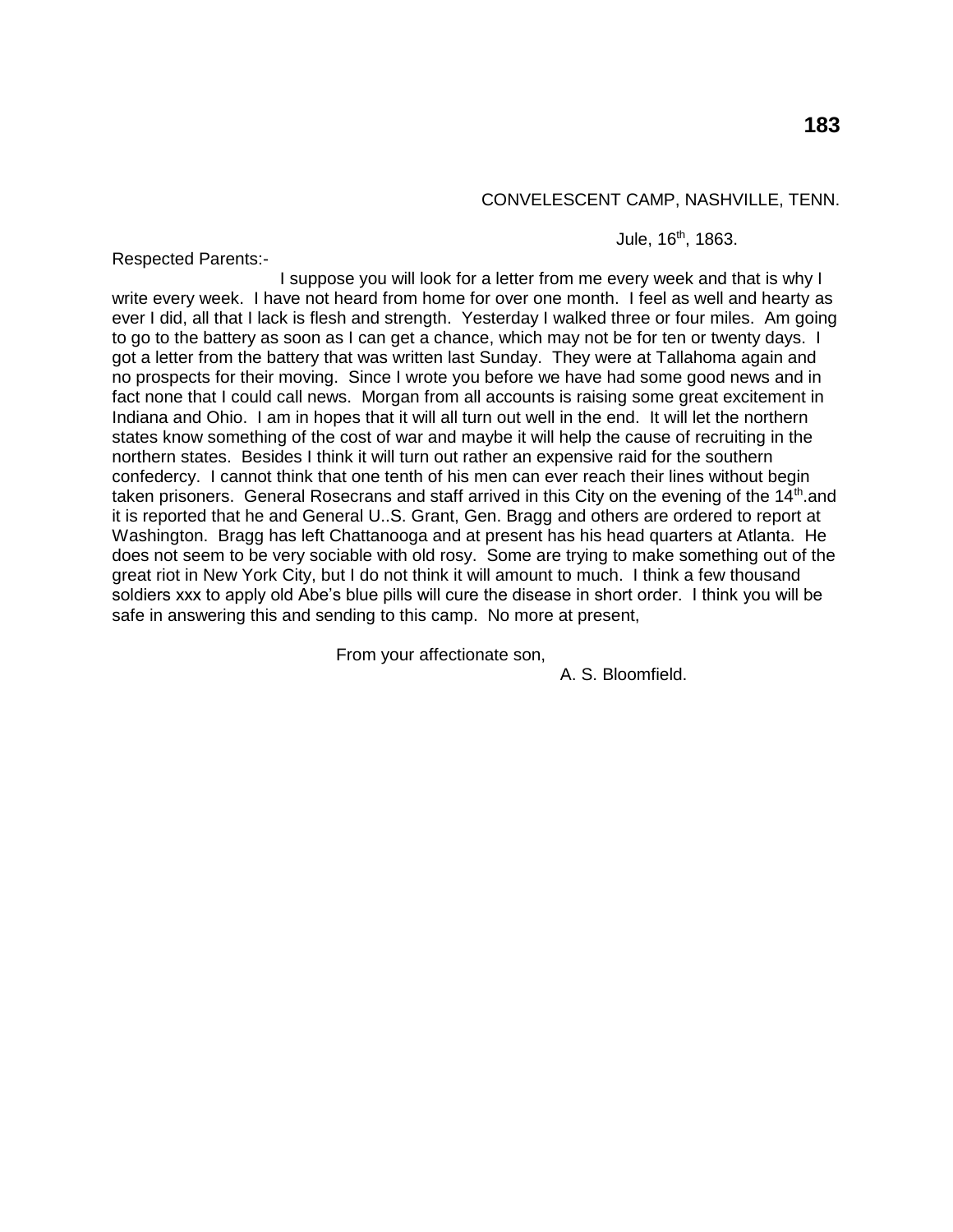## CAMP REED, TALLAHOMA, TENNESSEE.

Respected Sister:-

Jule, 24,1863.

I received a letter from you on the  $16<sup>th</sup>$ . of last month just as they were starting away with me to the hospital. I suppose you know the reason I have not answered it sooner. I received the letter that Father wrote after receiving the one from Lewis Maxwell yesterday. I left Nashville yesterday morning at four o'clock and got to this place about eleven. The trains run through to Stevenson and Bridgeport near where we encamped last summer while at Battle Creek. I found the boys all enjoying good health, and are helping themvelves to the luxuries of the land, such as lack berries, applies and chickens. I think that I have about recovered and am nearly as sound as ever I was. The boys tell me that there was not one of them touched all through the fight after Bragg. They fired several hundred rounds. Our brigade lost more men than they did in the fight at Shilo. The same division was them that was before usx at Stone River. It was General Hardy's. The occupied Liberty Gap, a very strong position. Tell, Father that I thank him very much for his kind offer and good advice. I t was just s he said. there was no use of his coming down. I had very good care xx all of the time. Tell Gertrude and Thomas that I would like to hear from them some of the time.. From what I hear of the north the people are very much encouraged about the war. We expect hourly to hear of the news of the surrender of Charles, South Carolina. Morgan's raid seems to have excited the people in Indiana, Ohio and eastern Pennsylvania, but the soldiers all seem to be glad that he got up there. Our battery was paid off yesterday, but I did not get any because I did not get back in time to be mustered. They owe me about five months pay. I have plenty of money for my own use.

Have not heard any thing from that box.

Your affectionate brother,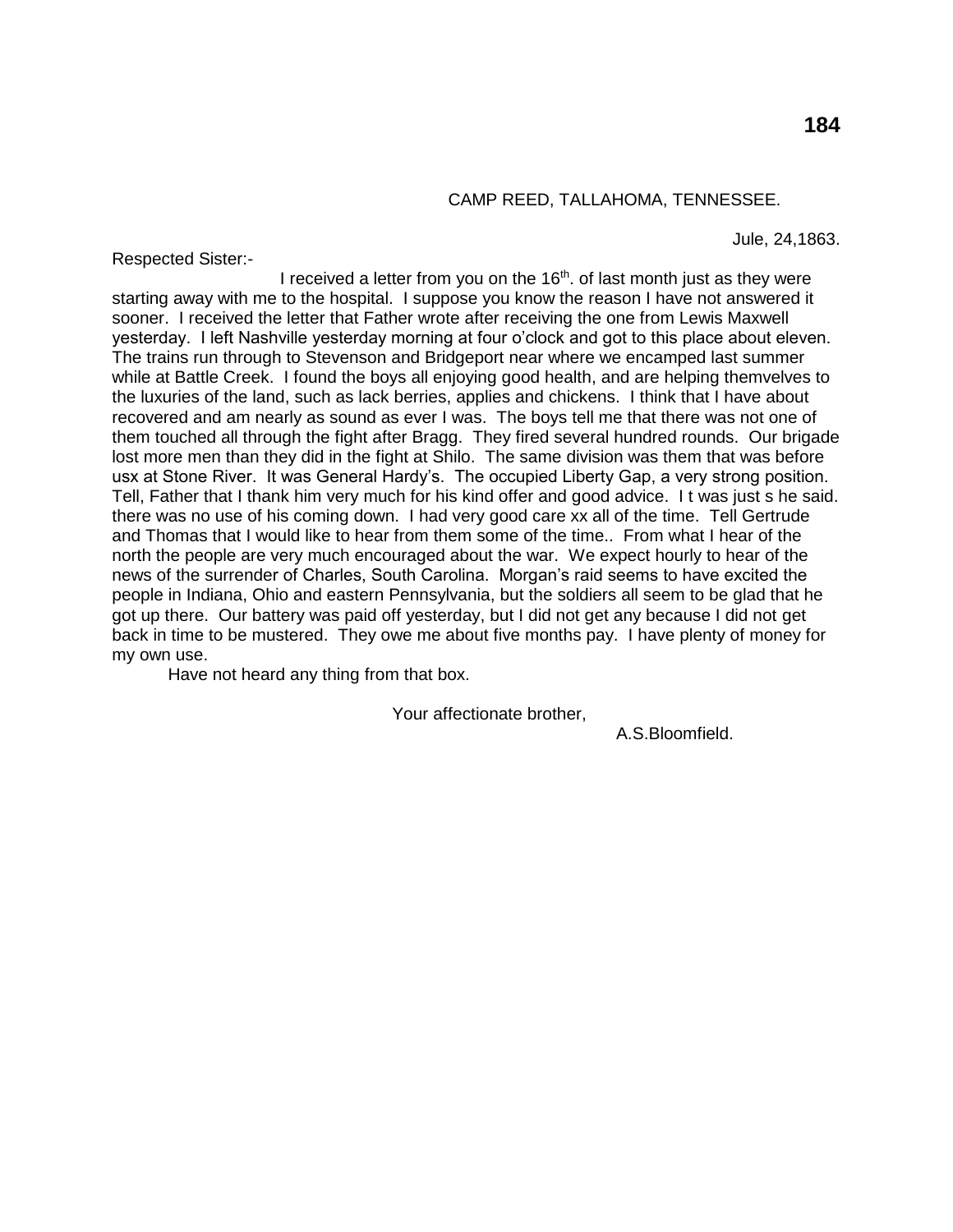## CAMP REED, TALLAHOMA, TENNESSEE.

August,  $8<sup>th</sup>$ , 1863.

Respected Sister:-

Received your letter dated on the  $3<sup>rd</sup>$  of the present month. Glad to hear from home. this was the first for over six weeks and I had begun to think some of you were sick. I have heard a great deal about the copperhead doings of late. They took quite a bold stand in New York, but I think they will see the day they will e sorry that they ever raised a hand against the draft. I am very glad to learn that there are a few men there that are not afraid to go into a gang of butternuts and take their pins off. That was one of the best deeds that I ever head of R. Hatcher doing. I think that one accident will over balance all of the other mean tricks.

I know jut what some would say that there are had cases on both sides. Suppose there are, should they not be praised for their good deeds? And if a few of the law abiding citizens would lend a helping hand I think it would not be long until they would not be annoyed by seeing butternuts coming out in public with their rebel eblems on. I wish a few soldiers could get amongst them. They would give them a chance to use their revolvers. I was pleased to hear how the people rallied to capturen Morgan. From what I acn gather from the papers the draft will come off soon in Ohio. There have quite a number of Officers and privates been sent to Ohio from each regiment. They say our regiments are to be filled up as full as the law allows. Our battery only lacks two men of being full at present. We have about thirty men detailed out of the regiment that our battery is in. The health of the boys is uncommonly good. We lost one man about two weeks ago in the hospital. He was from Charleston and leaves a wife and three children. As for our moving I hardly know what to say. I do know that night before last we were ordered to drat ten days rations and hold ourselves in readiness. Some say we are going to Huntsville. It has been showery for the past ten days. Have not had any very warm weather yet but expect it soon. I have heard about Thomas and Ed's short campaign. I heard they marched as far as alliance. I do not suppose that any thing happened that day any more memorable than a great many other days , but if they had to do as we do on a march it would have been a day long to be remembered, by every member in the company as well as every family within two miles of the road. There are being officers, or rather men for officers, picked out of this division for the colored regiments. There over one thousand able bodied negros in this division. There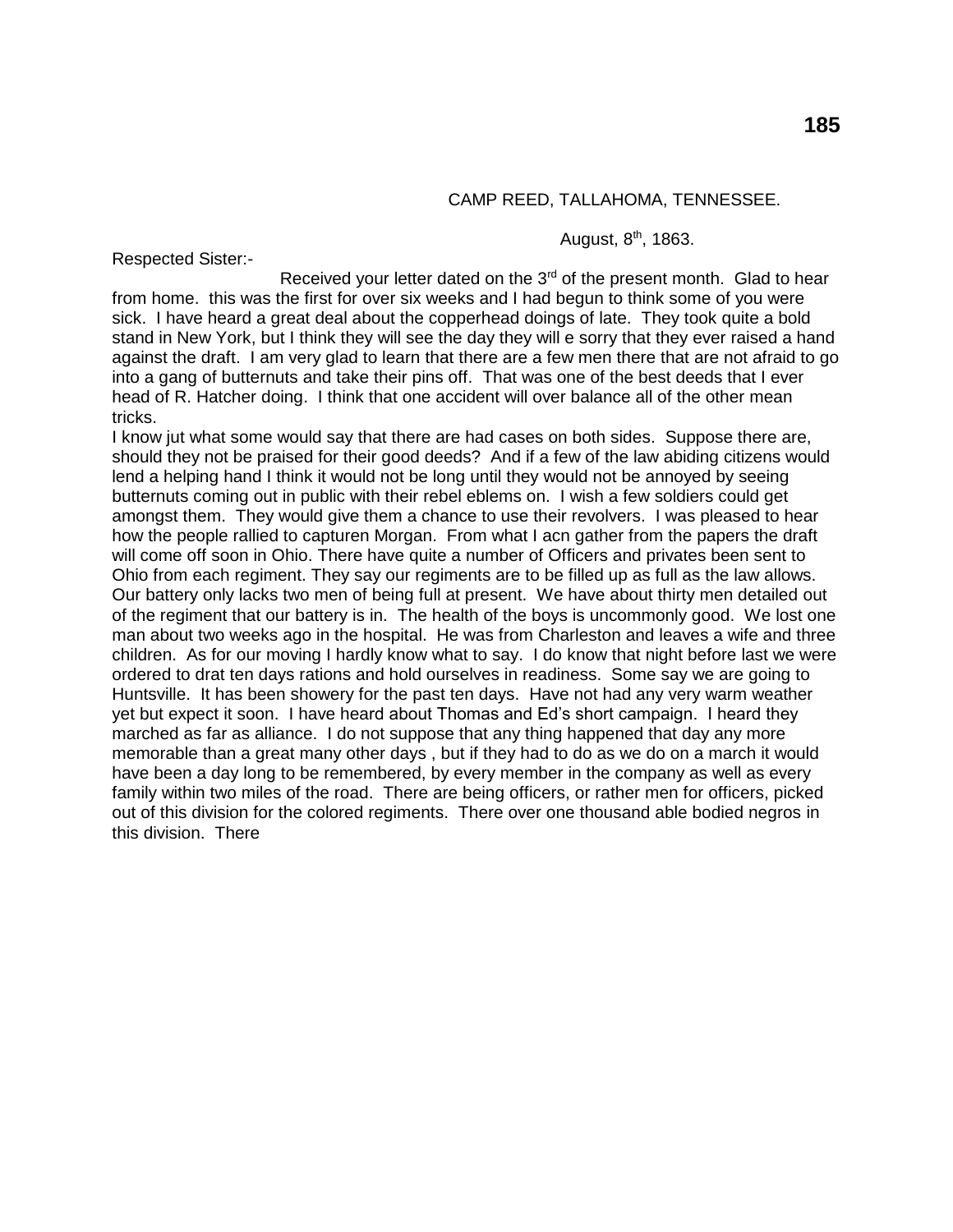also refugees,white and black, with their families, coming inside of our liens every day , on their way north. I enclose these few lines, which I took from a news paper, because some one has come near expressing my sentiments on the subject than I can. I threw out some hints about how this division went in on the citizenxs on our last march. but I have never told you the particulars. You may think them big tales are hard ones to believe when men who are raised n the best of society. I can only speak of McCook's corps. Three corps started on the  $24<sup>th</sup>$ . of last month, each took a different road. It rained all day on the first day and kept it up off and on for two weeks. The uncomfortable position that the men were in made them more reckless. They found the wheat mostly cut and in shocks. The army did not pretend to keep to the roads, but went across lots. We used the wheat for forge, and generally made it handy to stop in a nice meadow, burning all of the rails, and killing sheep, hogs, chickens, turkeys, geese, ducks, once in a while a nice veal. Potatoes, ripe applies, garden stuffs, were rather scarce at first but we soon made them scarcer Boys went into nearly every house, Union or rebel, taking all o the pork, flour or meal. Last fall when we ere on our march to Louisville a woman sold a soldier in the 32nd. Indiana a piece of pie that had poison in it, from the effects of which he died. When the house, stood one mile north of Shelbyville. When the  $32<sup>nd</sup>$  came to this house they went into it and tol the woman to get out that they were going to burn it. The women were not allowed to take an article. It was a splendid house and belonged to a wealthy planter. this is one case among a great many of similar kinds. Near the same place was a doctor that had been doctoring the rebels. Our soldiers did not leave a whole piece of furniture in the house. Broker every dish and spoiled every piece of clothing. The furniture was of the finest kind of was made in Cincinnati, and was far ahead of every thing you have ever seen. Our men were forced to throw away nearly if not all of their blankets. When they stopped for the night they wot go to the nearest house and would take every thing that would add to their comfort. The feather3 beds were taken out and thrown down in the mud to sleep on. When done with them they would cut holes in them and scatter the feathers. It was a common thing to find fire arms in the houses. I sometims think that the men have lost all respect for the tender feelings of the young women. Yes, very tender hearted indeed, so sell our men pies with arsenic in them. The commonest word of consolation our boys has to offer is"Never mind it is all for the Union".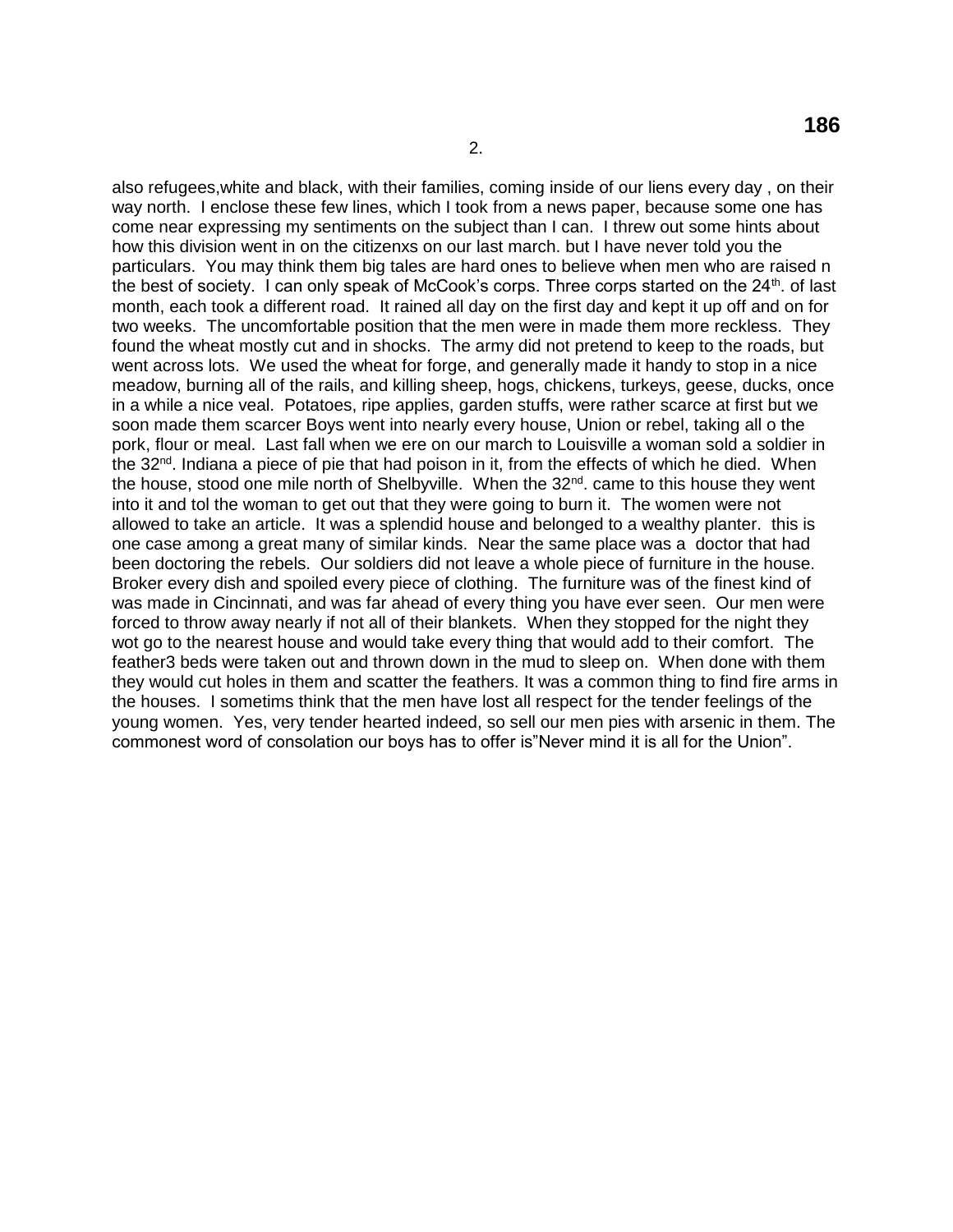These are among the few evils of war. You can jude how copper heads would fare among suchmen. I have just heard that David Oby was killed in the battle of Gettysburg, and George taken prisoner.

3.

If I should live to get home, and this war should last one year longer I would not meet one out of ten of my old associttes who enlistede that can say that he is a sound man. there are one half of them dead now or discharged. The 7<sup>th</sup>. Ohio after the battle of Antietum had but forty eight men left out of the first one thousand, that went out, and some of them had been wounded three and four times.

Write as often as convenient,

From your brother,

## A. S. Bloomfield.

## **How the riot Affects Our Army. HEADQUARTERS 6TH ARMY CORPS,, July 17, 1863**

The army continues in motion, as seemingly unconscious of the great riot in New York as before the riot seemed those living in New York of the existence of our great army. We have our reveilies and marches and tsps and tattoos, as you had your battle of business, comprising carts, ears and omnibuses and daily promenades on Broadway. You had your work—we had ours. And yet you knew of our army's doings and talked of them, and gloried in them; and we know of the riot and shedding of blood in your street and talk of them, but not to glory i them. *Our soldiers look upon this riot as more than shameful—they are injuriated at it. And how could it be other wise? For over two years they have periled health and life in aiding to put force this rebellion. In these two years more than half their comrades have fallen in battle. It became necessary by drafting to raise a competency force to prosecute and end the war. This draft is recitled---, and violence, pillage and murder follows in its track, and I wish my*  regiment was there." says Colonel after Colonel, I would wine these fellows out If I had my battery there," says a battery Captain, I'd blow every rioter to the devil," I'd scout on everyone of the mean cowards," says every body. Our brace and self-sacrificing soldiers would show no mercy. I would do them more good, I verily believe, to shoot one of your copperhead rioters than to kill a dozen rebel soldiers. But the excitement and danger, I imagine are pretty much over now, and it will all result, doubtless, in more vigilant, determined and successful arrangement of the draft. The rebel argues my take heartfelt these demonstrate it will be only temporary; and if they ay say marching to their souls on account of them they will soon learn their deep jolly.

The opinion of the army is correctly yet forth in dispatch. The conscript Law is the incrite measure of the soldiers. they would fight to enforce it as heartily as they would fight the ragamuffin chivalry. they are enraged at any suggestion that it may not be enforced. There is nothing they would \_\_\_with \_\_\_good will as reluctant on \_\_. We know this to be the opinion and the \_ of the army. and it may \_\_ accepted as significant.

**187**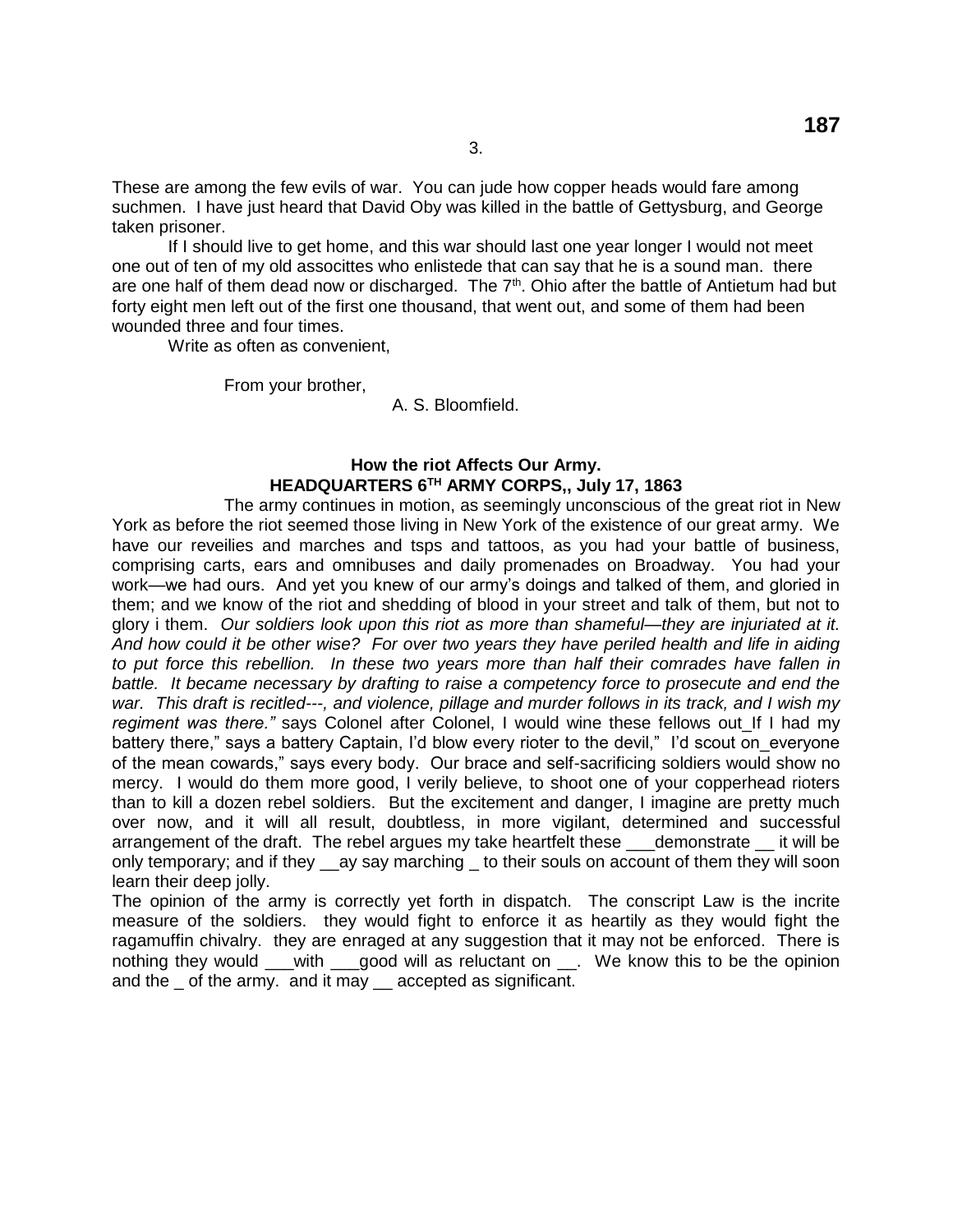# CAMP AT BELLEFONTE, ALABAMA, ONE MILE

#### BACK FROMTHE TENNESSEE RIVER AND

ON THE NORTH SIDE.

August, 23,1863.

Respected Father:-

After one weeks hard marching, battery A is in old Alabama. One year ago yesterday we left the Tennessee river. Who would have thought that it would have taken one year to have gained this territory, but it seems to be the general belief that this is the second and last time. I think this department was a little too fast in the start. One year ago today there was no other army the size of Buel's that had our four hundred miles of communications to keep up by mail. We are about ten miles down the river from Stevenson, and twenty five or thirty miles from Battle Creek. The railroads that runs from Memphis, to Corinth, Huntsville, Stevenson and Chattanooga, are all in good running condition again. I understand that the cars run within nine miles of Huntsville. We left Tallaioma one week ago today, and arrived here last evening after seven days heavy marching through tain, dust, hot sun, muddy roads and over mountains. We went direct to Winchester then to Salem, and crossed over the mountains about thirty miles below where we did last year. Followed down a bottom for fiteen or twenty miles, and then took up another stream that took off to our left, or rather came down from our left. Every body down here calls these hollows, coves. We marched up this cove for twenty miles, and then had to cross the mountains again where they were about two miles up and the same down. We have to double our teams to get up. The mountains are very rough being solid lime stone. This part of Alabama north of the Tennessee river is called northern Alabama and is settled with the poor class of people. It is the most loyal part of the state. Over one thousand of them joined our army last year. I think twice as many will enlist this year. There were quite a number of rebel soldiers came inside of our lines and offered to take the oath. Tthere were several bushwhackers shot, one or two being shot in our division. I do not think any of the citizens were personally injured by any of our soldiers, but their crops and property had to suffer. We used rails freely and I do not think any one ever saw peach orchards stripped any quicker. Applies are scarcer. Corn is plenty and good. Some field are ripe. I can say where the rebel force is but it is a general opinion that they will make a stand at Rome or Atlanta. Every thing seems to be working in our favor of late. We received one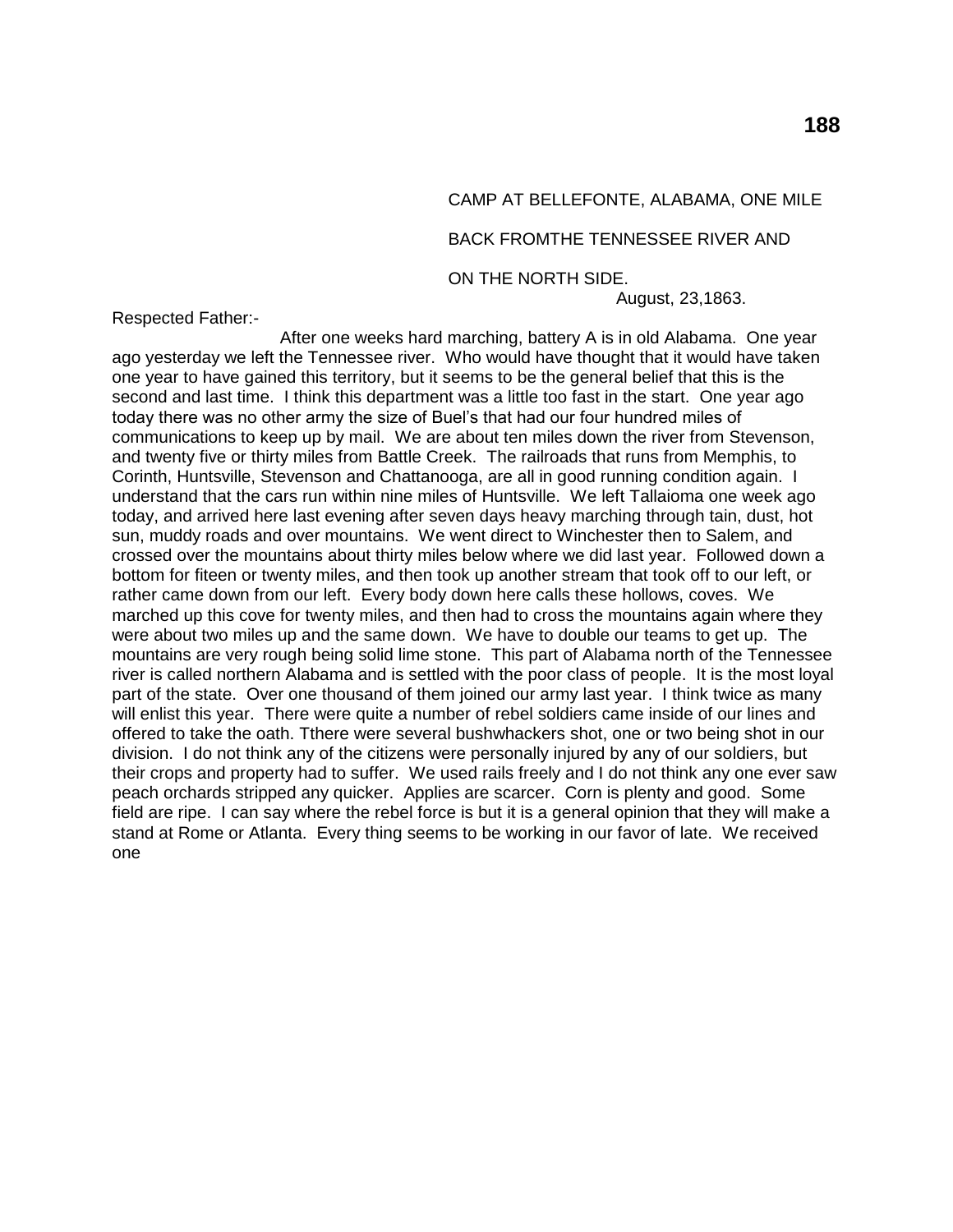weeks mail yesterday yet I got none. What kind of crops did you raise this year and are they good or bad. What are you doing with the machine? How did old McG. get out of that sheep scrape? Did Hatcher and A. Hamilton have the trail for taking off those bu'ternut pins, and if so the particulars of the trial. What do the people say about the draft in that neighborhood?

It was not very warm on this march. I only heard heard of two being sun struck. Two weeks ago the 19<sup>th</sup>. Regulars crossed the mountains and they lost between fifteen and twenty in one day by sun stroke. No more at present.

From your son,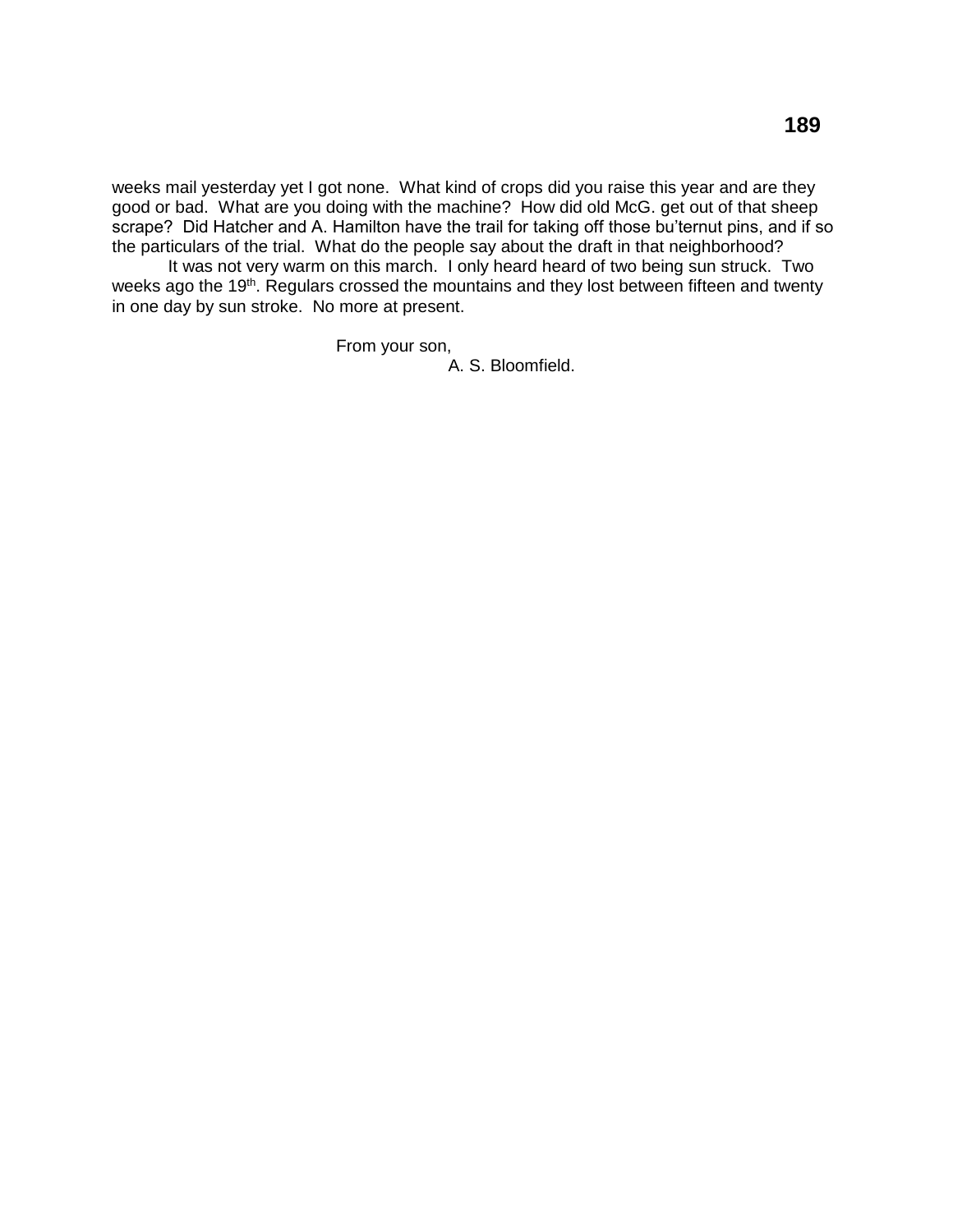# CAMP TEN MILES FROM LOOKOUT MOUNTAIN

## WITHIN FIVE MILES OF ALABAMA AND

GEORGIA LINES.

Respected Sister:-

Sept, 6<sup>th</sup>,1863.

I received a letter from you over one week ago but owing to our unsettled position I put off writing. We left Bellfonte one week ago today and have marched every day but two since, going at the rate of from four to fifteen miles per day. The country is very hilly. They call them mountains down here, but I guess they would not be called so by geographers. We crossed the Tennessee river on a pontoon bridges opposite Stevenson. Our men had but little trouble in laying the pontoons. There were but three musket shots fired, and few of the rebels pickets captured. This is at the same poin that Bragg crossed last fall when he attacked our rear guard at Stevenson. I think our men completely surprised the rebels by crossing here. Six hours after the first pontoon struck the water the bridge was completed and two regiments of infantry were across. The length of the bridge is one third of a mile. Davis' division was ahead of us and a part of Negley's,and two or three divisions of Cavalry. There has twenty seven regiments of cavalry and mounted infantry passed us. We hear various reports from the front but time will prove and not many days either, whether we are successful or not. This is a bold strike and will be the ruination of Bragg's army forever, if we have success, and if we should not gain the victory it will put us back in this departmet for months. Burnside is working in unison with Rosecrans. The latest news is that the rebels are holding Cha tanooga. I think before this our men have their communications cut off. This cavalry of course, is going to do something in that line of business. We have thirty days rations with us. Our men are putting up large buildings at Stevenson to keep supplies in. The army is in the best of spirits, although we are getting no recruits from Ohio, Indiana, or Illinois yet. I fear it will be some time before we get a great many from Ohio since the draft has been postponed. I suppose that you have long ago heard that these hills and mountains are swarming with Union men waiting for an opportunity to join our army. there have been a number joine in this part of the army and I have no doubt ut that thousands have joined befo e this time.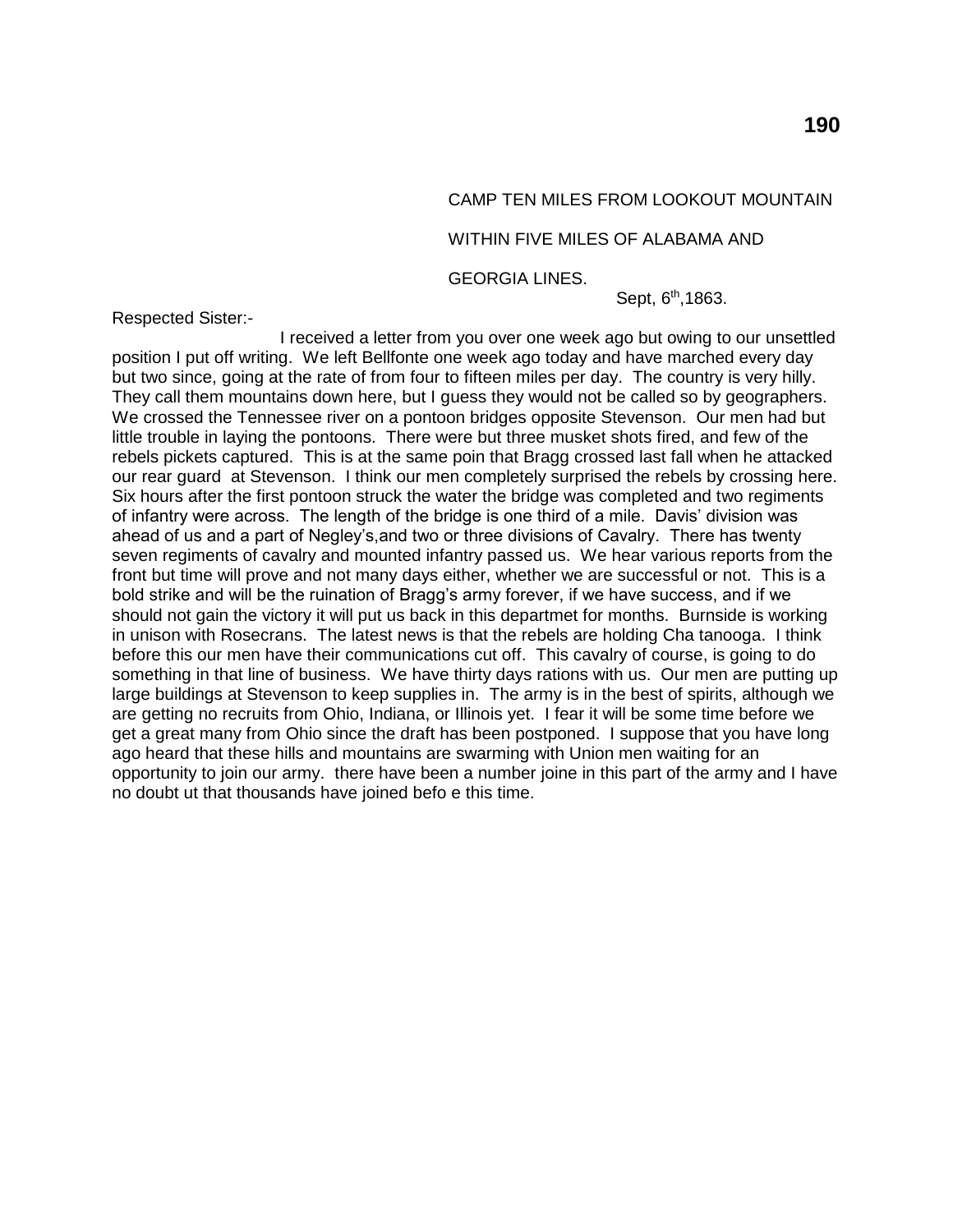I think the rebels ar pretty well played, and if we get possession of Atlanta, Rome and Chattanooga, without a fright or with a fight, that all this army will have to do will be to hold their ground. We have just one year from today to serve, if we put in our whole time. Now we will begin to count the time with the months as years. Some say that there is no a il to go north for twelve days. I do not know whether it is so or not. But I know it goes away from the brigade. I do t hink it is nearly as warm this summer as last. The health of the soldies is good, and we have but one thing that gives us much discomfort at this time, and they are small insects called the "chicker" They infest the woods, and as we have to lay around in the woods we get nearly covered with them. They are red and so very small that one can hardly see them with the naked eye. They seem to poison one all over. We have no remedy for them only to scratch. All of the rest of the letters that you write put the number of it on the outside or back as I do on this one and we will them know if any are missing or lost on the way.

I cannot think of any thing more at present, but you may look for stirring news from this portion of the army, before the coming forty days.

From you borther,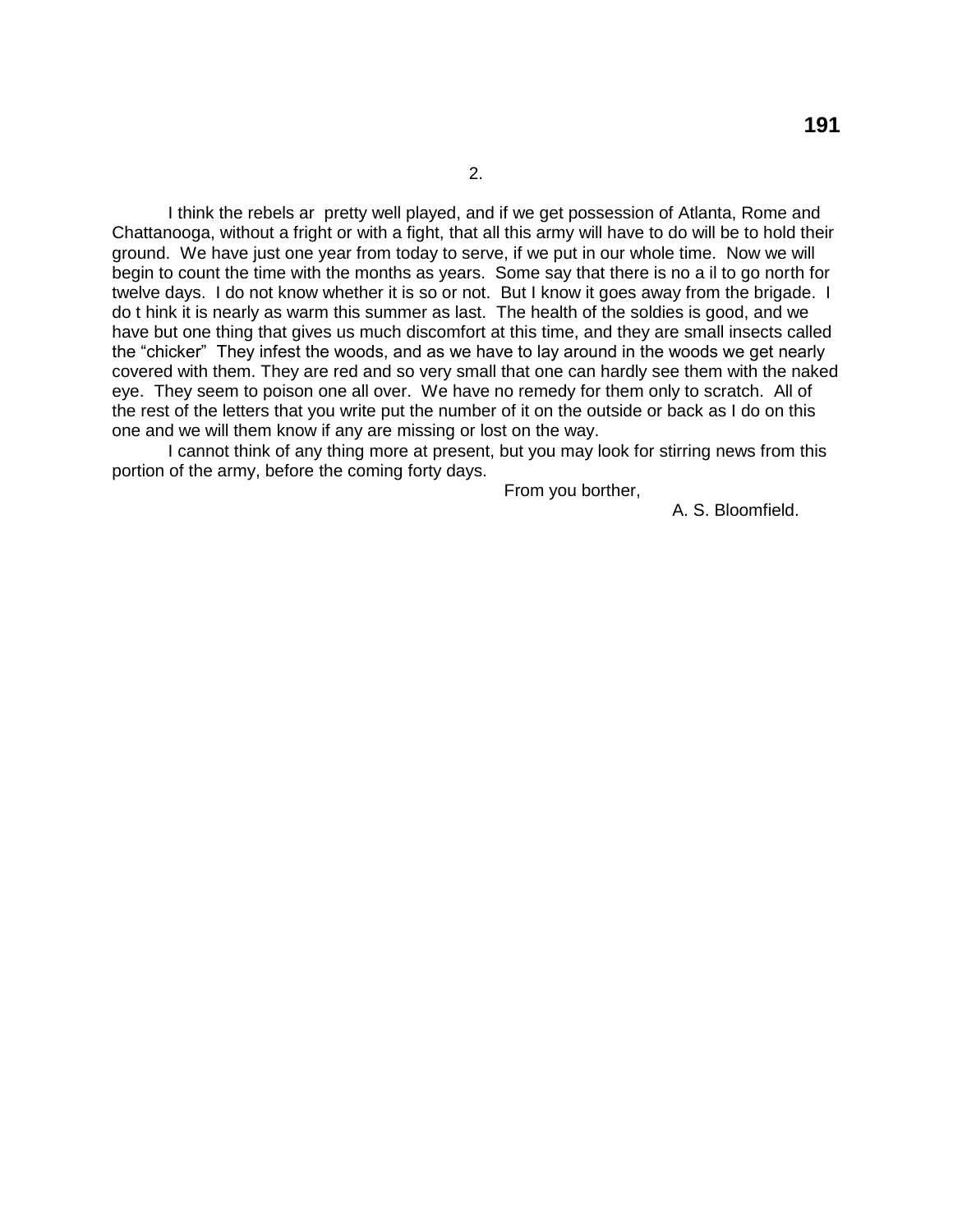CAMP AT THE FOOT OF LOOKOUT MOUNTAIN ON THE EAST SIDE, IN ALABAMA WITHIN FORTY RODS OF THE GEORGIA LINE, FORTY MILES FROM ROME, ONE HUNDRED MILES FROM ATLANTA.

Sept, 12<sup>th</sup>,1863.

Respected Father:-

It is with pleasure that I write you once more. I learned about fifteen minutes ago that there would be a chance to send mail about seven this evening, and as I supposed you were all watching for every item of news that you can catch from this army. You have long ago learned that we were on the move again. We have lain here one day. There were some cavalry skirmishing yesterday. The 39<sup>th</sup>. Indiana belongs to our brigade and are mounted and armed with sabers and seven shooters. They were out on a scout about fifteen miles from this place and were surrounded but hey cut their way out with a little loss. Today the sup ly and amunition trains are ordered back onto the top of lookout mountain. The report is that they are advancing on us but I do not credit the report. We have between thrity and forty prisoners at McCook's head quarters. We hear today that Burnsides has routed Buckner out of Tennessee with a loss of three thousand prisoners, large amount of arms and rolling stock. Today sixty recruits came to the  $89<sup>th</sup>$ . Illinois. I saw John Fox yesterday. He is well. We are having as warm weather now as we have had this summer. As warm as it is we can march fifteen or twenty miles a day. I think the heat does not have as great effect on the troops as it would in Ohio. It is steadier here. I imagine that you are inquiring whether we are going to have a fight down here. My opinion is that they will not make a stand nearer than Rome. I have an idea that they will try and hold Atlanta, and I think it very probable that there is where the fight will be if any where. It is my opinion that they will show a strong rear guard and retreat to some other point. The  $20<sup>th</sup>$ . Ohio battery is in this division. They upset one of their casions coming down the mountain and hurt five of their men very badly. It will prove the death of one or two. I want to know the particulars of the camp meeting. How did you make it pay? Did you sell your wool last spring, and if so hat did you realize for it? What are you doing with the threshing machine ths summer. Write sometime between this and next winter.

From you son,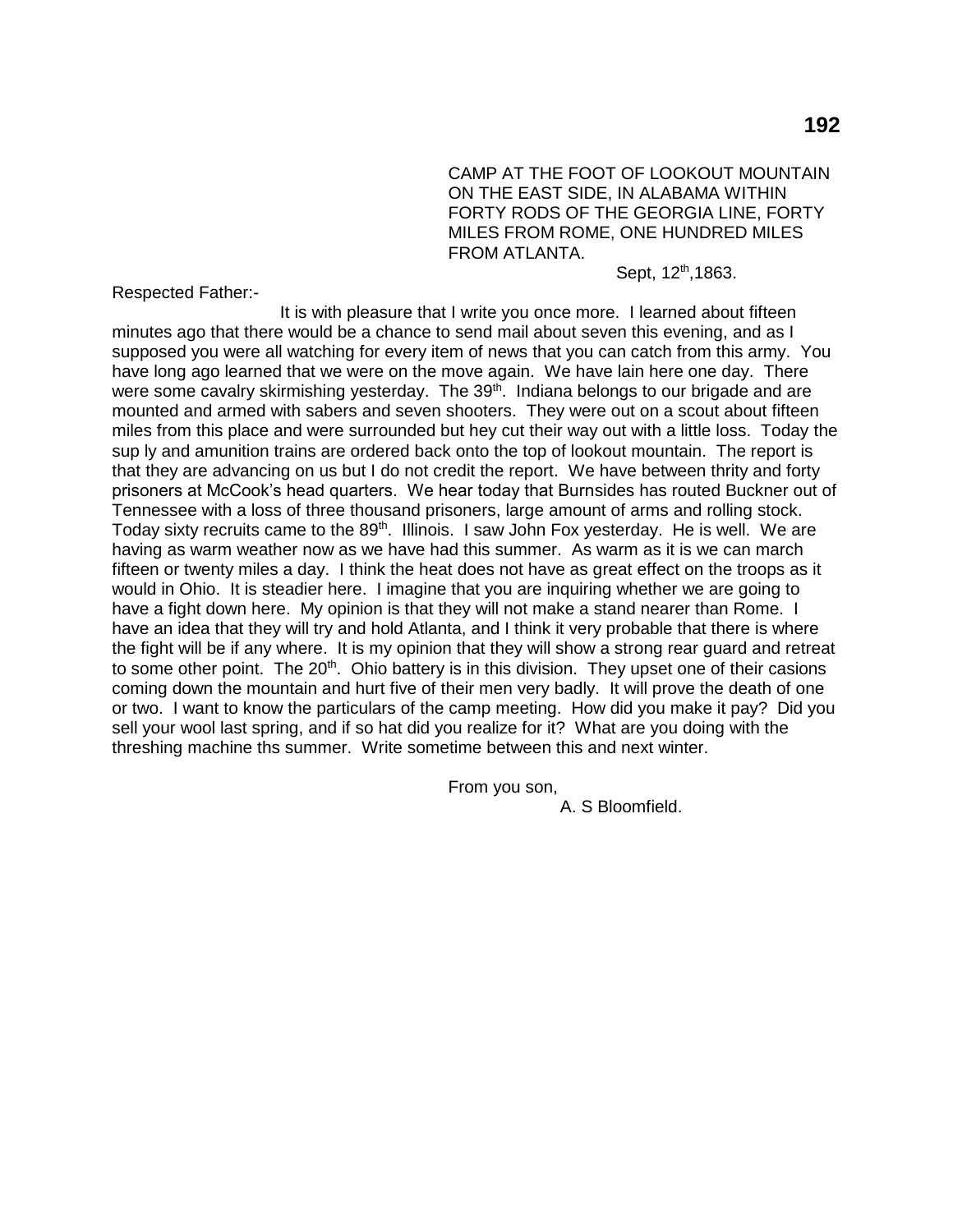#### CAMP AT CHATTANOOGA, TENNESSEE.

#### Sept, 24<sup>th</sup>, 1853.

Respected Brother:-

I received your welcome letter dated the 13<sup>th</sup> also Father's . Was pleased to know that you were both in such good spirits. Ere this reaches you you will have heard of the importment move of this department. IN my last I held to the idea that we were not going to hve an importnat fight but I found it right to the contrary. On last Saturday our division was ordered from the extreme right to the extreme left to reinforce General Rosecrans division which had been fighting on Friday. We found the enemy inforce. The distance from the right to the left was seven miles. We arrived there about the middle of the afternoon, and we found our men over powered and driven nearly back onto the Chattanooga road. They had lost nearly all of their artillery. Our division repulsed them and drove them back about one mile. Just at dark they charged with their force and drove our division back with a heavy loss. The  $5<sup>th</sup>$ . Indiana battery lost one gun. We were under a eavy cross fire from two rebel batteries, but fortunately no one was hurt from our battery. That night we shortened our lines to about three miles, and during the night our men built up on e breast work out of logs as hastily as possibly. On Sunday morning about eight o'clock they masked their forces on our center, immediately in front of the breastworks, and made a desperate effort to break our lines. They wanted to get between us and Chattanooga. They made three charges at this point but were repulsed with heavy loss. They then masked their forces on the left and drove our left clear across the road and got possession of one hospital. At this time they were within three rods of one section of our battery. We give them canistry and the infantry on the left. The ground was almost covered with dead and wounde There was but one man left on one of our guns and three on the other who were not killed or wounded. After our men repulsed them they drove them back and held the road. This was about noon About five o'clock they made a dash on our extreme right and were awfully slaughtered by one of our brigades that are armed with seven and nine shooters. At one time they had us nearly surrounded. Our battery occupied the center , and manouvered on an open field, nearly in the center. They used grape, canister shell and solid shot on us. The wagons trains and casions commenced their retreat down a gulley through the woods and reached the Chattanooga road. Our battery silenced every one that we fired upon.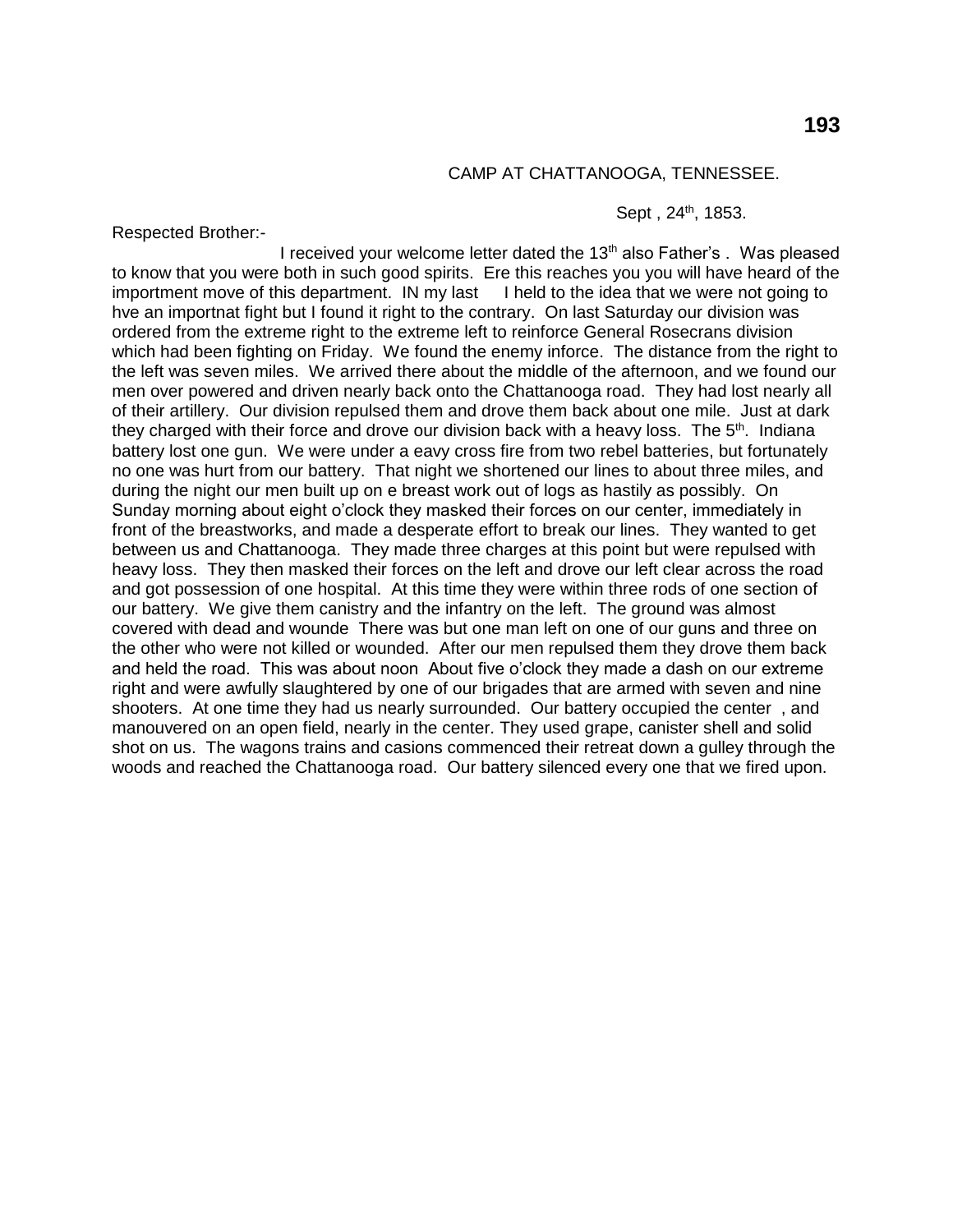We have redeemed our character also the division as fighters We had two kiled on the field, sixteen wounded, four or five missing. Sargeant,Hiram Lake of Shalersville, was shot through the heart. The other one was Carson E. Madden. Sargeant Leonard was very badly wounded in the shoulder. Some of the rest are dangerously wounded. Lieut. Belding was shot through both wrists, and in one it broke the bone. I think there were only two that were taken off the field, which were Lieut. Belding and Leonard. Nearly all of our wounded were left on the field to the mercy of the enemy. I cannot begin to tell you of the narrow escapes. It seems like a miracle that we got out alive. We could hardly muster horses enough to draw the battery away. It is my opinion that the rebels lost more heavily than we.

The rebels which we took prisoners, say that Lee and Hill were here with their forces from the army of the Potomac, and that Lee was in command. We have been righting them every day since. But there is little firing today and the report is that they are withdrawing their forces to Virginia, and that Mead is likely to get into Richmond. I should like to give you more particulars, but this battle is of such importance that you may read of it for years to come. I do not believe there was but one hard battle fought, and that was by Rosecr ns at Corinth. When you read the papers do not think of the writer has exagerated. Because it is impossible to do so. From you affectionate

Brother,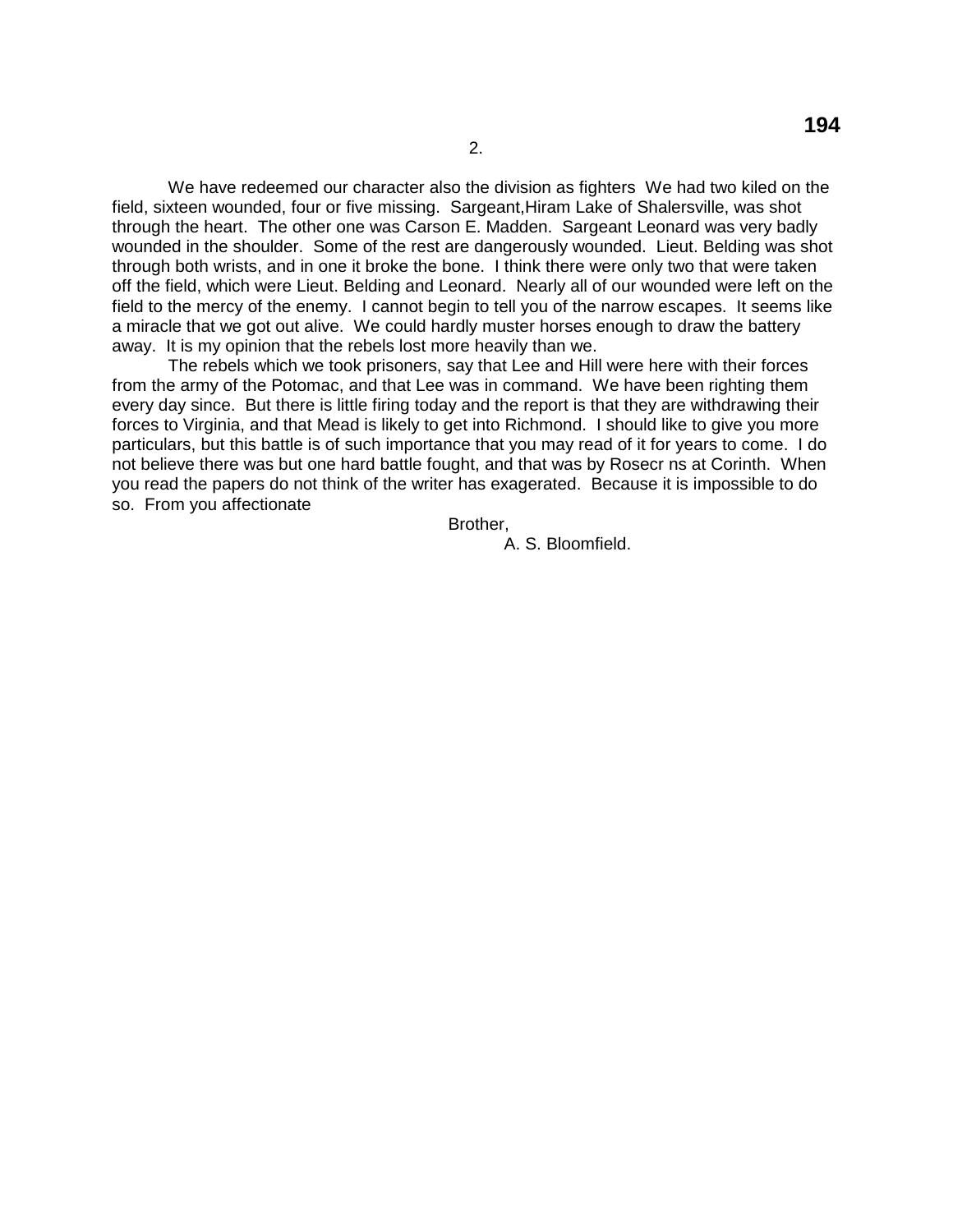## IN CAMP AT CHATTANOOGA,TENNESSEE.

Respected Father:-

Sept, 29<sup>™</sup>,1863.

I have put off answering your letter for a few days expecting that I would afford something more startling than I have at present. I do not su pose that there was ever an army the size of this that has had to undergo as much as this one as for the last nine days, but now our work is nearly over, or so near that we can sleep when night comes. I suppose you have heard a great deal about Chattanooga, but know little about how it is situated. It lies on the sought side of the Tennessee river and is mostly back onehalf mile or so. The buildings with the exception of those built since the rail road is located, look as if the most of them had stood here for fifty years. In times of peace it contained a larger population than Marlboro. It lies in a valley six or seven miles wide. It considerably broker and rough but the high range of hills on the east are so far off than the enemy cannot shell the place from there. Lookout mountain is on the west side and is nearly four miles back from the river, and just outside of our lines at present. It is the highest point in this vicinity. Our men held it for two days after we retreated, and then they evacuated it, blew up the road which lead to its summit and made it impossible for the enemy to get any artillery on it than can bother us. Since arriving here we have built three lines of breast works clear around the town reaching the river on the right and left. I think they must be nearly seven miles long. They are made of logs, paper, stone and rags, and are thick enough to stop a cannon ball. They are three to six feet high, seven feet on top, eleven at the bottom. The timber and all of the buildings in ou r front are burned and cleared away. I think it would take the whole southern confederacy to drive this army out of these ditches.,with our General to stand at our backs. IN fact we came hear twice our number in the bushes. Tomorrow we co mence another fort that is to mount eight guns. Since I commenced to write, I have heard tht our men have possession of Lookout mountain, and had twelve pieces of artillery planted at the top. As for he rebels at present they are mighty saucy and keep up a very old front.

Their pickets and ours are so close that they dare not show their heads above the fortifications or they will get a shot. The lines are about three hundred yards apart. It has been very quiet since last Sunday evening, but previous to that it was one continual skirmish from one day's en to another.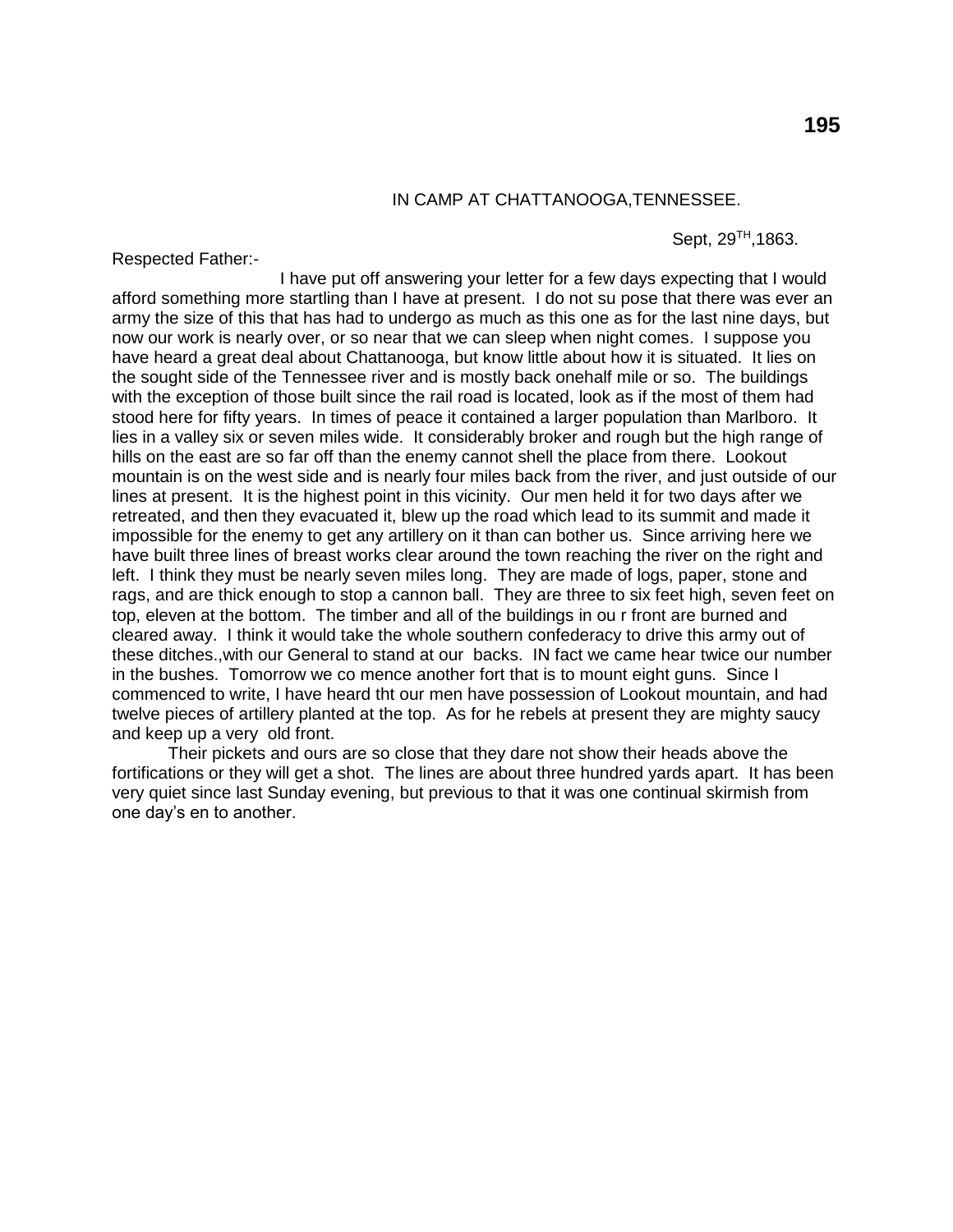And several times they would almost draw on a general ebgagement. I have seen several brisk artillery fights after night. They have thrown several solid shot inside of our lines but did little damage. While out boys were throwing up their trenches, they threw a solid shot into the squad which bounded and stop when it struck one of the wheels of a No.1 piece.

When I wrote you before I thought we were worse whipped than we are. I since learned that we got away with most of the wounded, and all of the artillery tha t we captured the first day. I have no doubt but that you have seen by the papers that several divisions have gotten the praise of this battle, but Johnson's division gets none and never will. It is not because we do not get in the ditch so much, and it cannot be because we did not captured much artillery from the enemy. I am positive that our division captured more artillery in this battle than any other division ever did.

Yesterday all of the available ambulances of this army went out to the battle field under a flag of truce after wounded. it is now dark and the train is just returning. I am happy tosay that two of our worst wounded boys are yet alive and may recover.

From all accounts none of our boys have een burried yet. Johnson and a part of his staff left this morning for the north.

General Wilich has command of this division and cool. Harrison of the brigade. He was Col. of the  $39<sup>th</sup>$ . Indiana. This brigade has been dimounted since the fight owing to the scarcity of horses. There have been a great many thousand horses used up. Our battery horses were not unharnessed for eight days nor unhitched for four or five days. They were without a drop of water or forage and some of them got so weak that they were entirely useless. We have ample room for our wounded. The houses being nearly all evacuated. The rebels had made a great deal of preparation at this place for their sick. They had built twelve large hospitals, very neatly arranged on a beautiful knoll. A part of them are two story, thirty by seventy feet each. One more large one stands out by itself and as near as I can guess is as large as our barn and is three stories high. They also had a couple of gun factories here and were building a large house for repairing cars They also have a rolling mill well on the way. As for the accommodations that the railroad company prepared here, they were better than at Nashville, abut since the war broke out they have used the tin roofing on the largest to make canteens. The cars do not run any farther than Bridgeport which is twenty miles from here.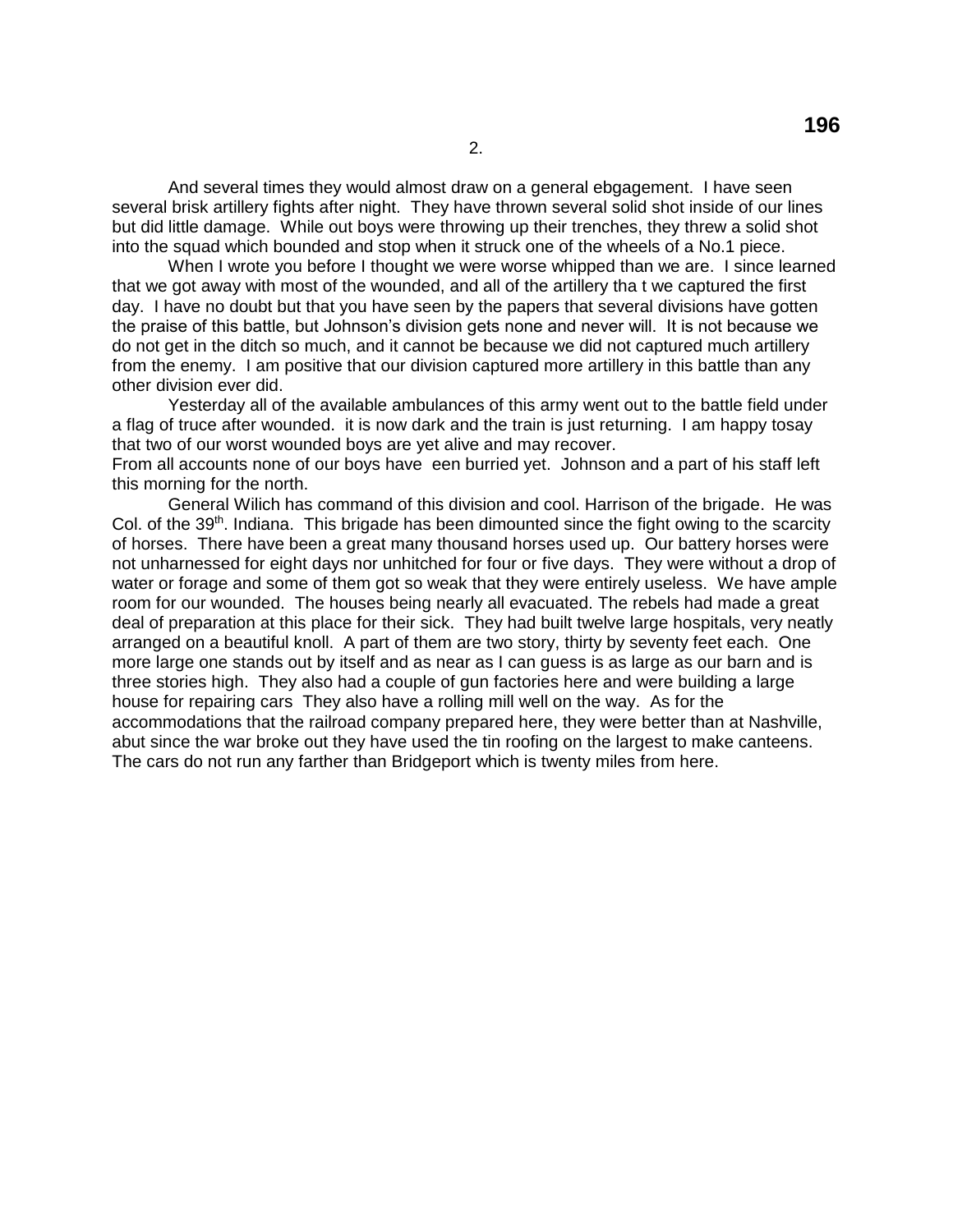The river is very low at present. We have tress bridge across, and one division is encamped on the opposite side. As for reinforcements I hear a great deal about them but see none. Some say that two corps of Grant's army are already at Stevenson and are moving to our right. Some say that fifteen thousand of Burnside's men have arrived. I see in the papers that the War De artment has made arrangements to put thirty thousand more under Gen. Rosecrans and that they should have been here fifteen days ago. The  $19<sup>th</sup>$ . Ohi suffered a heavy loss in the fight. I saw John Fox since the fight. He got another severe flesh wound in his arm but it is not dangerous. It is very dry here at present. Have not had a soaking rain since the first of July. Our camps are disagreeable on account of dust. Such a vast army crowded into a space not over three miles squire have tramped nearly every foot of ground into an ash heap. This battle will be a remarkable on in history on account of no rain falling.

Father, I was much delighted with the good tone xxx in general of your letter and I have tried to return the compliment by writing you a longer letter with as much of this department that I am able to gather. A private in the army is not expecte to know any thing but simply to obey orders.

> From your affectionate son, A. S. Bloomfield.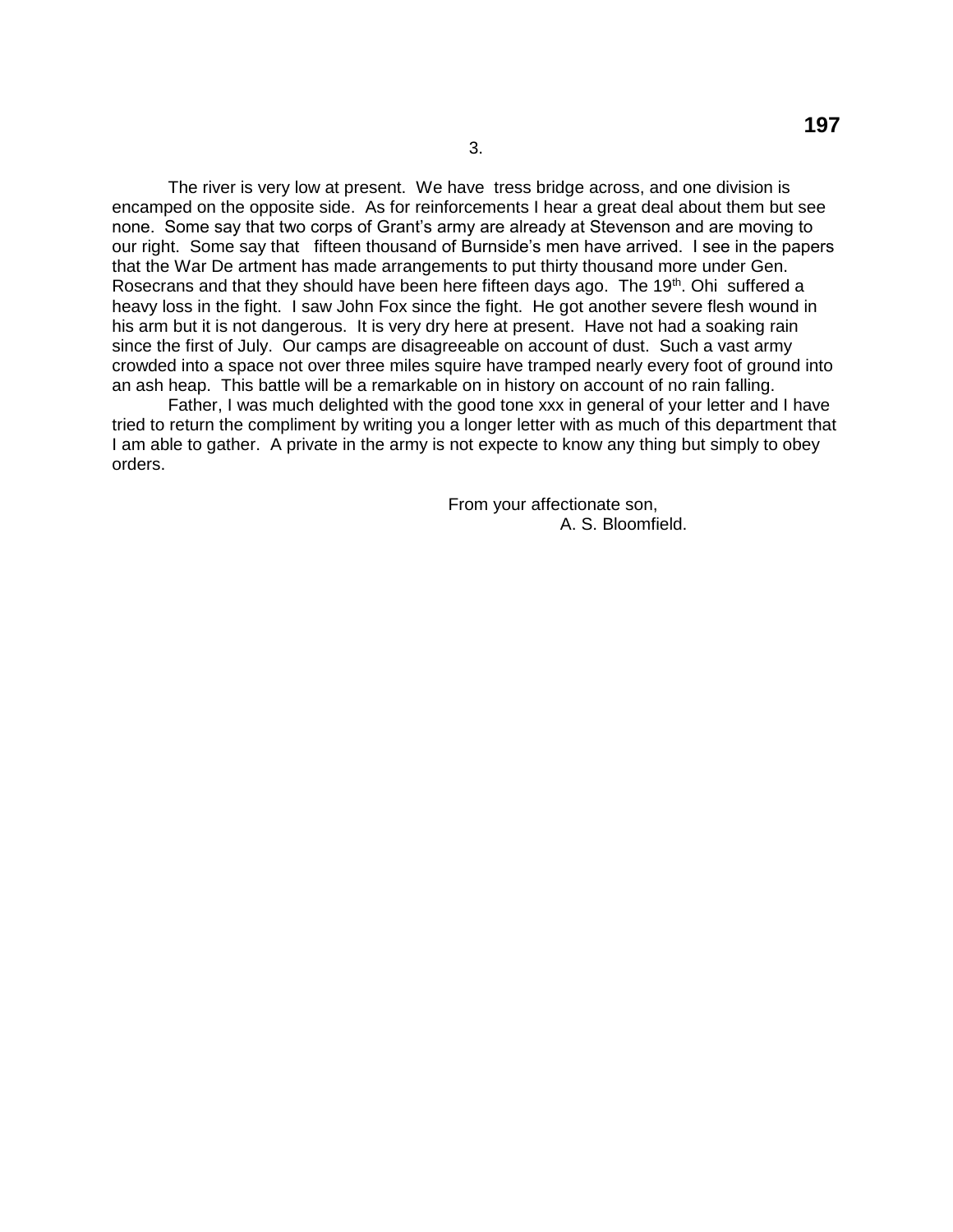#### IN CAMP AT CHATTANOOGA, TENNESSEE.

Oct,  $11^{th}$ ,

Dear Mother:-

You may think that I have forgotten you because I never write you; if so you are mistaken. It is only because the rest are the ones who do the writing. What I write to one is for all. I am well and hearty at present, although we have been on one-fourth rations from the  $20<sup>th</sup>$ of last monthtot the 8<sup>th</sup> of this. You may wonder how we get along. I shall try and tell you. In the first place we do but little work, use corn in the place of coffee and for bread we use pop corn, or we take ears of corn and grate it up with a piece of a tin canteen punched for that purpose. We take this coarse meal and makes cakes or mush of it. You know I always said I wanted to go on some kind of an expedition of this kind. I am not the one to say that I am sorry that I enlisted. Tthere has but one xxxxx thing that has outreached my expectations, and that is the length of the war. This is Sunday and rather quiet, only two shots of artillery being fired today. There has been some she ling done every day for the past week. by far the greater part is done by our forces. It is the general belief that a very small force occupies our front. Mother, you know the white cotton shirt you sent me by Charlie, over one year ago, I put it on this morning for the first time. When I was in the hospital I was furnished with cotton clothing. I saw Robert Filsom a few days ago. His in good spirits and is as jolly as ever. From what he said I think he is a strong democrat yet, but he is death on old Val. I am sorry to say that we bury one more of our boys today. Corporal E. S. Beardsley. He died from wounds. He was highly esteemed by all that knew him. He was a printer in the Plain Dealer Office, Cleveland, Ohio Lieut. Belding has been promoted to Capt. of the  $10<sup>th</sup>$  Ohio Battery, which was raised and organized at Cleveland. There is some talk that our battery is going to be put into the reserve artillery to recruit. If so it s probably that we will be sent back to Stevenson. The whole army is to be reorganized. Gen Thomas has command at present. McCook and Crittenden have been relived of their commands. Our corps the  $20<sup>th</sup>$ , and the  $21<sup>st</sup>$  A C are to be consolidated and will be commanded by Gen. G. s. Granger. You may see a better account of these changes in the papers than I am able to give at present.

Dinner is over. We had coffee, hard tack and meat. From the latest accounts there will be no draft in Ohio. That speaks well of the State. There should be some measures taken to fill up the old regiments in this department. Our division got a few hundred and are to get more.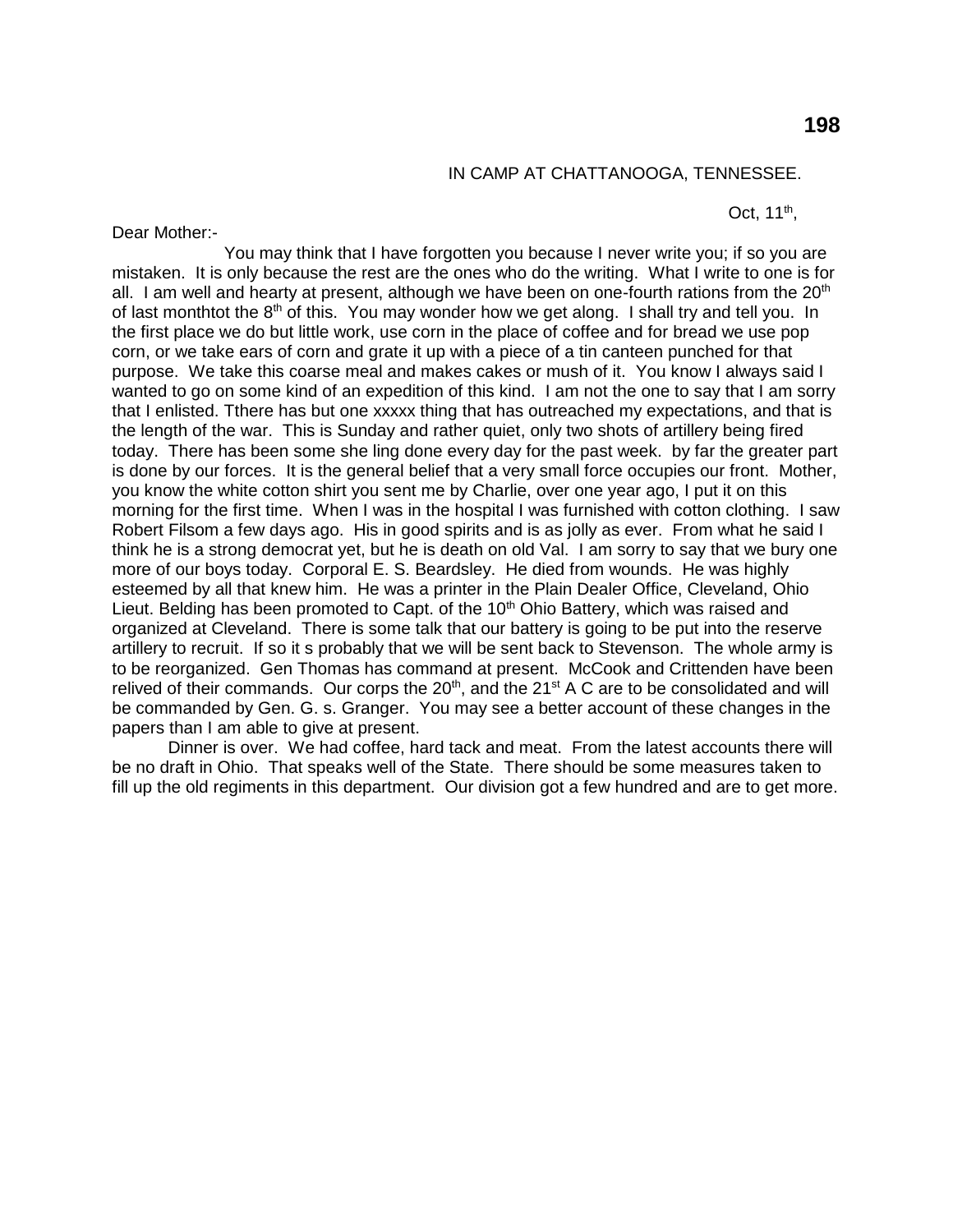The division lost half of their men in this battle. Yet Gen. Johnson's division gets no praise. One correspondent says we fought well, better than ever before. I wonder what he would have said if every man had stood his ground until he was killed, wounded or captured.

Mother will you excuse this small sheet this time. Please answer or get one of the girls to do it for you.

You may look for another in just one week.

From your affectionate son,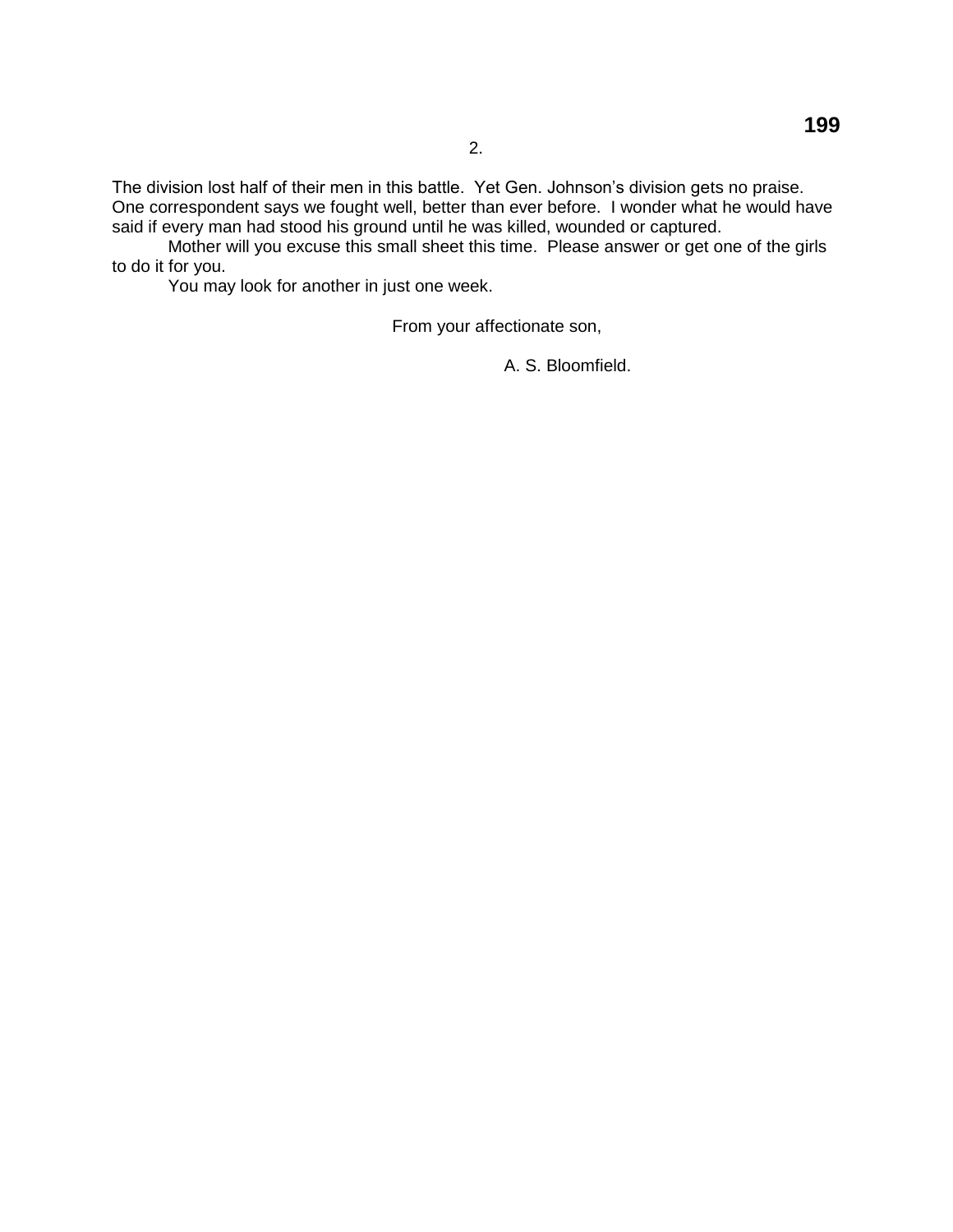## CAMP ON SALE CREEK 25 MILES N.E. OF CHATTANOOGA, 6 MILES FROM TENN. RIVER.

October  $25<sup>th</sup>$ , 1863.

Respected Brother:-

I take this opportunity to write you a few lines not knowing when I will have a chance to send the letter as we have no mail here. I suppose you wonder how e ever to out here in the mud across rivers, and over hills with our battery. I can tell you how it happened. there is a brigade of Tennessee troops up here guarding the river and passess and they wanted Gerenal Rosecrans to send them a battery. It had to come out of the reserve artillery of course. col. Barnett decided on this battery as the one that should go, so one week ago last night our captain was ordered to report at col. Burnett's headquarters, in person,and received ordered to be ready to march by 12 o'clock next day. Capt. told the Gen. that it would be impossible for him to move his battery without better horses,harness and more men. So the general gave him an order for the pick from seven hundred horses, also for tow more pieces and equipments, harness,saddles, blankets and n order for all of the men he wanted to fill out the battery, with the privilege to take them out of any regiment he wanted to. It rained all day and we did not get ready to march until dark. We crossed the river and was ready for an early start on Monday morning. The roads were nearly impassable being cut up by forage and supply trains. We reached this place in two days. Here all of the battery but the left section went into camp. This under command of Lieut. Scovell went on up the river for fifteen miles to the top of the ford. That point I understand is the extreme left of this army. There is talk of the other two sections are to be sent to different points on the river. there is but on company of infantry in camp here with the batte y. There are two or three regiments off a mile or so. It seems very odd to get out of a large army and aback into the country where we cannot see the effects of war. In fact if we stay here I do not know whether we will find it out if peace was declared. Our rations continue very short but owing to a few privileges we take we are able to get enough to live on very well. We can go out twelve or fifteen miles to forage and bring in a few hogs, sheep, squashes, potatos wheat, etc. etc. The latter we take to a mill handy and get it ground. Last Friday I heard cannonading all day in the direction of Chattanooga. We have not heard the results. We hear good news from the eastern army for a few days ast. I cannot say how long we will be left in the brigade. Some thinks we will be put in the reserve in a few months.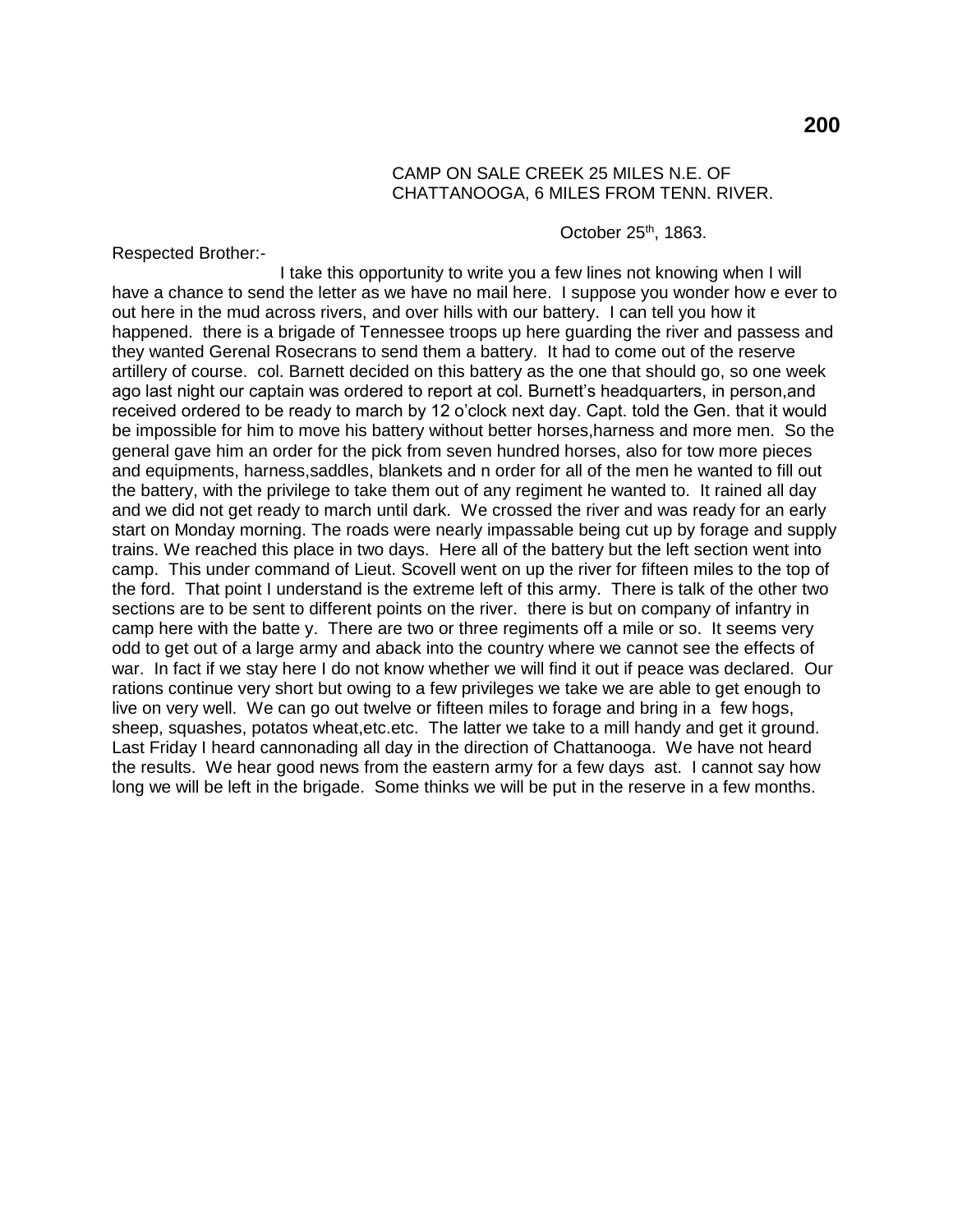The brigade is commanded by General Spears. he is an east Tennesseeian. We are in the  $2^{nd}$ . Brigade,  $2^{nd}$ . Division, 14<sup>th</sup>. A.C. 1 do not think that I ever told you that in the battle of Chicamauga, we were under the command of General Thomas. There is a rumor here that a part of Grant a d Hooker's men are in the rear of the rebels and have possession of Atlanta. Since I wrote you before two weeks ago, one of our boys died that was wounded in the late battle. His name was Henry D. Isabel. he was from Portage country. His Father was here. I think the rest will all get well. It has been quite wet here this fall. and we have had three evenings that ice has frozen. I must go to water call. I am a driver again. I have the take the lace of one that was killed in our deta hment.

I have just learned that one of the boys was going to Chattanooga tomorrow to take letters and get the mail. I suppose you will go to school this winter, if so you will soon commence and then you will have time to write. Give my respects to Ed if he is there.

No more at present.

From your brother,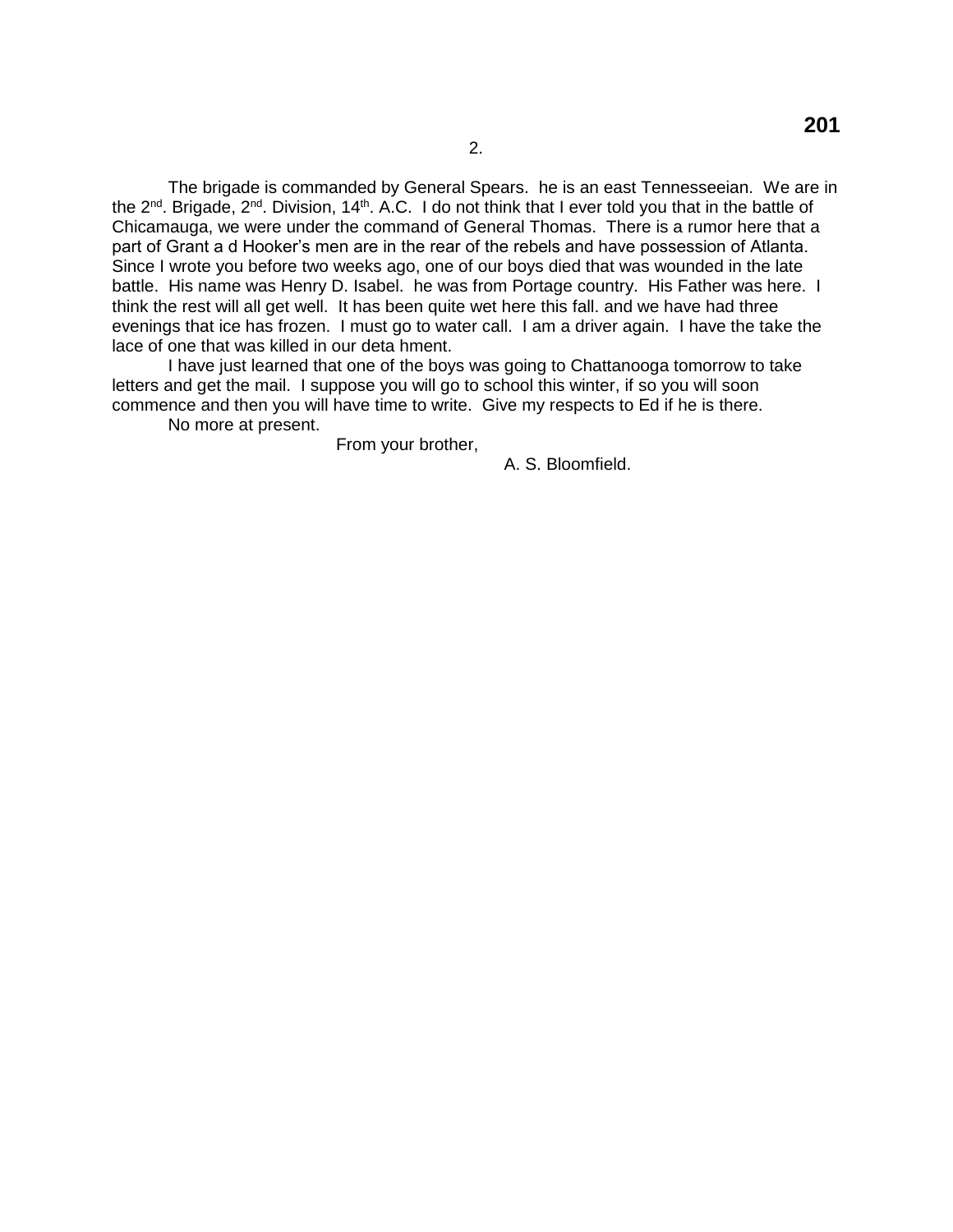CAMP ON SAIL CREEK, HARRISON COUNTY, TENNESSEE. Nov, $1<sup>st</sup>$ ,1863.

Respected Sister:-

I thought a few minutes spent in writing you a fe lines might be of some satisfaction to you. We sent a man to Chattanooga after mail last week but I did not get any. The last I have received was dated Sept 22<sup>nd</sup>. We can send mail twice a week now. Since I wrote last Sunday it has been perfectly quiet. One would not think that we lay on the front line to be in our camp. The Tennessee river makes a very good line to have between two armies. there is but little danger of either crossing. Within the past week there has been some very heavy fighting at Chattanooga. We could hear cannonading very plain. Distance 28 miles. It was kept up all of one day and night. This was last Wednesday and night. cannot say what success our men had. Rumors are that Hooker had driven them eight miles and held Lookout Mountain. Yesterday there was six hours of heavy cannonading south of this place. I think it was to the left of Chattanooga. We get but very little government rations now but we forage enough to live very well. The weather has been quite pleasant with the exception of rains which are very disagreeable when we have to live in worn out pup tents. Last Friday night the water was three or four inches deep in my tent but a few minuted well put i with a shovl make a great improvement in my night's rest. Last night there was a heavy frost. We see no one but Tennessians and there is between a quaker and a dutchman. As for the beauty of the country there is none except that which belongs to nature and I cannot say that they are to be admired . We are shut up in a narrow valley only here and there a cove running back into the ridge and gives the unfortunate inhabitants a chance to climb out. For this is the only way they can get upon the ridge I found out a few minutes ago that I could send this letter direct to Nashville by one of the boys that is going there for tents and clothing.

From your brother,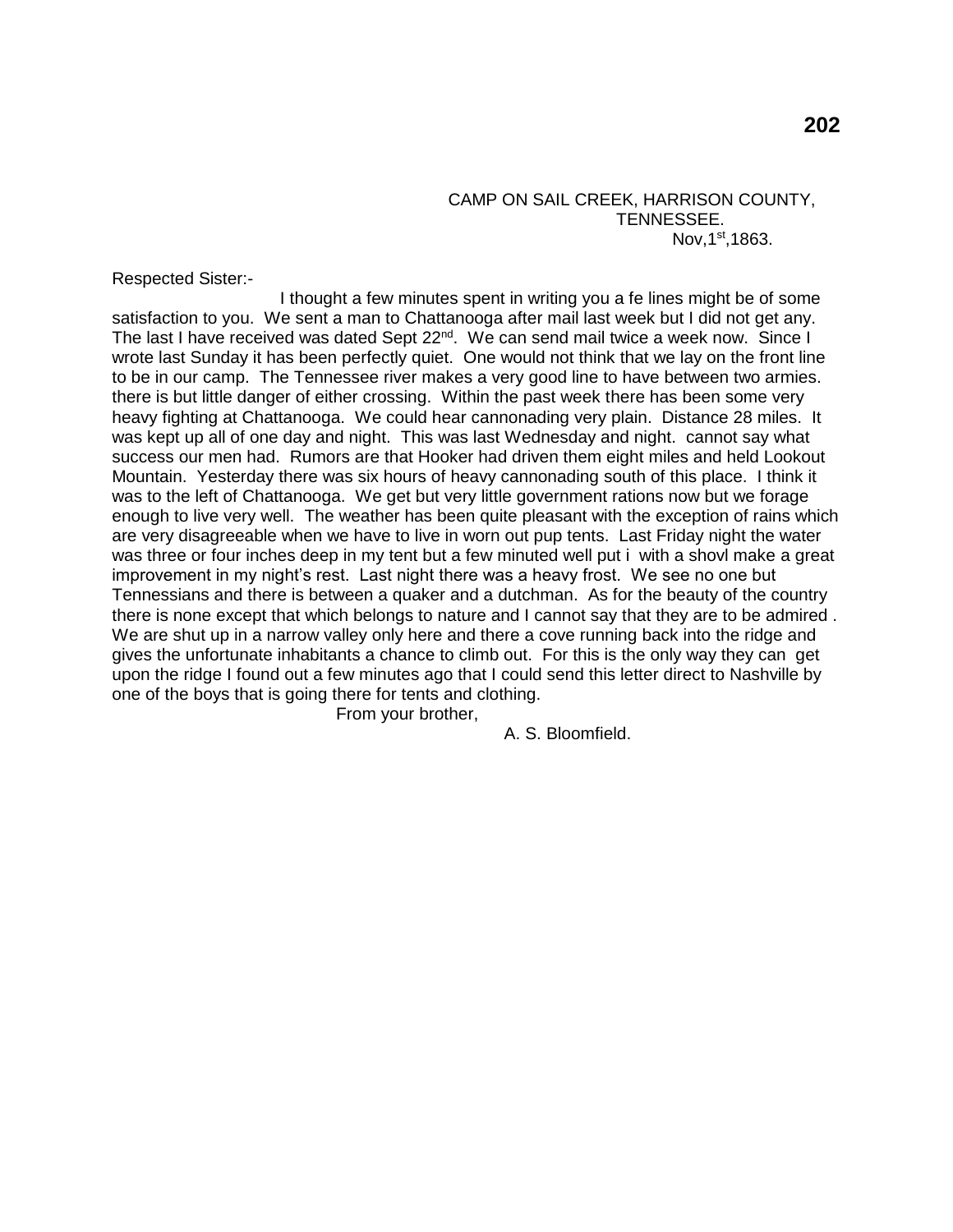Nov, 8<sup>th</sup>, 1863.

Respected Sister:-

I am very happy fo find myself situated so as to write you again. Gertrude I received your No.3 letter and Celestine's that was dated Oct,  $9<sup>th</sup>$ . I received Mother's letter today. I am much pleased with it. Could read it readily and I shall have here try it again. Since I wrote you last our battery, with the exception of one gun,has been sent to four different places on the river to guard fords. So there is but one piece here at present. I think we will stay in this position all winter. It seems quite lonesome,no Ohio boys near us. There are two regiments of Tennessee men here. All of the boys have good log shanties built. Charley and I have one which we feel mighty proud of. I must give you a description of it.

It is 10 X 14 ft. door and fire place in the east end and a Kentucky window in the west end. The roof is of clap-boards. The logs are of pine. We have a floor made of boards and a bed with plenty of soldier's feathers. Above the fire place (mantel that is the name) you might (if here) see a full kit of soldier's kitchen furniture which consists of two plates made from melting a canteen apart, two knives,forkes and spoons three or four cups made from fruit cans, one little tin pail one small coffee pot with no coverand not overly bright either, and one thing more, — a great big loaf of xxxxx pumpkin bread bake in an old dutch bake oven. It is nearly as large as a cart wheel. The way we make them is to take one half corn meal andone half pumpkin,the latter stewed before baking.

On our stand,which looks mighty desolate without a cover, and nothing on it but an old rebel army regulation book behind the door hangs two canteens and two haversacks. For supper tonight we have corn, coffee and corn bread. We draw very few candles and there being a great demand we have to use a substitute which is made of pitch pine and pine knots. Lewis Maxwell has been promoted to sargeant; also W. Smith. I received a letter from Aunt Eliza Nash the other day. She said they had a party and that Thomas and bob was there. That Thomas went home with the tallest girl and bob with the next tallest. Who were they? You spoke of H. Wildman death. It was the first that I had heard of it. Where was he killed and what regiment did he belong to. I wonder if Ed will not find a wife out in Hoozierdom. All II have to say of Mike and Eliza is that they make a pair about like a pair of shoes that Jack Lewis was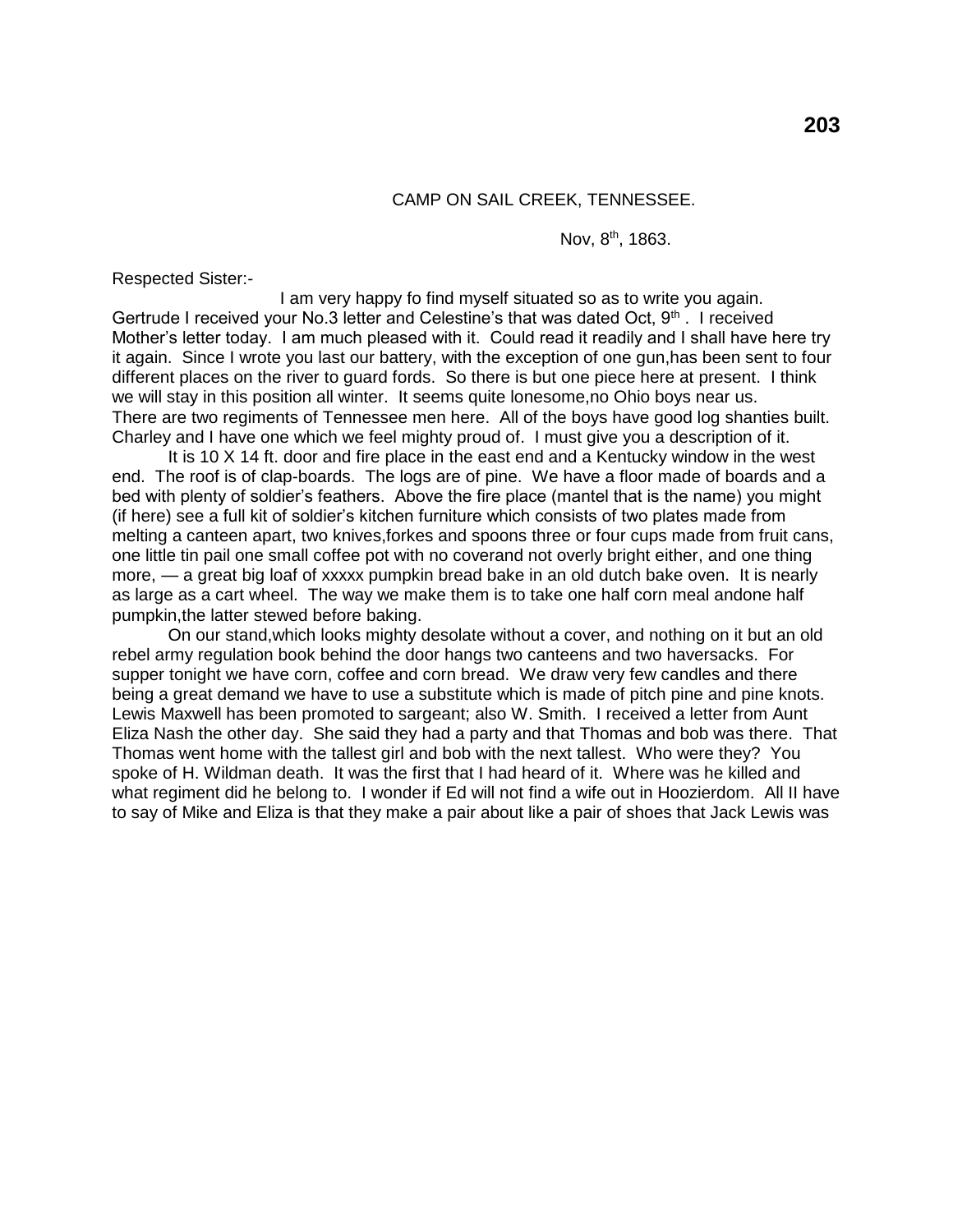tring to sell to t lady. I am glad to learn that you had a pleasant visit out to Uncle Thomas' That was a good joke on you and Lucy that you had to ride in a big wagon. I suppose you are not troubled with a lame back from leaning against the back of the seat. We get mail every day now. There is fighting at Chattanooga. Direct hereafter to 1<sup>st</sup>. Division,

Reserve Artillery. Care of Capt. Goodspeed. Chattanooga, Tenn.

From your brother, A. S. Bloomfield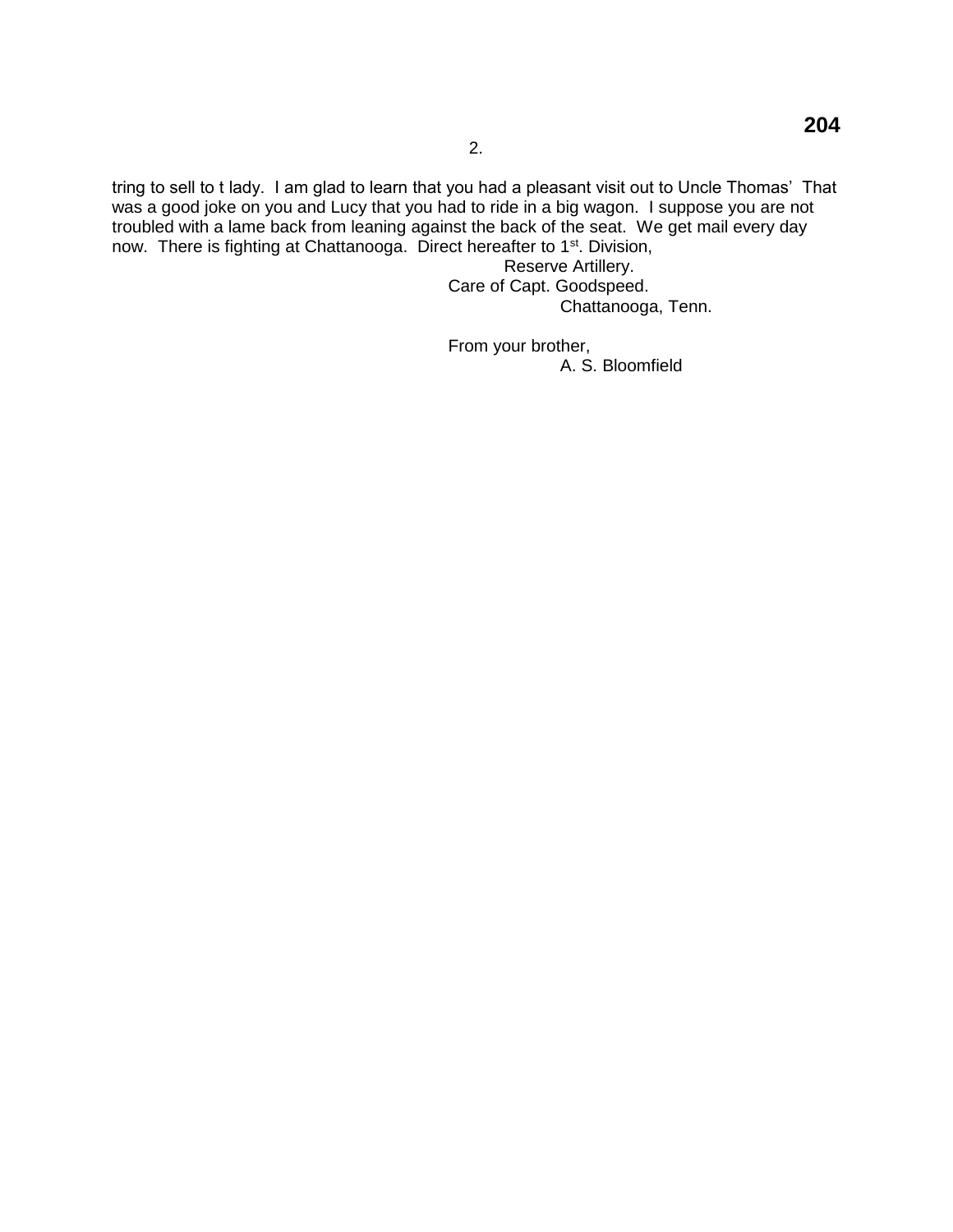CAMP AT BLY'S FERRY,

Nov, 22<sup>nd</sup>, 1863.

Respected Sister:-

I take this opportunity to pencil you a few lines to let you know of my present position. We have not moved since I wrote last which was the 15<sup>th</sup>. of Nov. We have a very pleasant camp We are in the woods a mile from any house. Things look mighty wild around here to what they do in Randolph. The rebels have not bothered us any for the past week. Last Friday night we went up the river a little ways and sheeled their forage train which was on a small island getting corn. Corn seems to be what they are fighting for now. Our men are about as hard up for forage as any army ever was. Teams go from fifty to sixty miles and the roads are so bad by the time they get to Chattanooga some of the teams have fed out their whole load to the mules. Our hard tack line is a little better. They run rations upon the steamers within seven miles of Chattanooga. I have but little idea when we are going to get the rebels off of Lookout Mountain. It may be months Mother I thought if poss that I might get to see Frank Englebee. I do not think we shall every get to see any of Burnside's men. The  $104<sup>th</sup>$ . must be over one hundred miles from here at present. We had a few hours of rain yesterday and it has cleared up warm. I su pose that Father is home by this time. Tell him to write to me.

Philo Bierce,the one who got his leg shot off, is getting along fine. I hear cannonading down the river on our right on our right. It is very likely that it is nos. three and four pieces of our battery. When you write be sure and write a longer letter than I have. From your brother,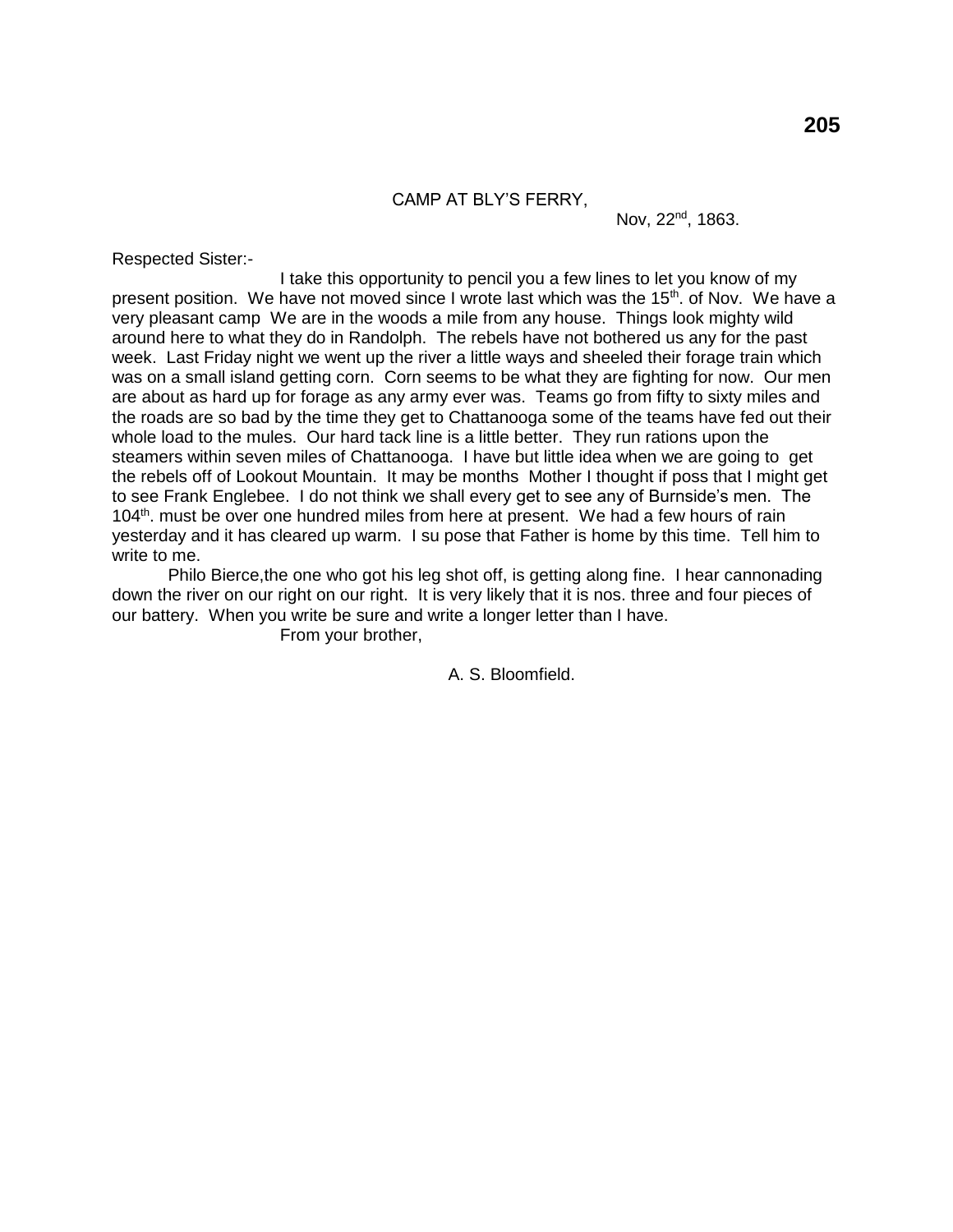# CAMP AT BLY'S FERRY

Nov, 29<sup>th</sup>,1863.

Respected Sister:-

I received your letter dated the  $12<sup>th</sup>$ . of the present month last evening, and was quite glad to hear that all was well at home. Your express on the draft about suits me only I want the three hundred dollar exemption bill repealed. I got a letter from Mart Morlan last night. The past week has been one that will be long recollected by every soldier in this department. Last Monday, Tuesday and Wednesday was three days of the bloodiest fighting of this war. On Wednesday from daylight until after dark there was the heaviest cannonading I ever heard. It was one continuous roar. We were at least thirty miles from the battle field. None of our battery was engaged. General Grant should have another star on his soldier if by doing so the people could place any more honor on him. He has taken between eight and ten thousand prisoners and forty pieces of artillery, fifteen or twenty of which are siege pieces The rebels have been driven across the Chicamauga river. They say he drove them in confusion and with great slaughter across the old battle field. I'll bet they imagined that the half burried yankees on that field were rising up in their midst armed with sixteen shooters. Our men did hold Cleveland,but I heard that they have since fallen back after destroying the place We heard the artillery firing at the lat er placed. While I m writing I hear artillery firing up the river. We suppose it is at Kingston. Yesterday has been the only day that we have not heard artillery firing for nearly a month., in f ct ever since we had the first skirmish about the  $1<sup>st</sup>$ . of September.

There has been but very few days pas that we have not heard firing. Now, I think we have a little more than paid them off for their conduct on the 19<sup>th</sup>, and 20<sup>th</sup>, of Sept. We hear good news from Burnsides and also from the Potomac. I think everything is working all right at the present. From accounts enlisting is going on with considerable success in Ohio. II think the greater part of this army will enlist in the veteran service. I understand the  $29<sup>th</sup>$ . Indiana and 23 Ohio have reinlistd to a man. A great many rebels have deserted within the last twenty days. The greater portion of our army has been very hard up for everything but now I think times will e better. We have not drawn our winter's clothing yet and some are nearly naked. I am one of the fortunate as I have very good clothes left. We get but few government rations but we have plenty to eat.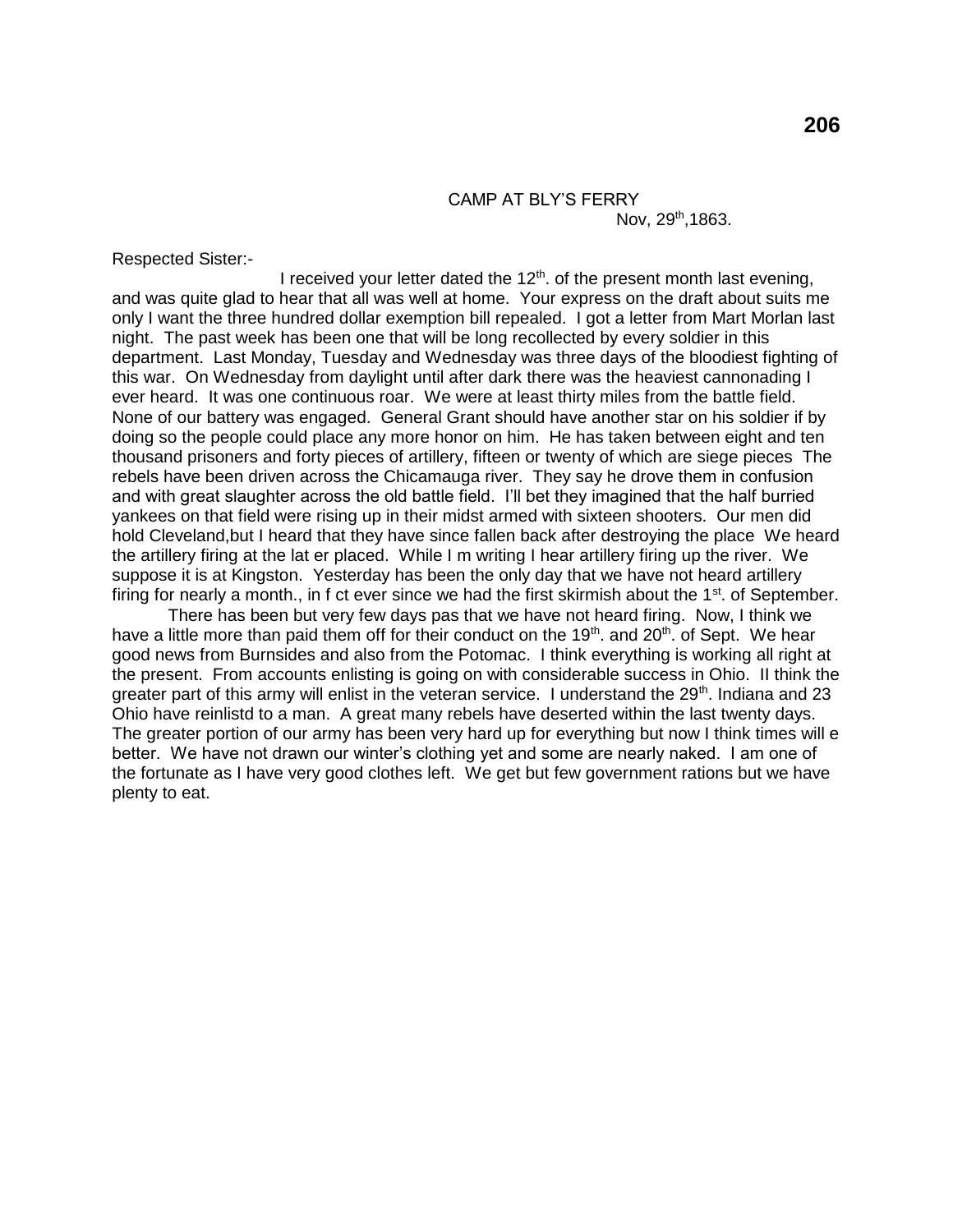It consists of corn meal, fresh beef and pork. We use hominy and in place of coffee we use corn and wheat. For my part I like the change for camp and winter living. Today is quite cold. It is snowing a very little. There is some talk of the battery going back to Chattanooga. The health of the battery as far as I know is very good. We get but little news Papers are hard to get and you will see the official report of ts battle before I. This is all for the prese t.

From your borther.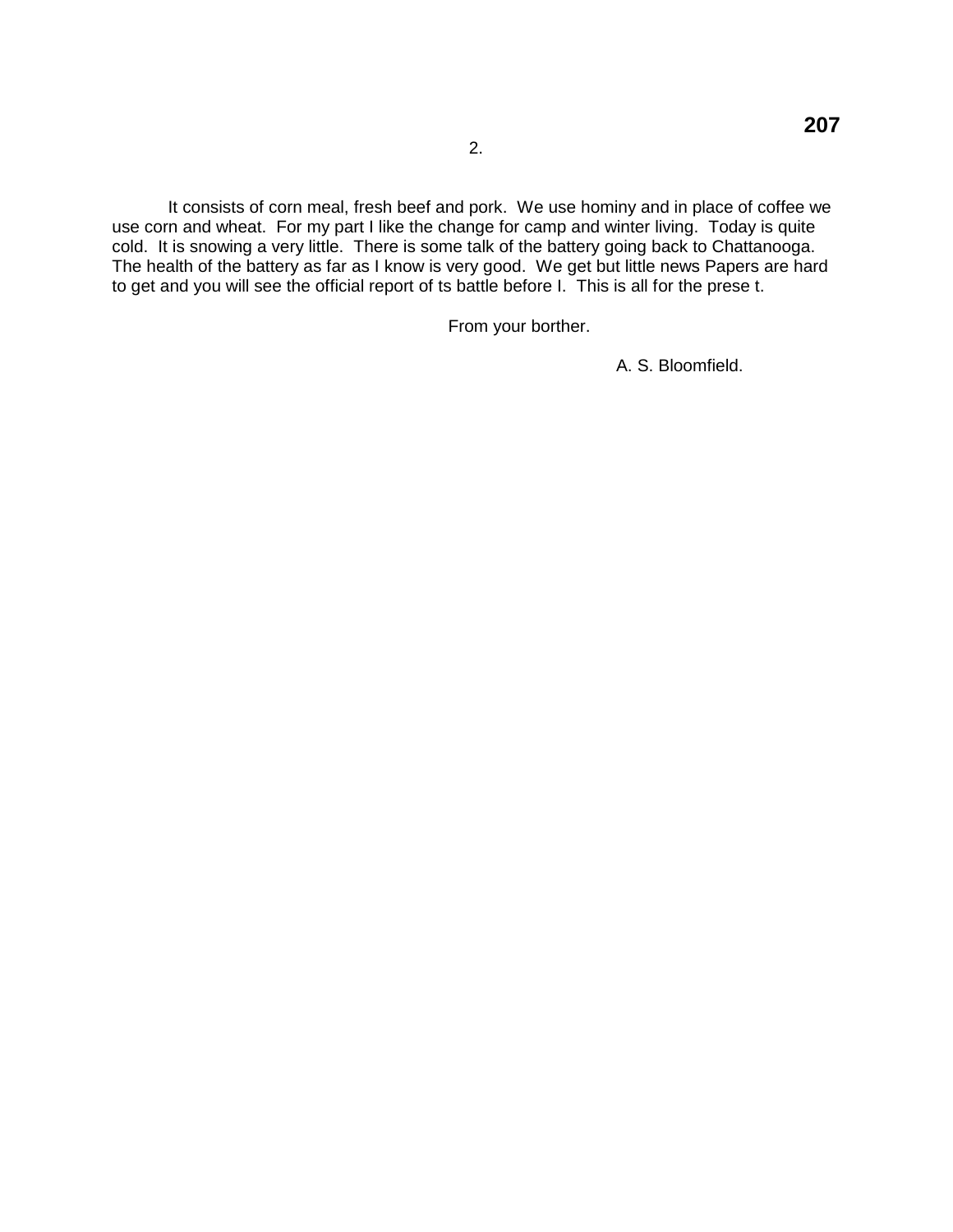CAMP AT STRAW-BERRY PLAINS, 16 MILES EAST OF KNOWVILLE,TENNESSEE, ON THE NORTH SIDE OF HOLSTON RIVER,AT THE POINT WHERRE THE EST TENNESSEE AND VIRGINIA R.R. CROSSES.

Dec, 18<sup>th</sup>, 1863.

Respected Sister:-

I received your letter dated the 16<sup>th</sup>. of Nov, while we were on the march from Bly's Ferry to this place. this is the first opportunity that I have had to write to you for two weeks. We received marching orders two weeks ago today We arrived here last Thursday evening. We laid over one day at Kingston and two days at Louden. AT the latter place we made the rebels light out so soon that they ha to leave every thing behind. We captured thirteen pieces of artillery,not all of them spiked either. They tried to burn them but only partially succeeded. We also captured two thousand small arms three locomotives and eighty four cars. The latter were burned. A great many thousand bushels of corn meal in sacks, several tons of empty cotton sacks that were brought there for the purpose of taking the crop raised in East Tennessee this summer. this was a heavy loss to the rebels. We were sent up here to reinforce Burnsides. Longstreet had his forces all surrounded in Knoxville for over two weeks and were fortifying themselves but the fourth A.C. Longstreet had to leave eighteen pieces more of artillery. The report is that these were the last pieces that he had and that his forces are making his escape over the Smoky Mountains into North Carolina. they made a desperate effort to take Knoxville. there were over four hundred dead in one of the ditches in front of the fort. His men say they chopped them down with axes when they climbed over their forts. The artillery men used spherical case as hand-ga-nades cutting thrm to two seconds lighting them with a cigar and throting them over the fort into the ditch. Burnsides forces are twenty-five or thirty miles in the advance of us. It is one hundred and fourteen miles from here to Bristol which is on the railroad of the Virginia and Tennessee line. We can see the mountains in North Carolina. Battery D is here. I am in hopes that I will get to se them. I ha e no idea how long we shall stay here. This is a beautiful country full of forage and every thing which a rich country affords. The rebels had to light so suddenly that they left everything. I do not think Knoxville is any larger than Akron, Ohio.and is by no means as handsome a lace.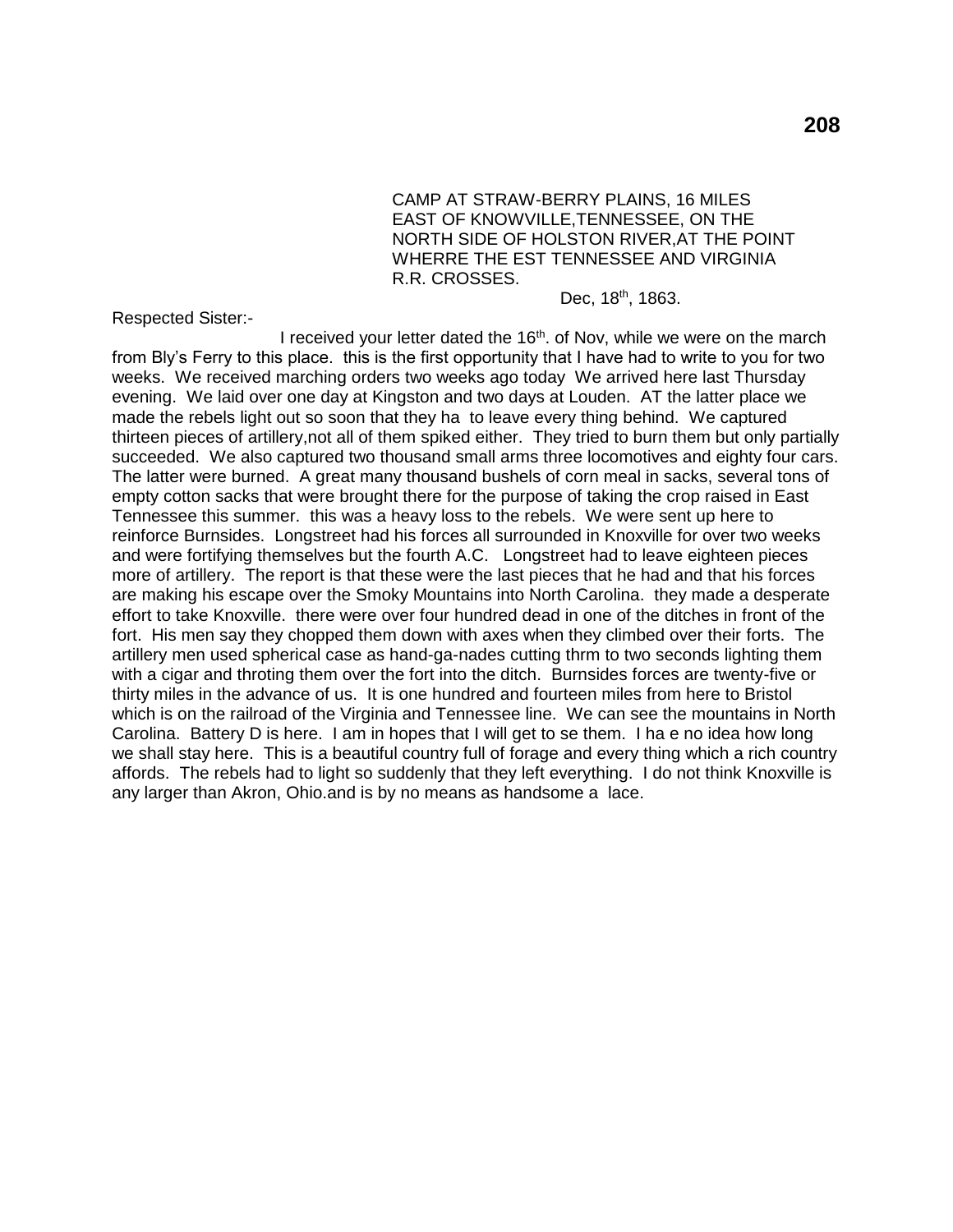We drew some corn meal and a little fresh pork today,being the first rations that we have drawn for eight days and a part of the battery have not drawn rations for over tow weeks. You may bettr believe we have done some tall foraging. We have not drawn five days rations of crackers for the last month. I have done over one day without tasting bread. The way we get along is rather hard but I do not see any one but what is getting fat on it. The ca s run to this point each day and the road is in good order to Louden. The bridge is burned across the Tennessee river at that point as well as at Holston at this place.

No more for this time,

From your brother,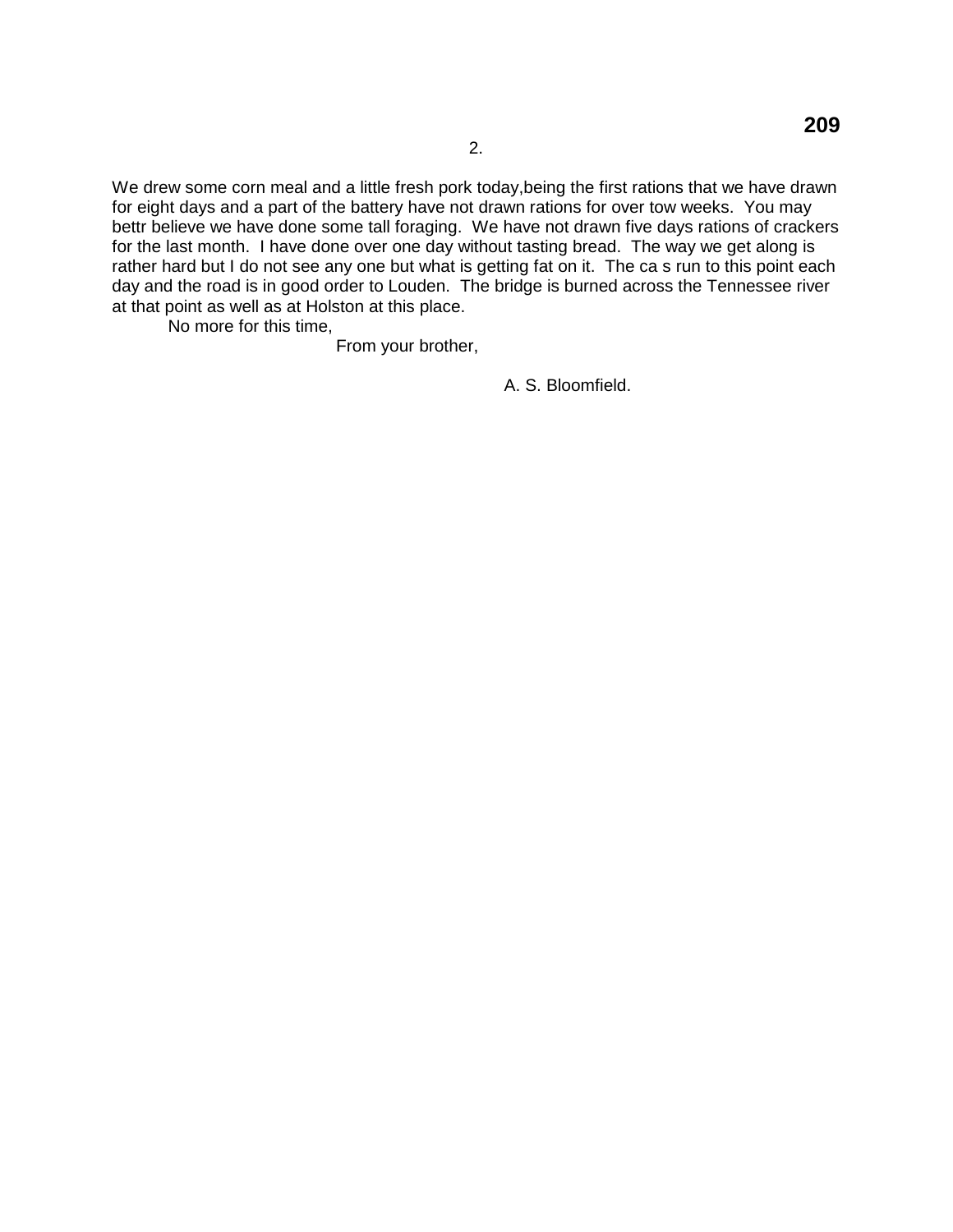## IN CAMP AT STRAWBERRY PLAINS, TENN.

#### Dec, 20<sup>th</sup>, 1863.

Respected Sister:-

I received your letter dated the 25<sup>th</sup>. of Nov. and was glad to learn that all were well at home. Since I wrote last Sunday the two left sections of our battery had gone to the front witht all of the infantry but the 5<sup>th</sup>. Tennessee. They and the right section are here guarding the railroad bridge which was finished night before last. Yesterd y it was washed away. The river is pretty high. They are going to work now and put up a good bridge on the old piers. The sections that are out in the front had a skirmish with the rebels and fired ove a hundred rounds. I think no one was hurt. The report is that Longstreet has left for Virginia. The veteran fever is raging among the soldiers here. I think quite a number of our battery will re-enlist. Our piece is in a port at present. I cannot say how long we are going to stay here. You must excuse me for the shortness of this letter because it is very cold writing without any fire. I am trying to keep warm by sitting where the sun shines through one of the port holes in the fort. The east Tennesseeians are ar from being Ohio boys. They are no company for any one. I suppose the boys are beginning to scratch around there now and every one thinks he is going to be drafted. I wish it would scare them so that about twenty-five would enlist. I believe that is more than the quoto from Randolph. No more at present.

From your brother,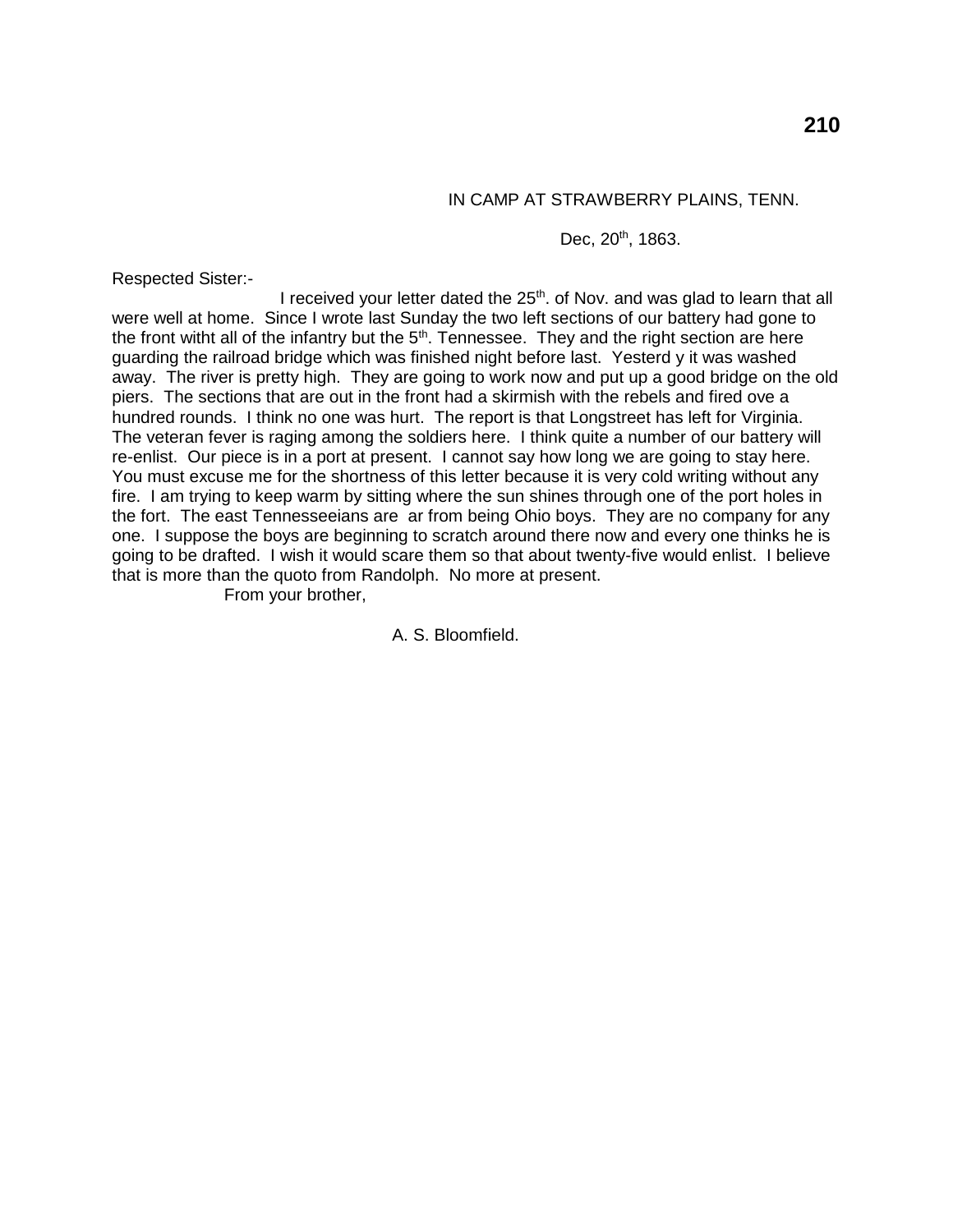## CAMP AT STRAWBERRY PLAINS,TENN.

#### Dec, 27<sup>th</sup>, 1863

Respected Brother:-

I do not know whether you have written to me lately or not but I know I have not written to you for some time. I am as hearty and look as well as ever I did but I cannot say that I am a sound man any longer. My weight is one hundred and fifty pounds. The right section of our battery is at this place yet. No.2 is in the fort. The left section is twenty miles up the Holston river from here. There is fighting at the front. I guess Longstreet will have to get out of Tennessee. Deserters and prisoners are coming in daily. General Wilich's Brigade is here and all of the Lieutenants are detailed to work on the bridge. There are about one thousand men at work on it. I suppose you think this must be quite a large place if so you are badly mistaken. It is but little larger than Five Corners. As for the plains you cannot see them because it is hillier than any country you ever saw. I saw the 104<sup>th</sup>. Band a few days ago There was only one in it that I knew, Mortica S.

You have spent another Xmas and so have I,but I am not going to ask you how you spent that day xxx for I know you had an awful banquet beside of us. if you only had corn bread and milk to eat for supper and a comfortable night's lodging. I must tell you something about our Xmas. The day before we began to prepare. We sent out five of the boys out of our squad,two going in one direction and three in another to get some luxieries for the occasion. they went out eight or ten miles and came in freighted with two chickens. One was an old rooster with spurs as large as a cow's horns. Should not wonder if it was the one Noah brought over in the ark. The other was an old hen,so old th she had not a tooth in her head. The rest of our nicknacks consisted of corn pone mixed up with pure water, Mutton and sow e belly. Well I suppose all of the troubles the heroes of Ohio is the draft,but poor fellows, the burdens will soon be off their minds. there are plenty of regiments that are waiting for recruits. A great many number less than two hundred men,and some I have seen are less than one hundred. One regiment got off the cars here with ninty three men including officers. There were only two commissioned officers left. One would suppose they would go to th front rather down cast but it is right to the contrary. See what our little regiment done at Mis ionary Ridge and Lookout mountain.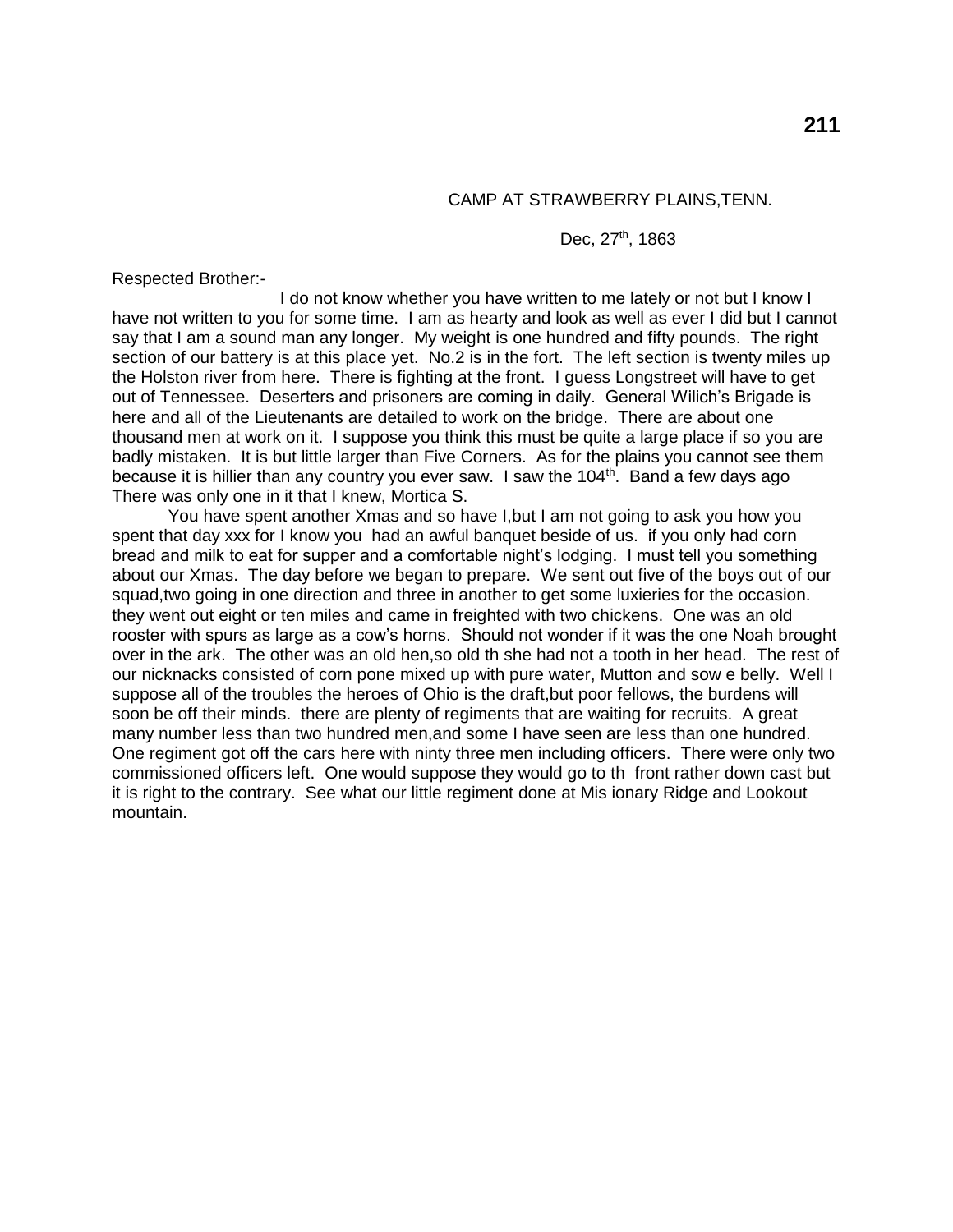The 9<sup>th</sup>. A.C. only had three thousand and five hundred men for duty. The weahter had been lowry and rainy for several days. I suppose you are going to school this winter are you not? Write soon and let me hear all of the news about the ones that are drafted. No more at present.

From your brother,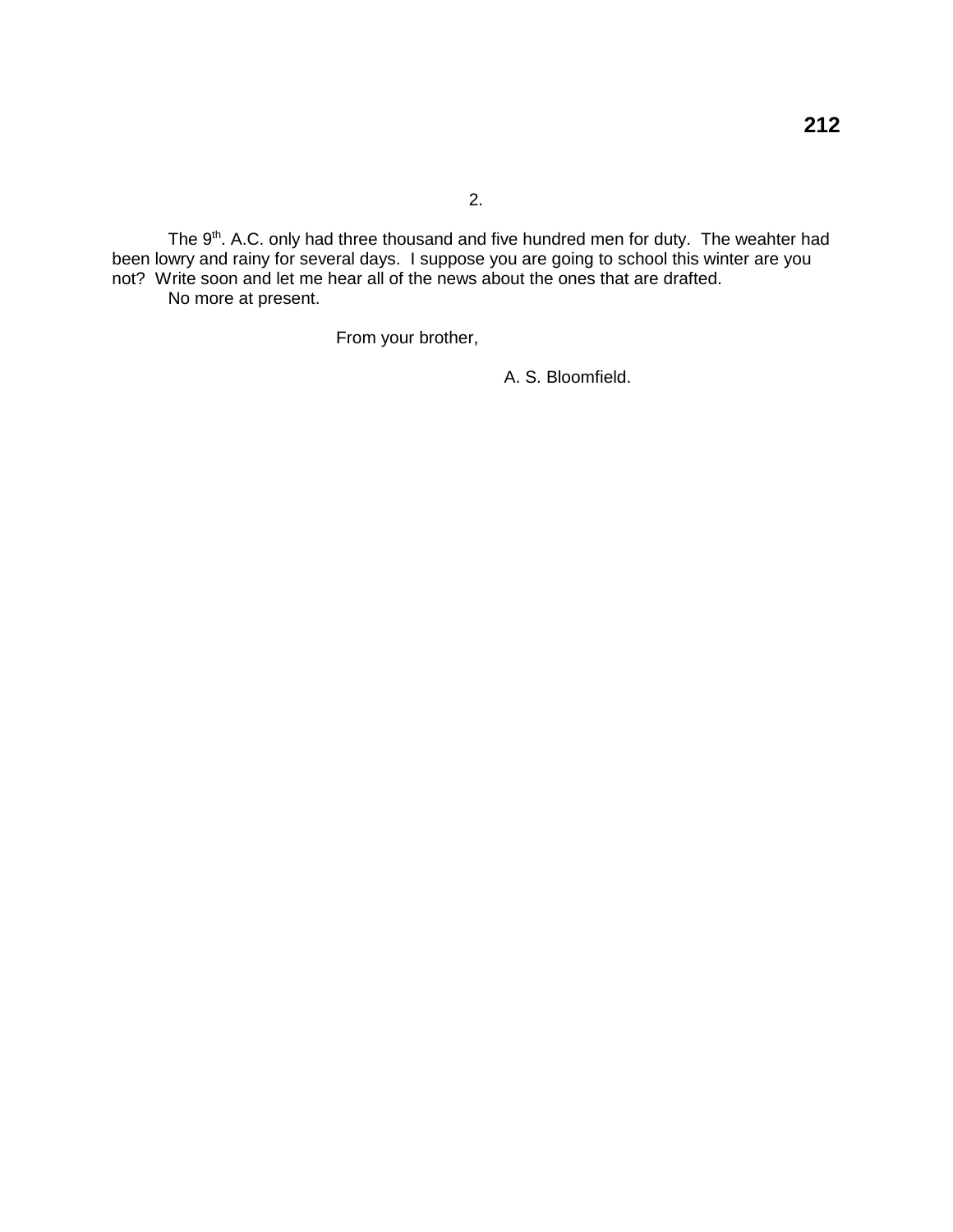#### CAMP AT STRAWBERRY PLEAINS, TENN.

#### Jan, 3rd, 1864.

Respected Parents:

The Holidays are past and many a sociable party of young as well as old folks have gathered themselves together for a sociable time,but it is quite different in the army. We have had a three years siege with no Holidays. New Years was the coldest day that we have had,and I expect the coldest that we will have this winter. Ice three inches thick was frozen. Our section is still at Strawberry Plains. The rest are out at the front. New Years I saw four hundred rebel prisoners brought in. They were not half clothed,some had no shoes only rags wrapped around their feet to keep them off the frozen ground. They were a pitiful sight. Some of them cried about their treatment. I think they are as good as so many recruits for our army. Old Abe's proclamation is going to bring thousands over. Our men are fortifying this place and a bridge will soon be completed. Major-General U.S. Grant arrived here today on the cars. General Wilich had his old brigade,which consists of nine regiments, assembled today for the purpose of seeing what they thought about the veteran service. The signs are very encouraging. Mother, I promised you that I would not reinlist until I came home, and I consider my word as good xx now as it ever was or I should go into the service again. Battery D  $4<sup>th</sup>$ . Ohio is encamped about thirty rods from us. Eli and Ben are all well. You would not know Ben. He has grown a great deal since I last saw him. The 104<sup>th</sup>. O V I are encamped about fifty rods off. I saw Frank. He is well. I had never expected to get to see Burnsides army while I was in the service but I gue3ss my words are going to some out rue that is, that the western army are going to take Richmond. I believe the devil would get panic stricken were he to see us with Grant or rosy as our leader coming. The 25<sup>th</sup>. Illinois in our old brigade John Fox belongs to it,but he is not with the. He is in the hospital from wounds received at the Battle of Chicamauga. It was the fourth or fifth scar for him. We have plenty to eat but get most by foraging. Battery horses as a general thing look very hard. We have very comfortable log shanties put up again. I am in hopes that we will stay here all winter. It seems like ome to see so many of the boys that I know. I hear but little news. We seldom get papers less than ten days old. I hve not heard from home since the  $25<sup>th</sup>$ . of November. No more at present From your brother, ---- A. S. Bloomfield.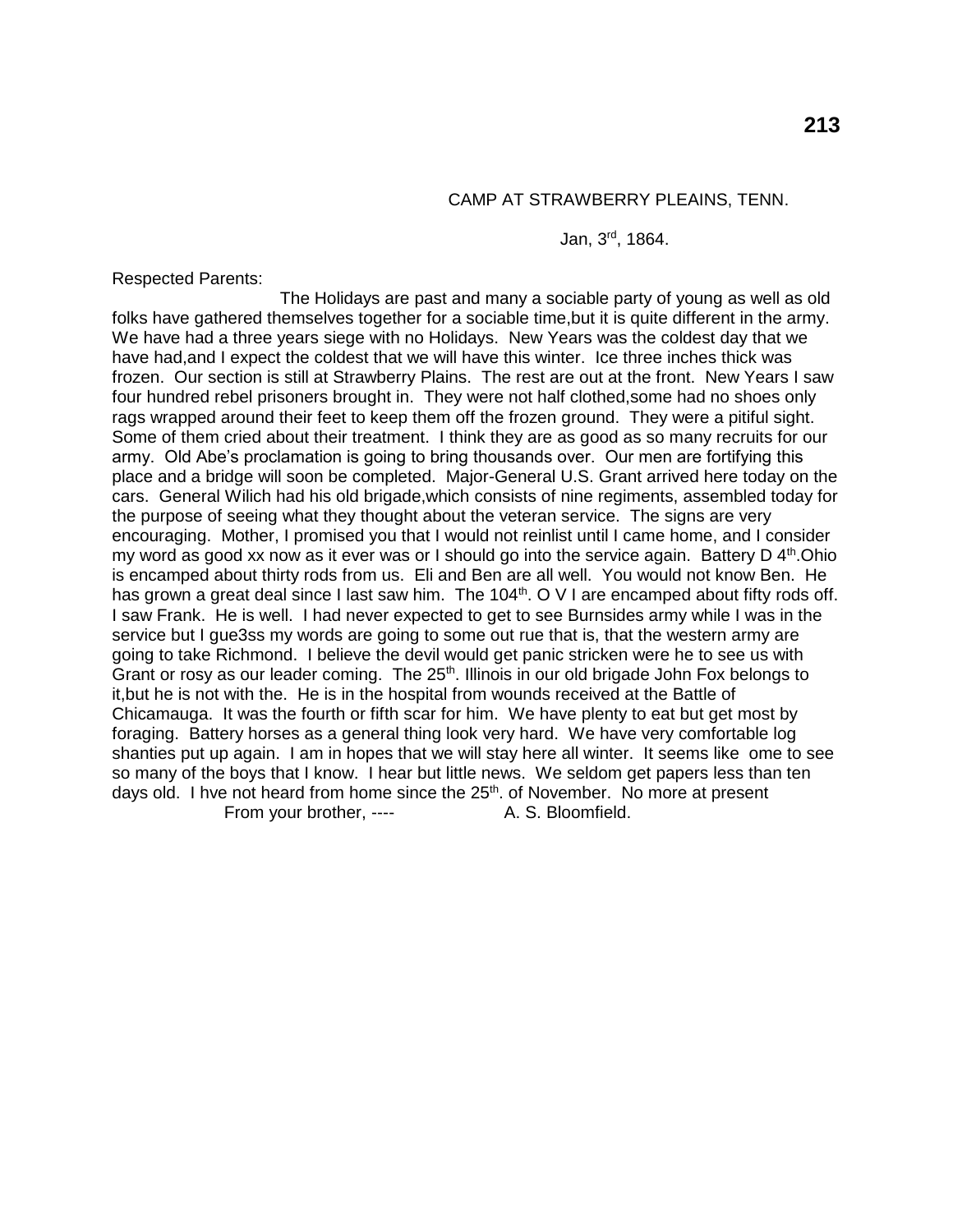Louisville, Ky, March, 12<sup>th</sup>, 1864.

Respected Father:-

We left Cleveland last Thursday morning and arrived in Cincinnati the same evening. Stayed there over night next morning took a train on the O & N R.R. to Louisville. Changed cars at Seymour 49 miles north of Jeffersonville, Indian and arrived at this place about 9 A.M. Jerry Ward and E roe were sent back from Cleveland sick. We have not seen any of the new Baltimore new recruits yet. I head that they were sent on ahead of us and are now at Nashville. Some say that we are going to leave here at three this afternoon. The roads are Cities are crowded with soldiers. I think the boys of Battery A have appreciated the good times of their thirty days furlough for there seems to be an uncommon number of sober faces for the past four or fi e days. Father there has been one thing told me by every soldier that has been home that it was harder to leave home the second time than it was the first. I could not believe it until I have tried it and I have found it true. I always tried to not let it come into my mind until the hour came that I was to leave. Battery D boys are in this City yet. I have just heard that we are not to leave for Nashville until Monday. I shall write as soon as we get there. \

We shall be equipped at that place.

Give my love to the rest of the family and let me hear from home frequently.

Your son,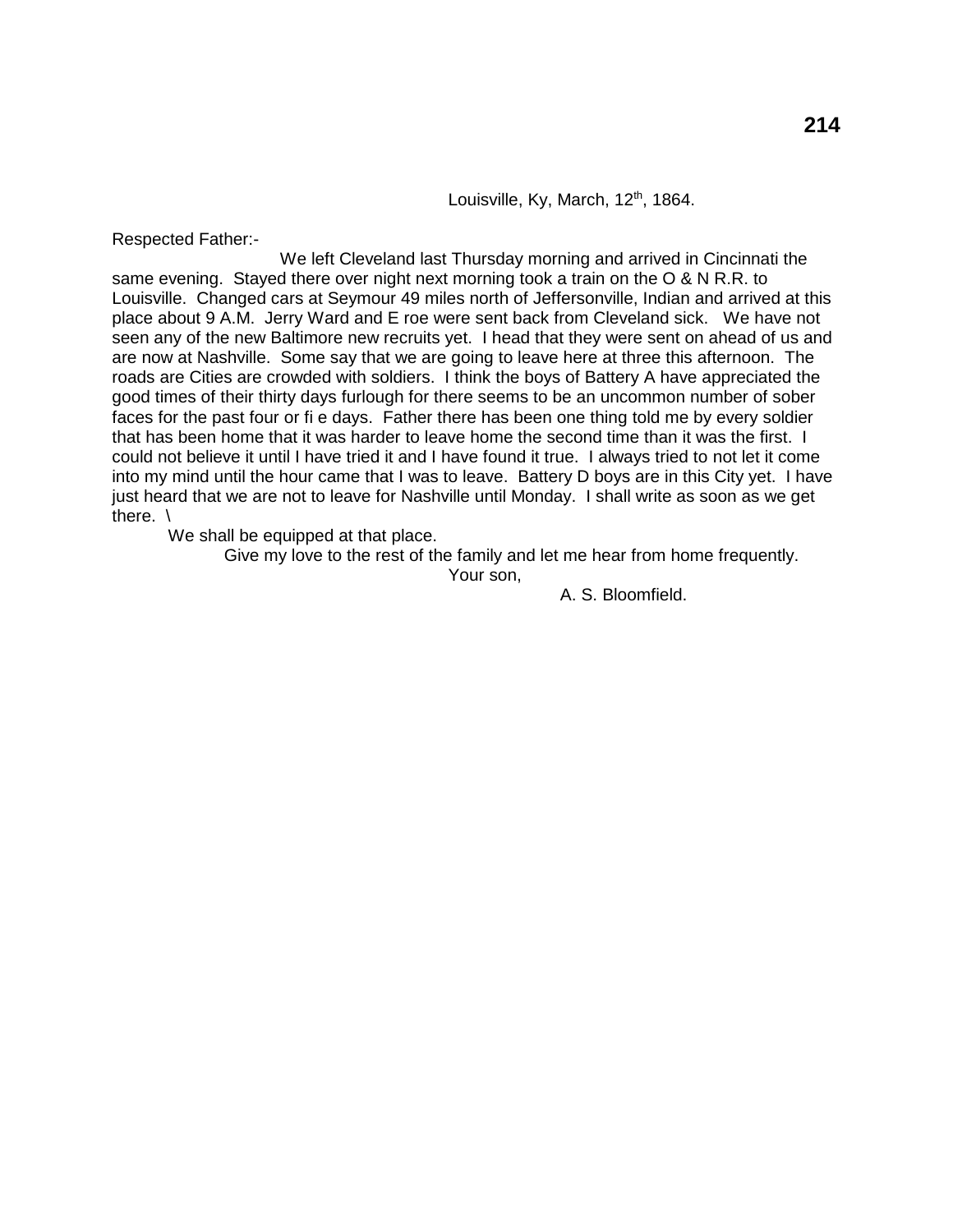# IN CAMP ONE MILE WEST OF NASHVILLE.

#### March, 20<sup>th</sup>, 1864.

Respected Brother:-

I presume you will expect a letter form me each week whether I have anything to write or not. we still remain in the reserve artillery. Battery C left for the front since we came here. Battery D is here yet, lso the 19<sup>th</sup> Ohio The boys from new Baltimore have not made their appearance yet. I am very doubtful whether they can get in ur battery or even in the brigade because I hear that all of the companies are more thankful. I hear of some of the veteran regiments that have more than their quota of men. I think the old boys re-enlisting and coming home did more good to the recruiting cause than a whole regiment of recruiting of icers could. I ha e not heard of any one that stumped it or made any exertions in any way io get any of them to enlist, in fact I think the most would have been rather glad to see the draft come off. I believe there is going to be something done this Summer. It looks as though we were not going to be defisient in men. The most of the States seem to be in anxious to have the rebellion put down by the way they are furnishing the men.

They say after the  $6<sup>th</sup>$ . of next September the old organization of this regiment will be broken up and I suppose that we will be the  $26<sup>th</sup>$  Ohio independent battery then. Our officers think we will join our old army corps the  $4<sup>th</sup>$ . in east Tennessee in the vicinity of Knoxville. We have very cold weather here for this time of the year. We have very good quarters camps with stoves in, in fact we are seeing very good times. Come on guard once a week and have no horses to take care of.

We have plenty of rations. The prevailing disease is colic. As usual it is brought on in two different ways. Fi st by having too much to eat; second, by not having enough. Lieut Day has been promoted to First Lieut and transferred to Company B. Several promotions has been made among the Sargents and Corporals. Lieut. Belding arrived here yesterday., I suppose we will have two more Lieutenants and that they will come out of some other battery in this regiment. I suppose you did not get a very good opinion of our Captain from what lillle you got to see of him at Cleveland. You have not seen as many drunken officers as I have. One can get used to almst any thing. I would rather have a drunkard for a Captain t an a coward.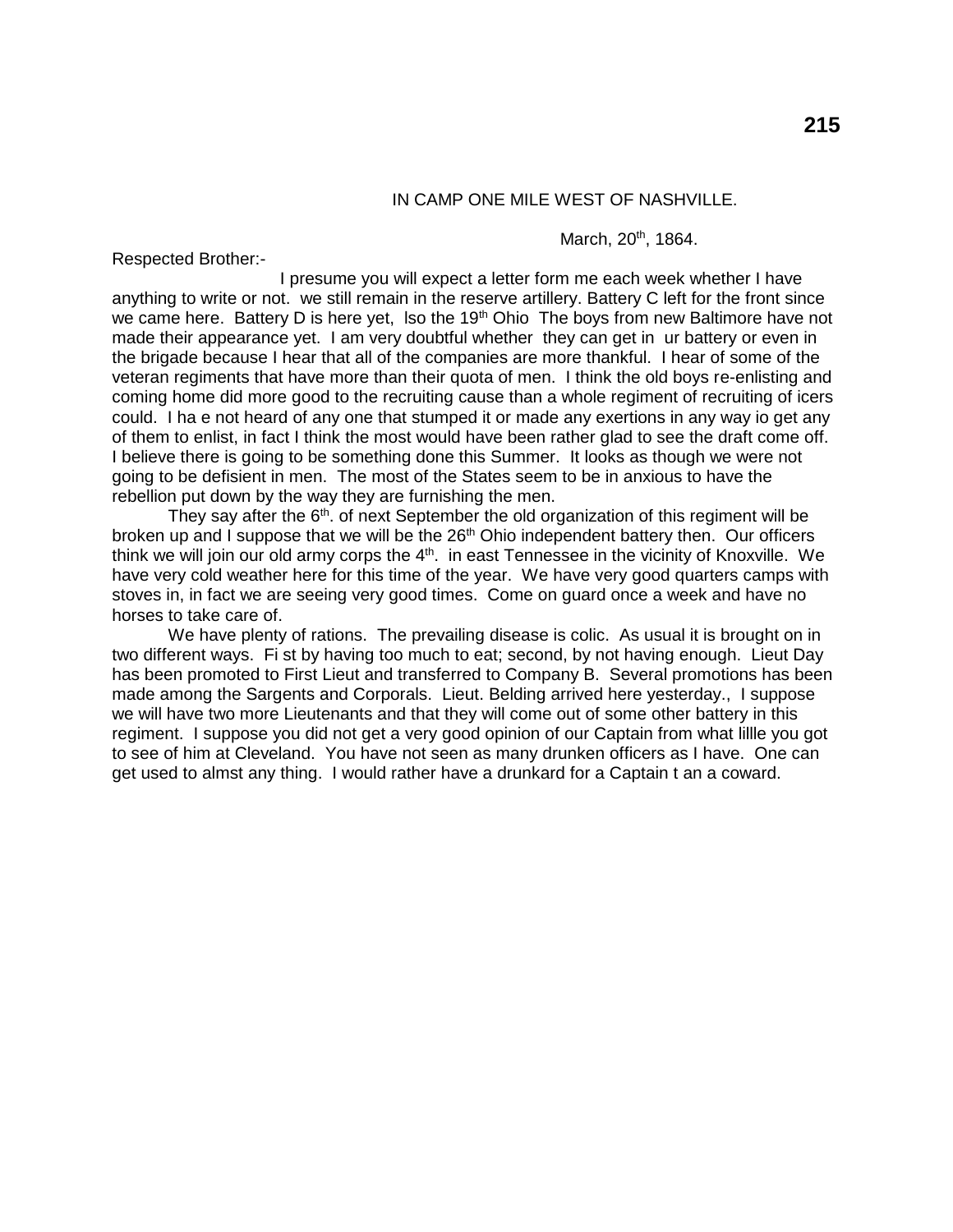And I would rather have a Captain that has some feeling about him even if he does get drunk once in a while than a temperate man who has no feeling for any one in his command. Captain has been sober every day since he left Cleveland. Some of our new recruits have the measels and two of the old boys have the small-pox. One is at home in Urbana and the other is in the hospital at this place. There are eight hundred in the small-pox hospital here. The quarantinn camp is only twenty rods from ours. I have had my arm picked but it does not take.

I suppose all of the boys have returned to their regiments that were at home on a furlough. I cannot help but pitying some of the ones who were left there. All of the boys speak about how quiet the copper heads kept during those thirty days.

Now, I want you to watch them and see what they dare do while the soldiers have gone back, and if they do or say any thing just mark them. Maybe we will get another thirty days furlough when our three years are up again.

What did the people think of the conduct of the soldiers? The thirty days spree will create a talk and draw a great many remarks from the people.

If you did not read that piece in the Portage County Democrat, of March  $9<sup>th</sup>$ . concerning Philo Bierce just get it and read it. It is a true account. He lives in Windom, Portage County. We have some music in our camp. One of our boys is a good fiddler and has a good violin.

Well, Thomas all I can ask of you is to keep me posted on the home news. This is Sunday and I have not heard from home yet. No more at present.

From your brother,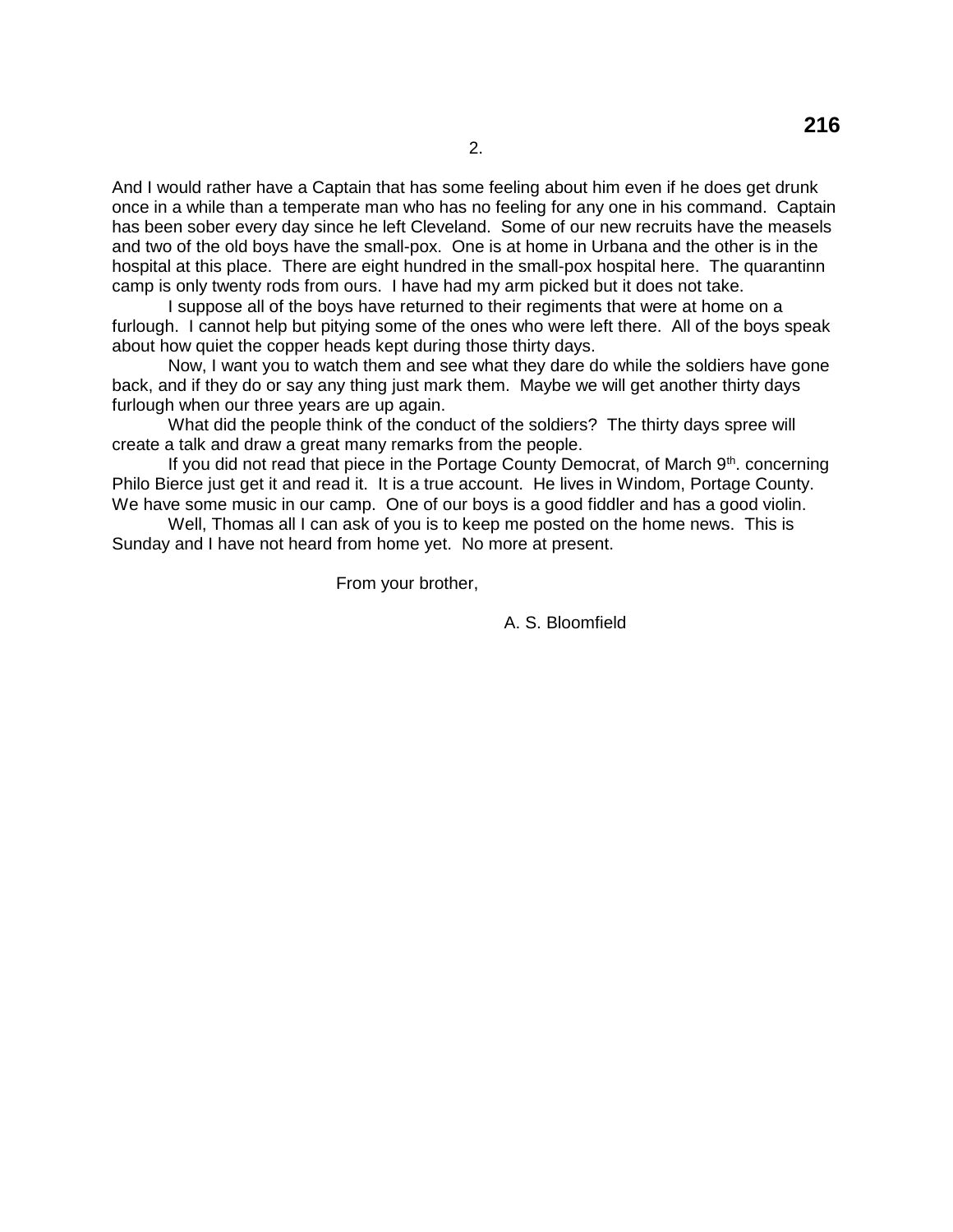## NASHVILLE, TENNESSEE Mch,27, 1864.

Dear Sisters:-

Today finds me enjoying the best of health. We are having beautiful spring weather and everything is backward in the vegeatationline. Two years ago this spring the peach trees were in full bloom on the 16<sup>th</sup>. of march. Now I can hardly see that the buds have begun to sell. there are no prospects of our leaving this place at the present. We have not received our horses yet. Battery has just left for front. They are veterans.

I wrote home that the small-pox was bad here. So it is but here is only one of our boys that has it at the present time. He has died. His name was Geo. Cline. He was a veteran.

Wheeler is reported as trying to cross the river below this place with seven thousand cavalry. I do not think he can make a great d al off our men raiding it while there are so many troops in the rear. The Battery has received but little mail. We think it has gone to the front.

Celestine you must excuse me for not writing more. I believe times are nearly as dry here as they are at home.

Write as often as convenient and oblige.

You brother,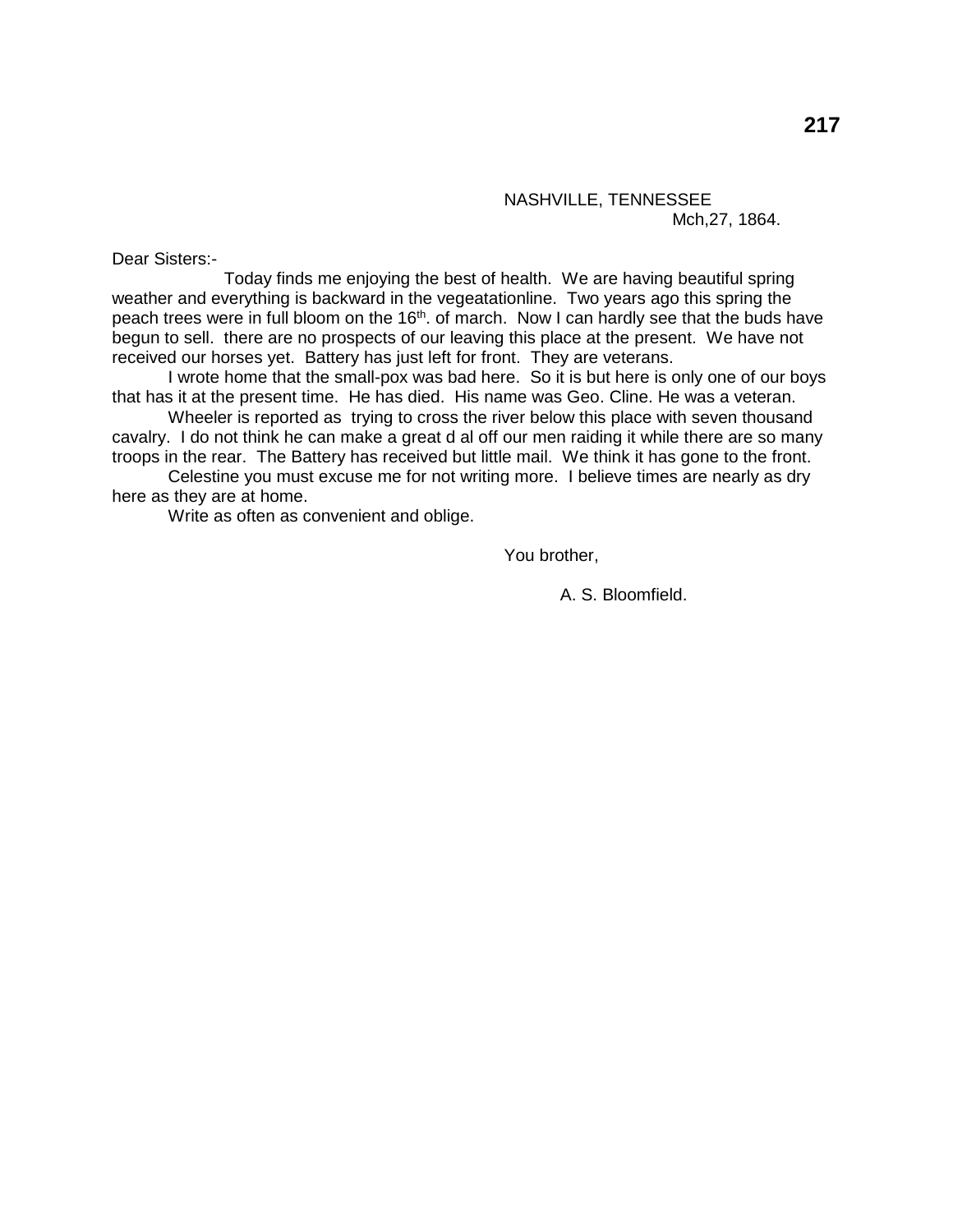# IN CAMP AT NASHVILLE- TENNESSEE.

#### April, 3<sup>rd</sup>, 1864

Dear Mother:-

I received your welcome letter dated the  $26<sup>th</sup>$ . o f March this morning. I was nothing more than I ought to have expected to hear that Lydia was getting worse. You did not say whether she was at our house or at Bates'. The news about D. Stallsmith has been written to the boys several items since they returned. I do not think the boys would have done anythig out of their line of duty if they had taken him out and given him a slight punishment, something like a coat of tar and feathes

As for myself I did not think there was a Stallsmith once that night and I doubt if any of the boys did. It is my opinion that bolting his doors would not have saved him half as much as it would for him to have thrown open his doors. My health is very good. We have some duty to do now having drawn our horses. Lieut. Scovel was taken to the hospital last Friday with the small-pox. You need not be in any ways alarmed about me getting it for I do not think there was any danger as vaccination does not have any effect on me. William Maxwell and the recruits from New Baltimore arrived here a few days ago. They have been put in Battery M for the present and I do not know but what they will have to stay there. You seem to think that the boys would have enjoyed themselves very much if they could only have had thirty days more furlough. Now, Mother I beleve that it was better the way it was because if we had had thirty days more we should have had to quit spreeing and then the boys would have gotten lonesome and some would have become dissatisfied.

Your letter was the first that I have received from home. I hear but little news of late. What does come is not discouraging. I received seven old letters last week. In one I found the stamps you sent me.

Your affectionate son,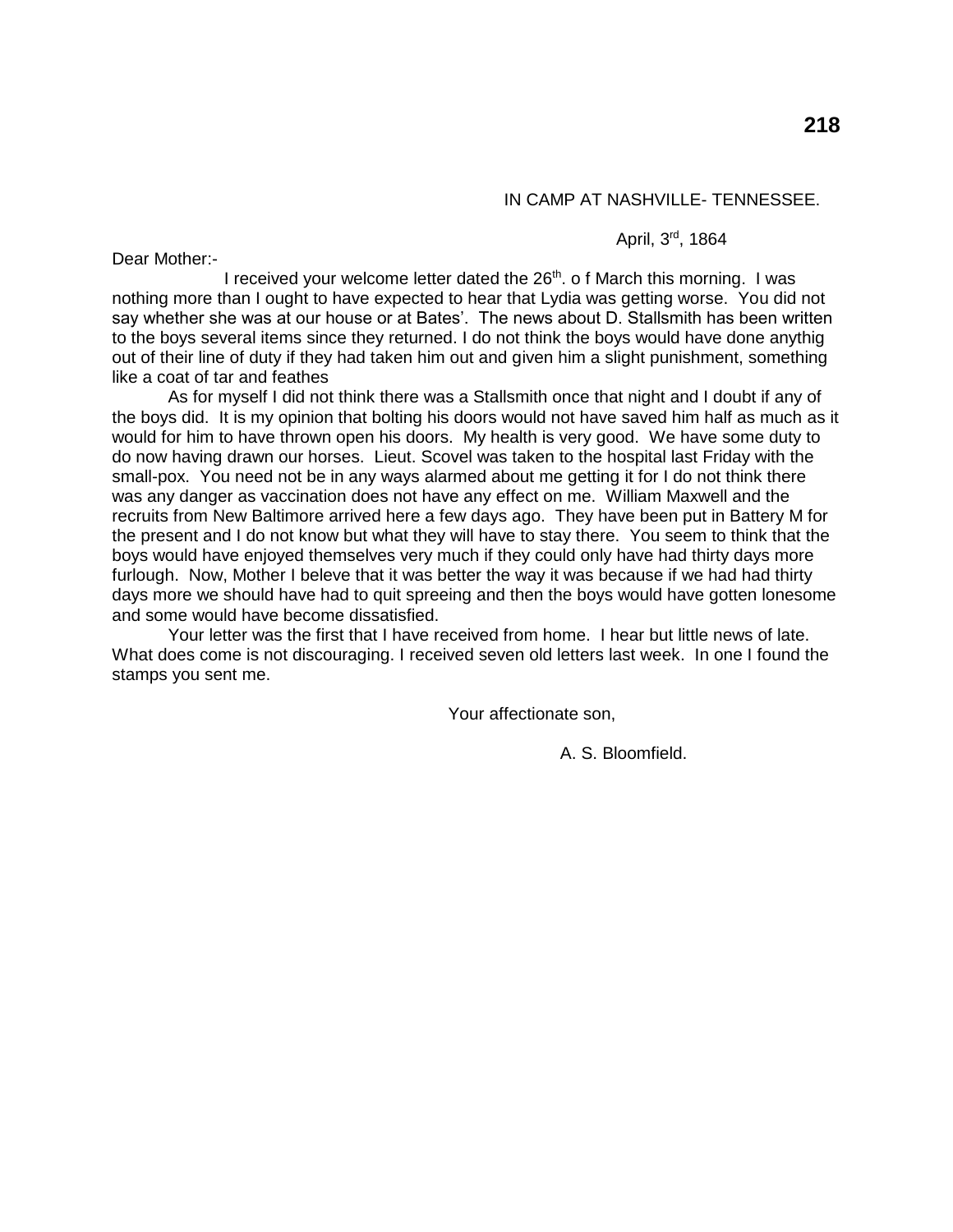#### NASHVILLE, TENNESSEE.

April, 10<sup>th</sup>,1864.

Respected Sister:-

I received th letter you sent by E. Roe yesterday. I am very sorry to hear that Lydia Minard's health does not improve. I am glad to hear that there was but one ticket at our county election this spring. it is much better than I had expected to hear from Randolph. It shows that the people are getting more united.

We are having rather a dry time for Battery a. We have received our horses and have battery drill once a day when it is pleasant. It has rained nearly every day for the past week.

We have no thad any heavy rains yet, and the sprin, has been very cold so far.

My health is very good at present, but I cannot say taht the rest have been blessed as I have. Since we came here four of our boys have died. Two of them new recruits and two old men.

One of the old men died of small-pox, the other of wounds received at the battle of Chicamauga. Another died of measles the other was John Honeywell. He died of a fever. there are eight o ten more down with the measles. Lieut. Scovel has had the small-pox but is nearly well again. Sargent B. H. Davis of Ravenna has been promoted to First Lieut in Battery G. You will recollect him. He was at the dance at New Baltimore

We have a new Lieut promoted from Battery B. We are much pleased with him at present, but the old saying is that "a new broom sweeps clean".

I received Thomas' letter last Thursday.

From your brother,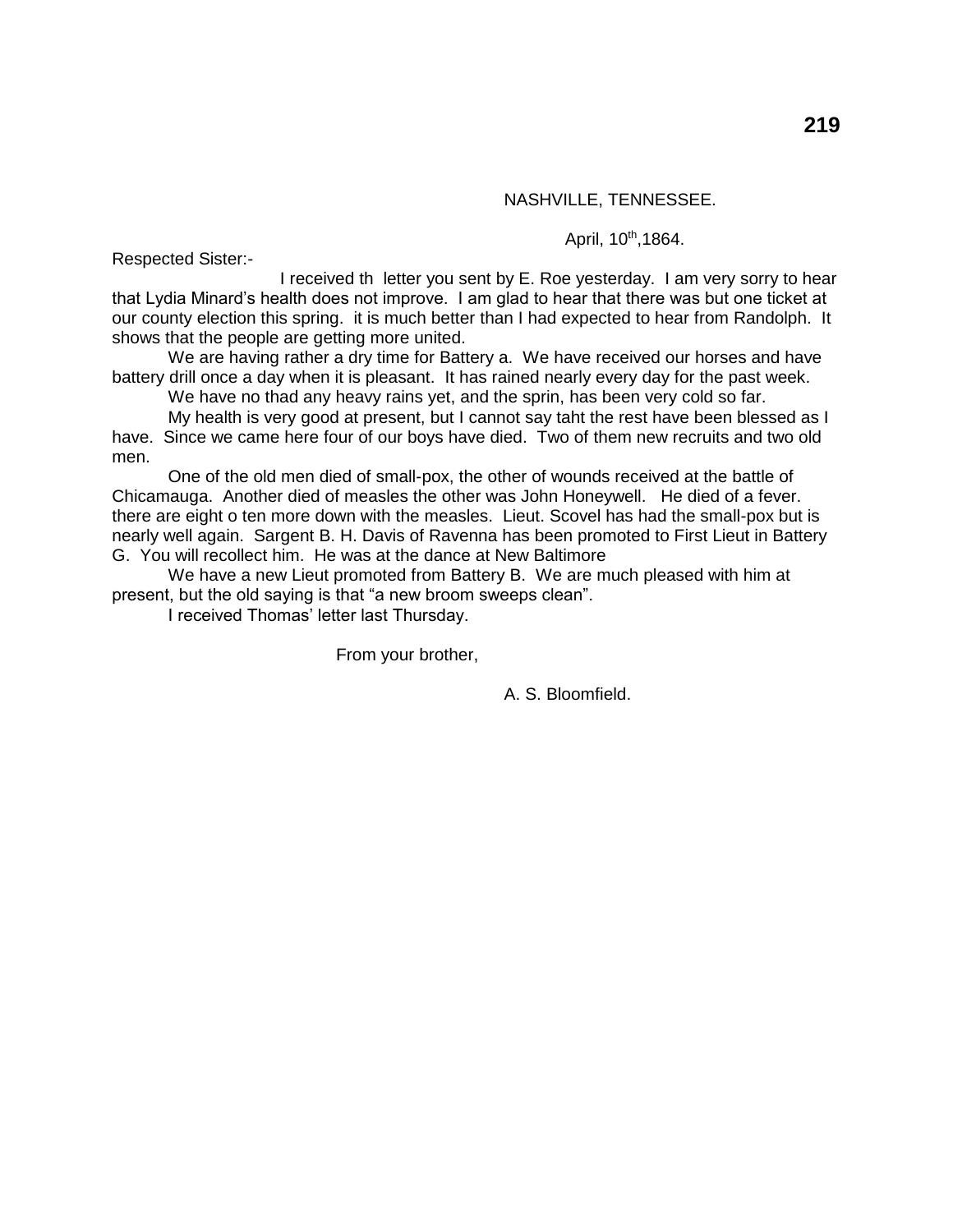## April 24<sup>th</sup>, 1864

Respected Brother;-

Am well at present and always ready for my rations which are very good in comparison with what we have had to eat. We have soft bred nearly all of the time, coffee sugar, rice and meat and occasionally a barrel of kraut.

Tommy Crockett and xxxx Nic have just gotten back here. They had been sent through to Chattanooga. Thomas Crockett is in the hospital here. Robert has been down to see him. the doctor says it is doubt if he can get well.

Today is cold and wet. We have been drilling most of the time but I guess it is over for a while. Captain tells us today that we have orders to go to the front. We are to start Wednesday if we can get ready. I suppose we will march through by land. Our destination will be Chattanooga.

I saw Charlie Bard a few days ago., He is at work here.

Thomas do you not think General Grant is going to make a bigger strike this spring than has ever been made? I am in hopes that he will. I hear that there is some talk that the militia will be called out for about sixty days. Will there not be a time of shedding tears and shaking hands when they start for some of the southern towns and forts to garrison them for a few days

Thomas keep me posted on the daily incidents of Five Corners. I will write as soon as we get to the front.

From your brother,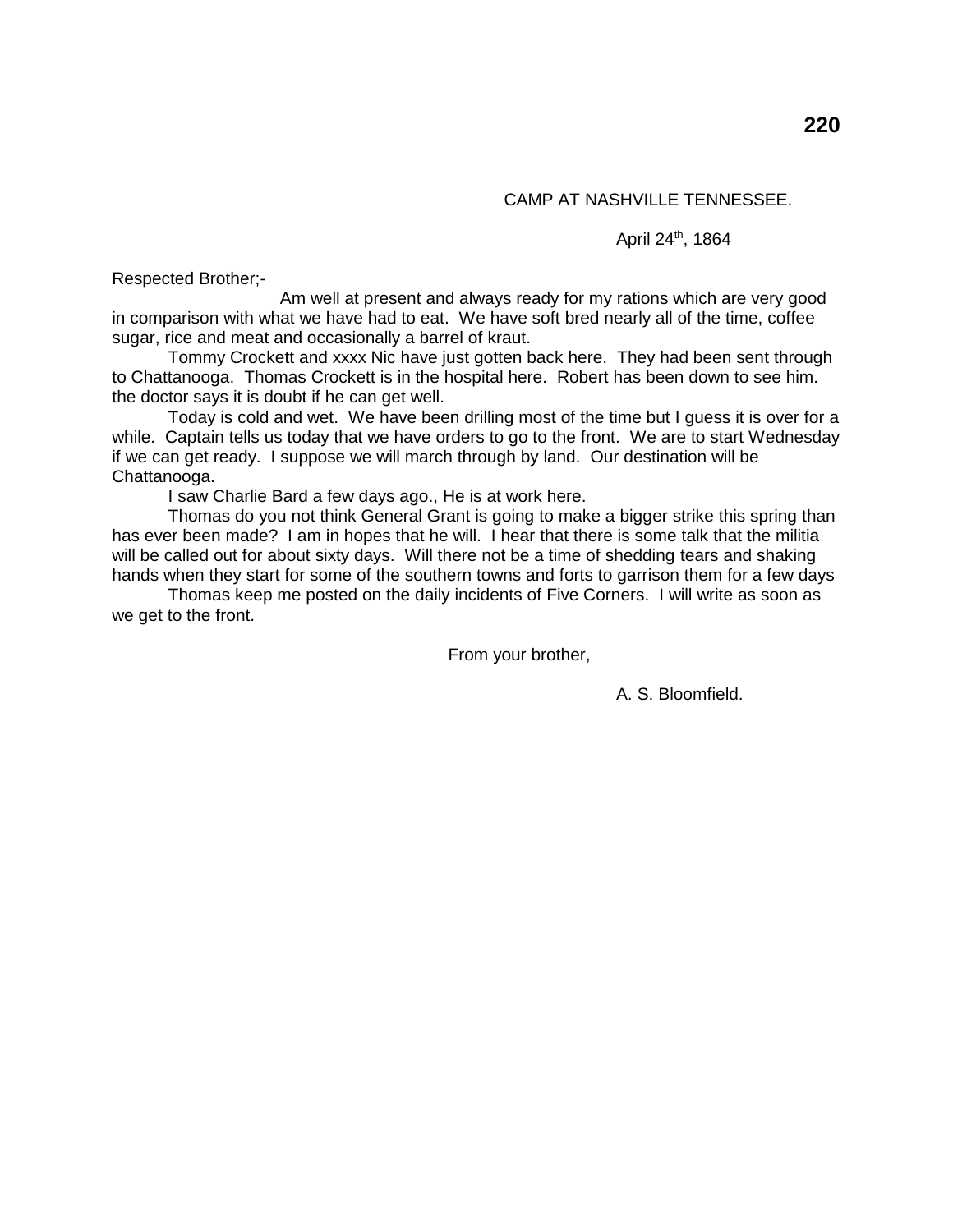## IN CAMP FOUR MILES SOUTH OF KINGSTON,GA. FIFTY MILES NORTH OF ATLANTA, GA.

#### May, 21- 1864

Respected Sister:-

I received a letter from you a few days ago, I also received one from Mother and one from Thomas and one from Gertrude since I have been on this march. None are answered. The last time I wrote was at Nashville. I have the best of health at present. I was some surprised to hear of Lydi's death so soon. We have been marching every day but three since we left Nashville.

One day we lay in front of the enemy at tunnel Hill,Ga. the other two days were yesterday and today. There has been skirmishing every day since we left Coutucia Springs, Ga. which was two weeks ago today. At Buzzard's Roost there was considerable fighting. This place is in front of Dalton. They were getting flanked and left their fortifications falling back to Resacca a distance of fifteen miles where they were entrenched. Here we had some pretty hard fighting. Our battery fired three hundred rounds. We suffered no loss from the enemy but we had three vary bad accidents. They were premature discharges of our pieces on being loaded. It was caused by the pieces being old and breech burned. They were all twelve pound Napoleans.

The first discharge was on No.3 piece blowing off one of V.B.Standford's arms and injuring the left hand so that he had to have his two front fingers amputated. His arm was taken off above the elbow. His face was badly burned but do not think he will lose his eye sight.

The second discharge was No.3 piece badly injuring E. Roes and J. Van Normer is badly burned. His eyes are injured.

The third discharge was on No5 piece injuring Wilson Davidson. No bones broken but badly burned and flesh cut and grains of powder in his face.

The vent thumbers thumb was blown out of place. The last we heard from them they were all getting along fine. The next morning their works were evacuated leaving three hundred wounded and their dead onthe field. Our old General Wilich was wounded badly. You will get the particulars of General Sherman's movements out of the papers. I have not space or time to say one tenth as much as I should like. The talk is now that the rebels have gone to Richmond and that we have orders to start tomorrow on a twenty days march.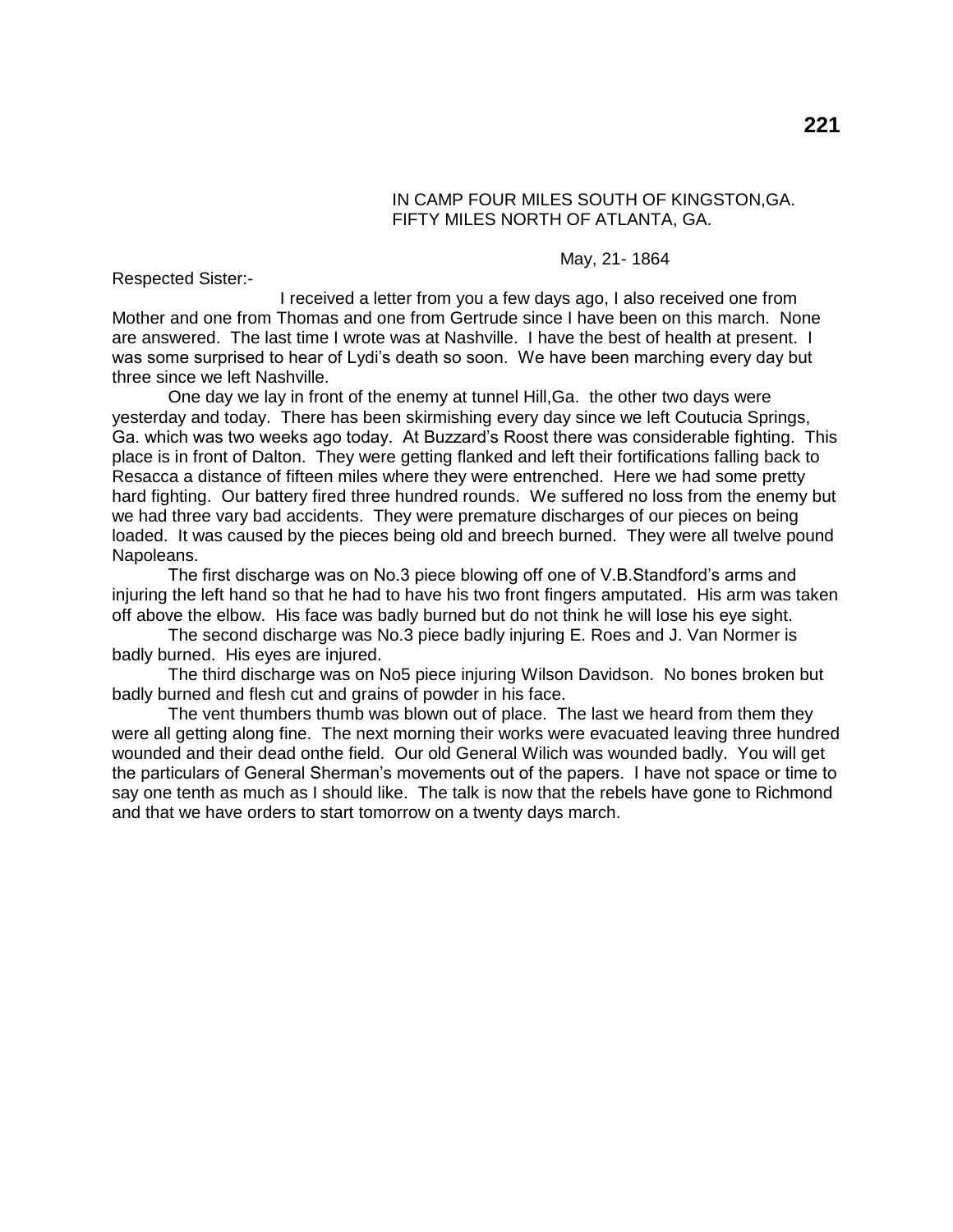Some say our, the  $4<sup>th</sup>$ .A.C., is going to August Ga. An order has been passed by General Sherman that no mail shall go north for sixty days so I suppose you will not get this for sometime. Mail comes here every day from the north. The cars run up to our front picket line. the army is in the greatest excitement for victory that I have every seen it and we have the greatest confidence that the war is going to be over sometime. Every thig is working to a charm. I say three cheers for the hundred day men and the three hundred thousand more called for. After this campaign is over I will write you the whole history so far as I am capable of.

We ar having pleasant weather now.

I remain your affectionate brother,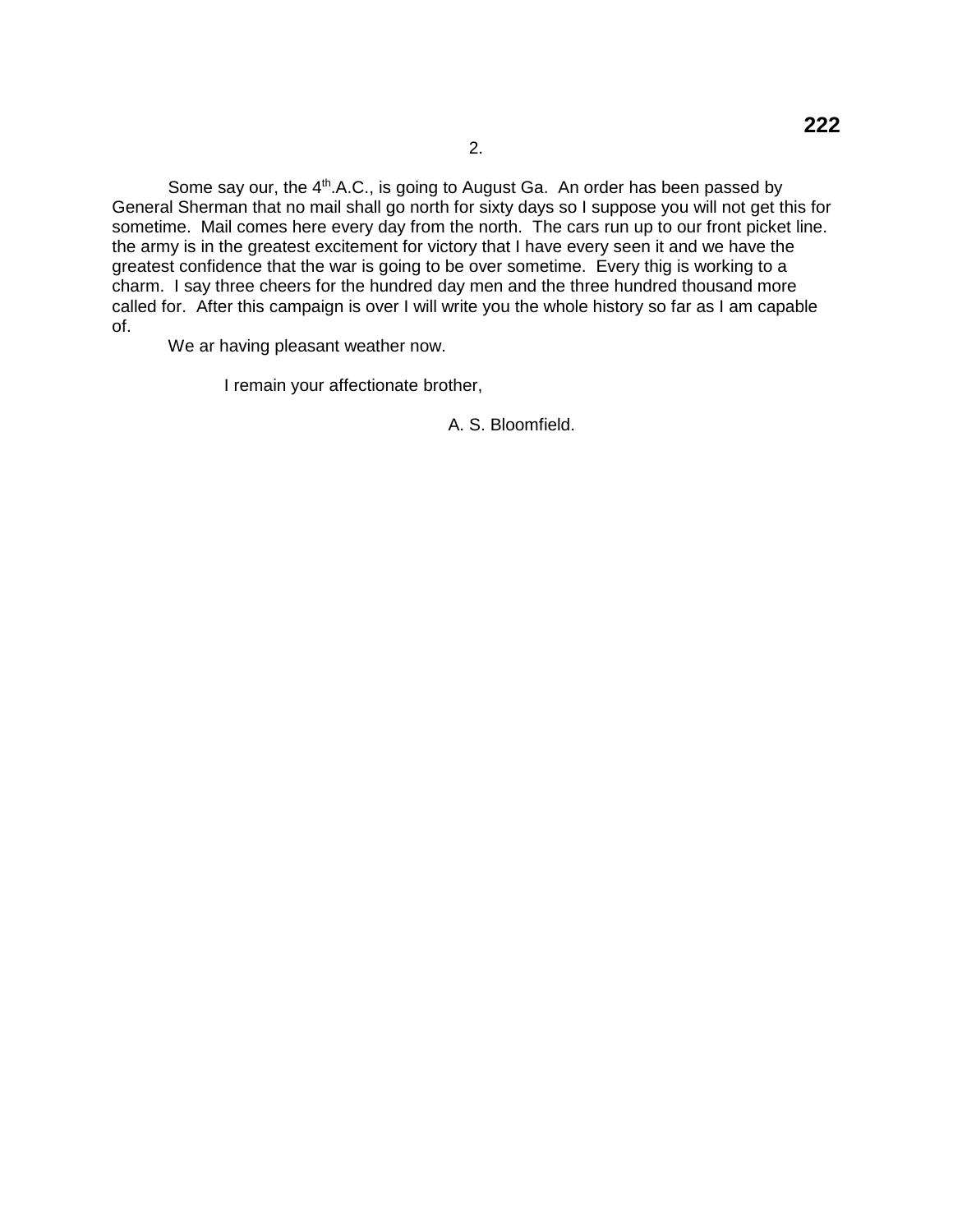#### CAMP TWO AND A HALF MILES FROM DALLAS,GA May,  $26^{th}$ , 1864.

Respected P rents:-

I take this opportunity to write you a few lines but not knowing that it will reach you any time soon. I think we are about thirty five miles north west of Atlanta. I suppose we are int he vicinity of the Altoona mountains because it is quite rough and hilly. We have been laying still all day. Yesterday the army came to a sudden halt about two hours befo e sun down. The 20<sup>th</sup>.A.C. had the advance. This is Hooker's corps The same old fighting Joe that used to be ranting around on the Potomac. We are on a road running nearly east and west. About four miles from here there is considerable of a river. Cannot say what the name of it is. Hooker began crossing this stream and when one division was across the rebels opened on them with several masked batteries placed in a woods near the bridge. From what I can learn the infantry held their position on the opposite side but our artillery had to fall back across the river. The artillery and musketry firing was very heavy for ove an hour. The old  $7<sup>th</sup>$ . Ohio was in the advance and were badly cut up again. The  $23<sup>rd</sup>$ . A.C.are on our extreme right. they marched up in front of the enemy's works at Altoona. The rest of the Army has gone to the right to flank them. That is what gets the rebels now. They cannot stand flanking. There was artillery firing on our left about midnight last night but I hear none today. I cannot say what is going on in front but I hear no artillery firing. McPhearson is on our right. I suppose he is swinging around in the rear of the rebels or is trying to. I hear artillery firing all day in that direction. We started last Tuesday morning with twenty days rations and I think before they are gone we shall know whether the rebels are able to hold Altanta or not. News from Grant up to the present has been cheering to this army, but between you and I Grant has his hands about as full as he has ever had them. We continue to take prisoners daily. We heard from VB.Stanford a few days ago It will take months for him to recover. Father do you not think th eGovernment calculates to win or lose this summer? it looks hhat way to me. I think it is time that we commence the work in e rnest. I want to know who all were drafted from Marlboro and Randolph, if any.

I guess this has been the first time that the north really commenced to realize that there was a war going on in the south. Calling out the State militia is pretty hard on some people. Do not fail to write tome if you dont receive any from me. Your mail comes through but ours is stopped at times.

From your affectionate son, A. S. Bloomfield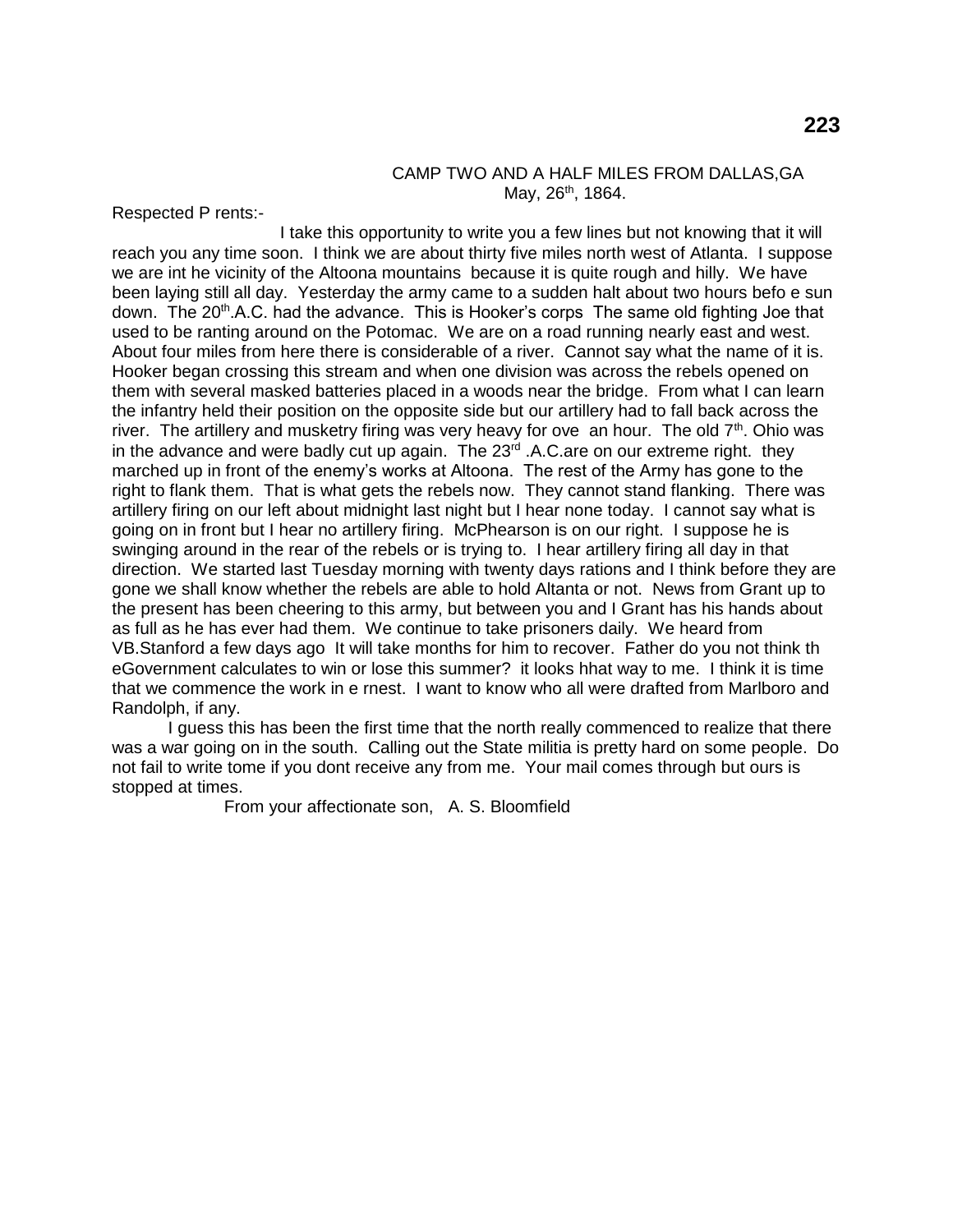IN RESERVE BATTLE LINE 3 MILES N,W. MARIETTA, 2 MILES FROMT EH TOP OF BALL KNOB. June  $2<sup>nd</sup>$ .1864.

Respected Sister:-

I take this opportunity to let you know that I am well and have not received a scratch. For the past three days we have been doing pretty heavy fighting. Saturday and Sunday we fired over eight hundred rounds. The enemy shelled us but done our battery no damage. We are driving them every day but it takes hard fighting. This is a tedious camppaign but our men are in the best of cheer. We take prisoners every day. One hundred and forty were captured this morning. The 20<sup>th</sup>. and 23d A.C. are on our right. The 14<sup>th</sup>, 15<sup>th</sup>,  $16<sup>th</sup>$  and  $17<sup>th</sup>$  are on our left and are closed up to the foot of Ball mountain. For several days there has been heavy fighting along the whole line. The roads are almost impassible from recent rains. It has rained 3-10 of the times, for the last fifty hours. Something of importance is going to transpire between the armies within the next thirty days. When this campaign is over I will write some longer letters. You must excuse the shortness of this one.

Write often for your opportunities to write are better than mine are at present.

Your brother,